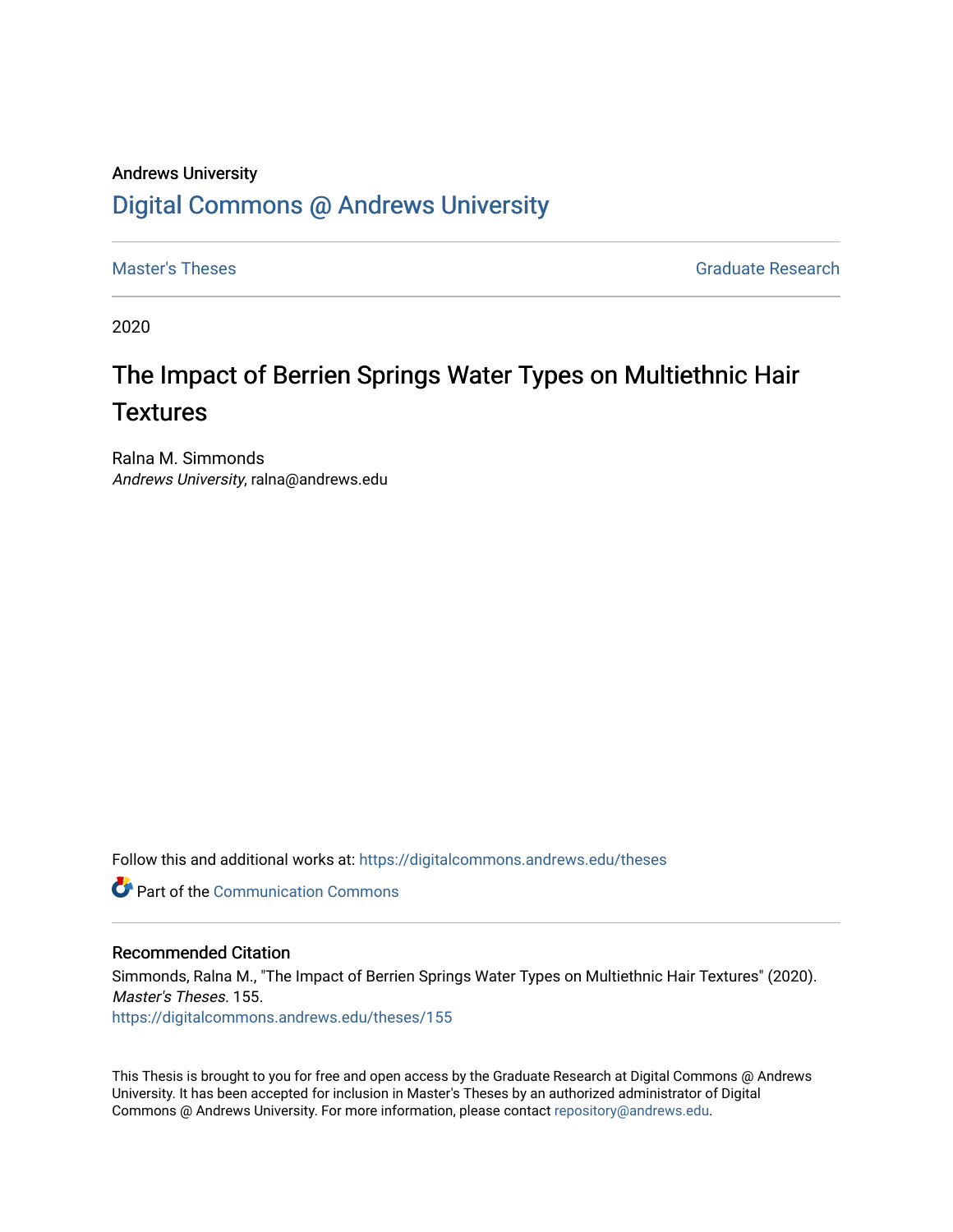# THE IMPACT OF BERRIEN SPRINGS WATER TYPES ON MULTIETHNIC HAIR **TEXTURES**

by

Ralna M. Simmonds

Chair: Desrene Vernon-Brebnor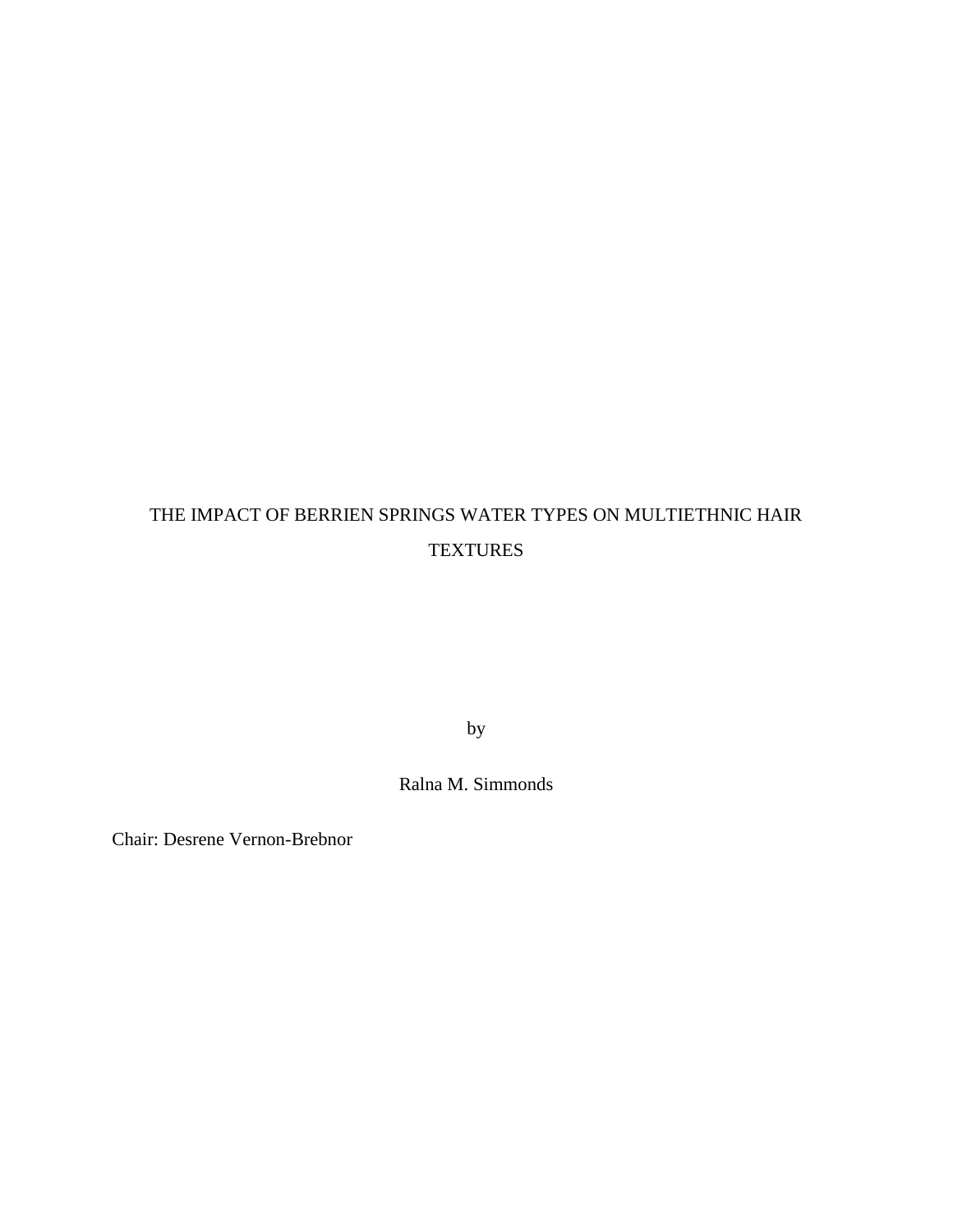#### ABSTRACT

This thesis documents an explorative study into the effect of water from various Berrien Springs water sources on the multiethnic hair texture of Andrews University students/faculty. Participants were living in the area for at least five months, whether originally from the United States or other countries of the world. The theory informing this study is the Expectancy Violations Theory (EVT) by Burgoon (1976). EVT is a communication theory that examines the reaction to behaviors within nonverbal communication that are expected or unexpected in a positive or negative light. In this context EVT has not been used to examine nonverbal communication, but the response to beliefs held and inconsistencies experienced by persons moving from an underdeveloped or developing country to a developed one. This issue is personal to the researcher who is from the Caribbean, has very long natural hair (locs), and is now living in Berrien Springs and seeking to better understand the impact of the local water on differing hair types. This study has been informed by participants from across the world and their hair experiences based on a 14-question interview protocol. The data was analyzed for commonality in themes to ascertain if the water is believed by the participants, to be a contributing factor to hair challenges like breakage and thinning. The results of this study suggest a connection between water sources and healthy hair. This relationship is one of correlation rather than causation as it is not yet known how other factors not examined in this research affect hair health. There are some recommendations for how this situation can be addressed.

*Key words*: city water, well water, softener, filter, ethnic hair types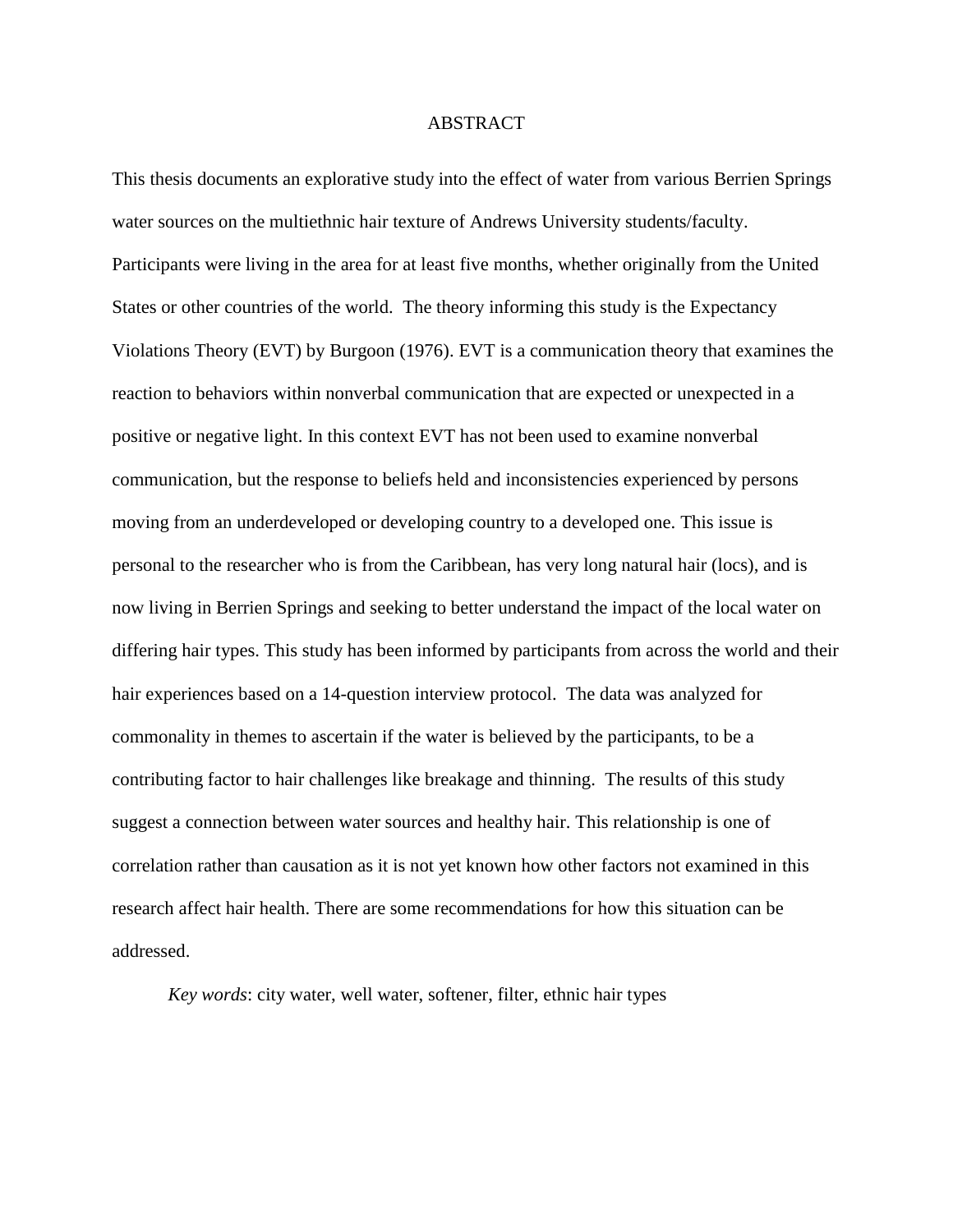Andrews University

College of Arts and Sciences

# THE IMPACT OF BERRIEN SPRINGS WATER TYPES ON MULTIETHNIC HAIR **TEXTURES**

A Thesis

Presented in Partial Fulfillment

of the Requirements for the Degree

Masters of Arts

by

Ralna M. Simmonds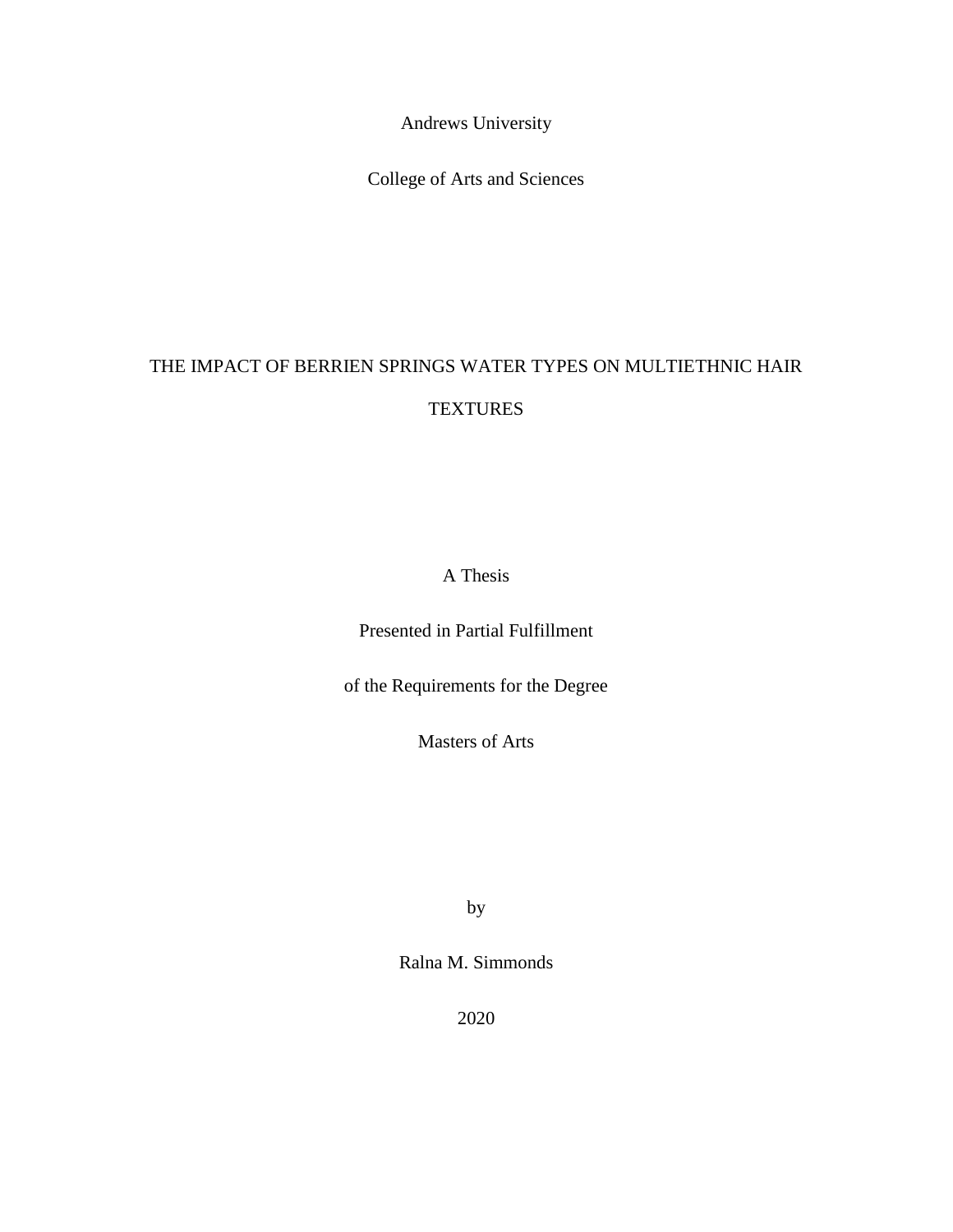©Copyright by Ralna M. Simmonds 2020

All Rights Reserved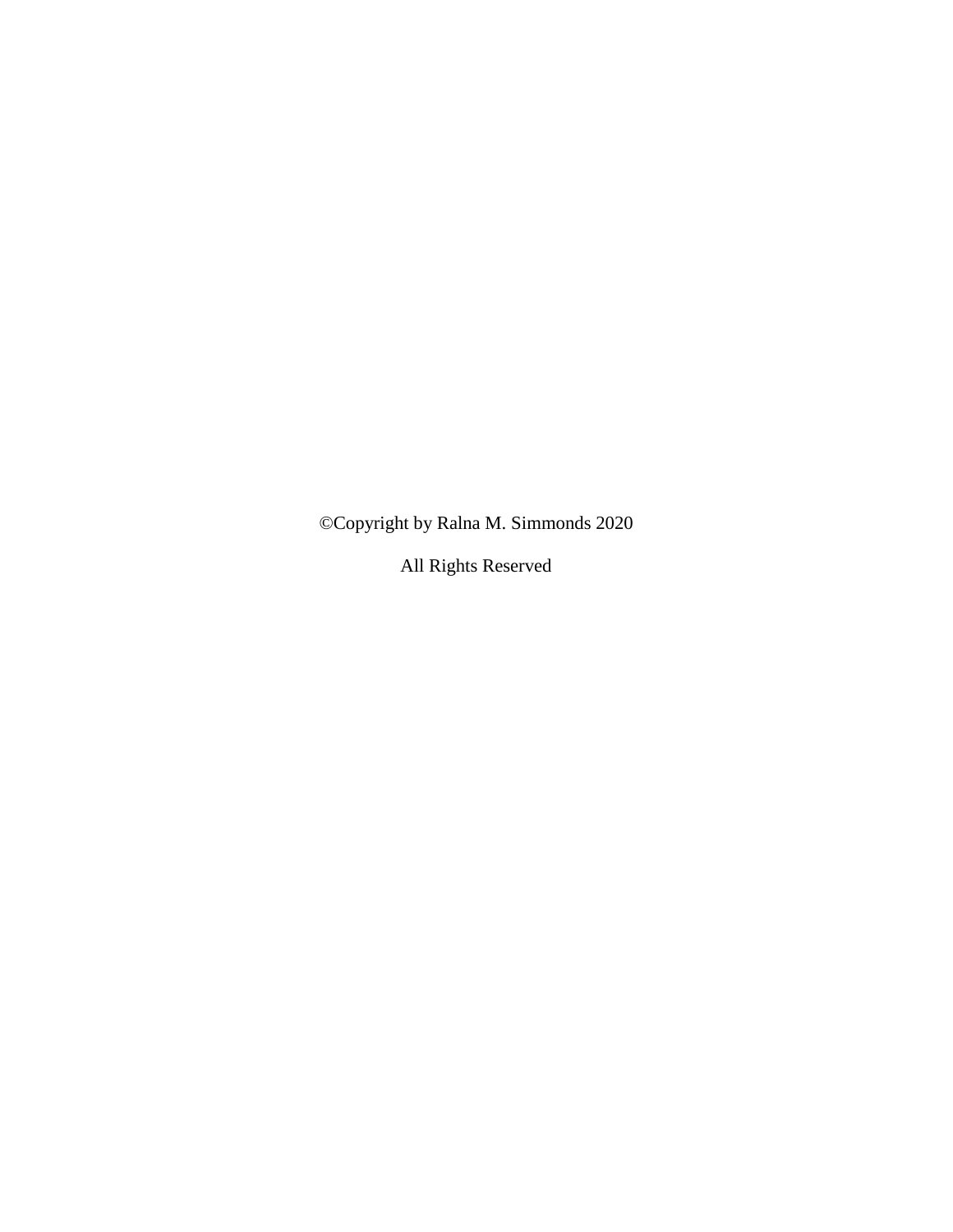# THE IMPACT OF BERRIEN SPRINGS WATER TYPES ON MULTIETHNIC HAIR **TEXTURES**

A thesis

presented in partial fulfilment of the requirements for the degree Master of Arts

> by Ralna M. Simmonds

APPROVAL BY THE COMMITTEE:

\_\_\_\_\_\_\_\_\_\_\_\_\_\_\_\_\_\_\_\_\_\_\_\_\_\_\_\_\_\_\_ Desrene Vernon-Brebnor, Ph.D., Chair

 $\overline{\phantom{a}}$  , and the contract of the contract of the contract of the contract of the contract of the contract of the contract of the contract of the contract of the contract of the contract of the contract of the contrac T. Lynn Caldwell, MA Date approved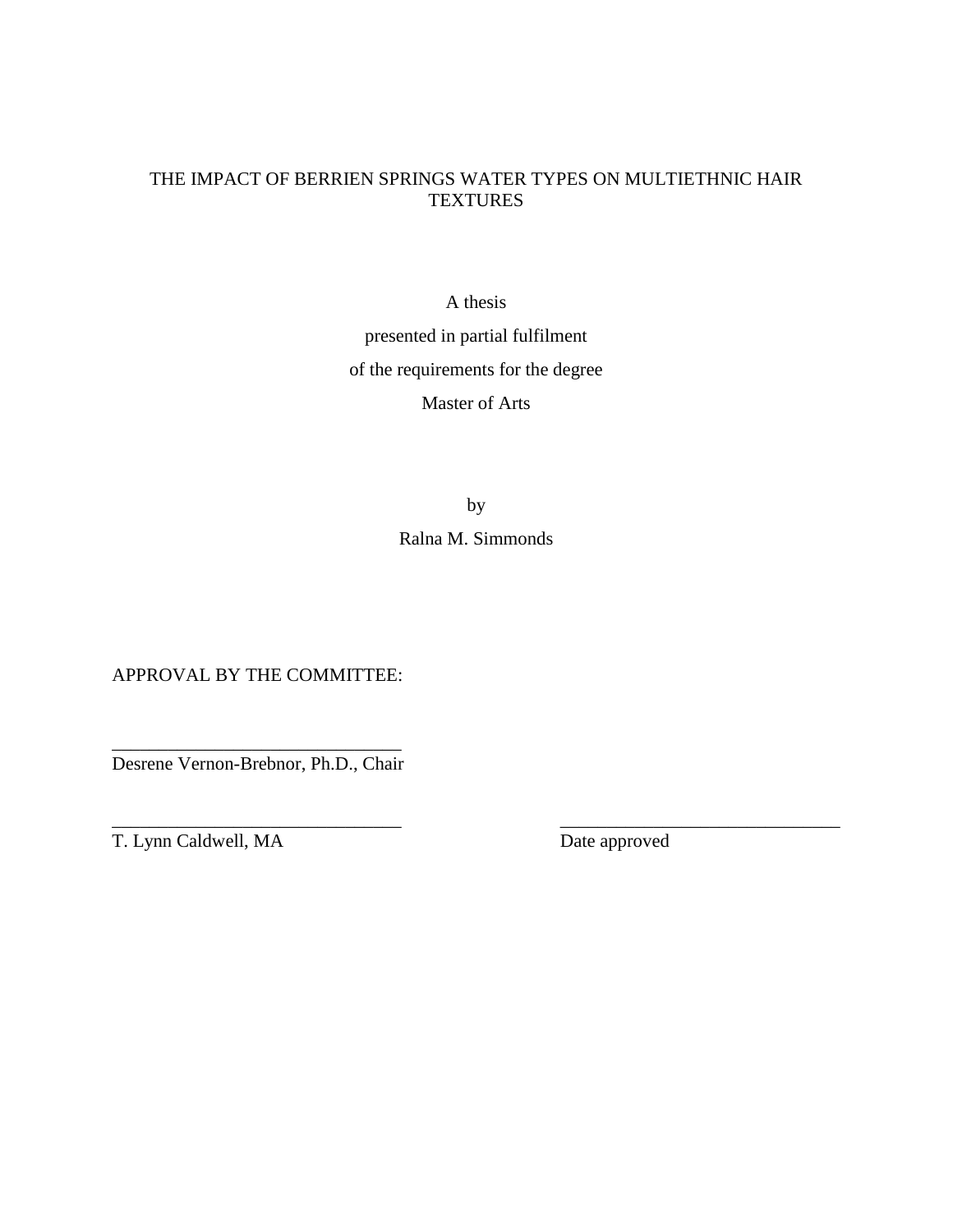#### **ACKNOWLEDGEMENT**

<span id="page-6-0"></span>Professor Desrene Vernon-Brebnor has been a role model in scholastic and professional endeavors. The successful completion of this thesis is as a direct result of her kindness, guidance, competence, and sweet spirit. Special thanks also to Professor T. Lynn Caldwell who offered her time and good humor to leading me safely through the process. To Dr. Heather Ferguson for being an incredible boss and example of applying knowledge and wisdom on the job in the dynamic academic arena. The corners of the world from which you do your humble services are much richer for having you there, only God can honorably reward you. God's blessings and good success to you all.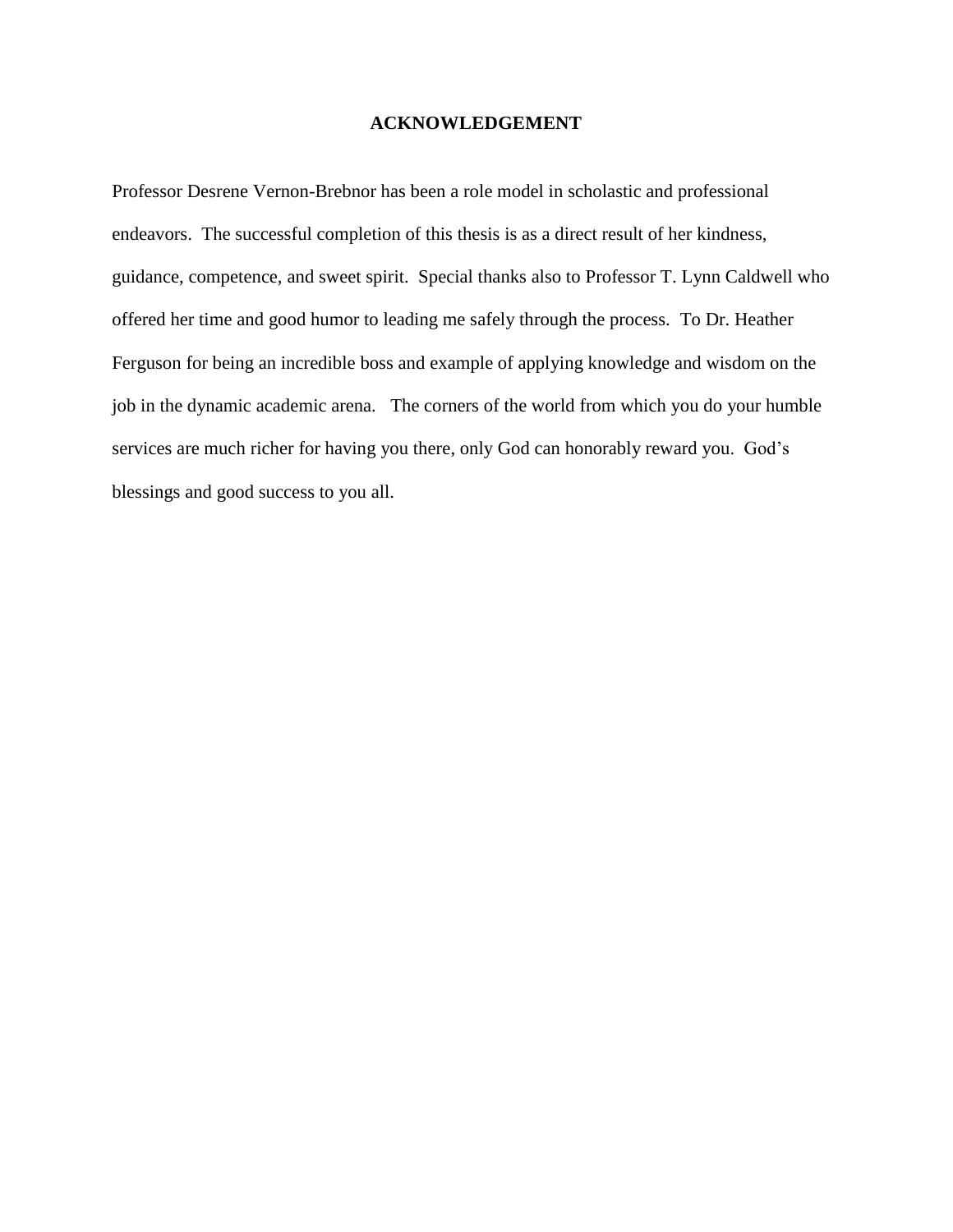#### **DEDICATION**

<span id="page-7-0"></span>To the God of all gods, the King of all kings – The eternal, ever-living triune one: Father God, My Lord and Savior Jesus Christ, and the blessed Holy Spirit in and through whom I live, move and have my being. Almighty God has inspired within me this thirst for knowledge and has blessed my efforts thus far. Every praise belongs to Him the giver of life, wisdom, and all true learning. This work is dedicated to my parents Delroy and Cora Simmonds who, because of their circumstances, never had the chance to drink in knowledge in the context of structured education. To Drs Trevor and Patricia Gardner who have been parents and models of higher education excellence in my life. Thank you for all you have done to help me arrive at this level. To all my beloved friends, colleagues (at work and in classes), and students who think the world of me and have always believed I can do great things, we celebrate this achievement together as the power of teams. Thank you to Georgia Hacker and Maurice Allen for their love and friendship exhibited through prayers for wisdom and good success, constant words of affirmation, and celebrations every time there was a miracle along this journey.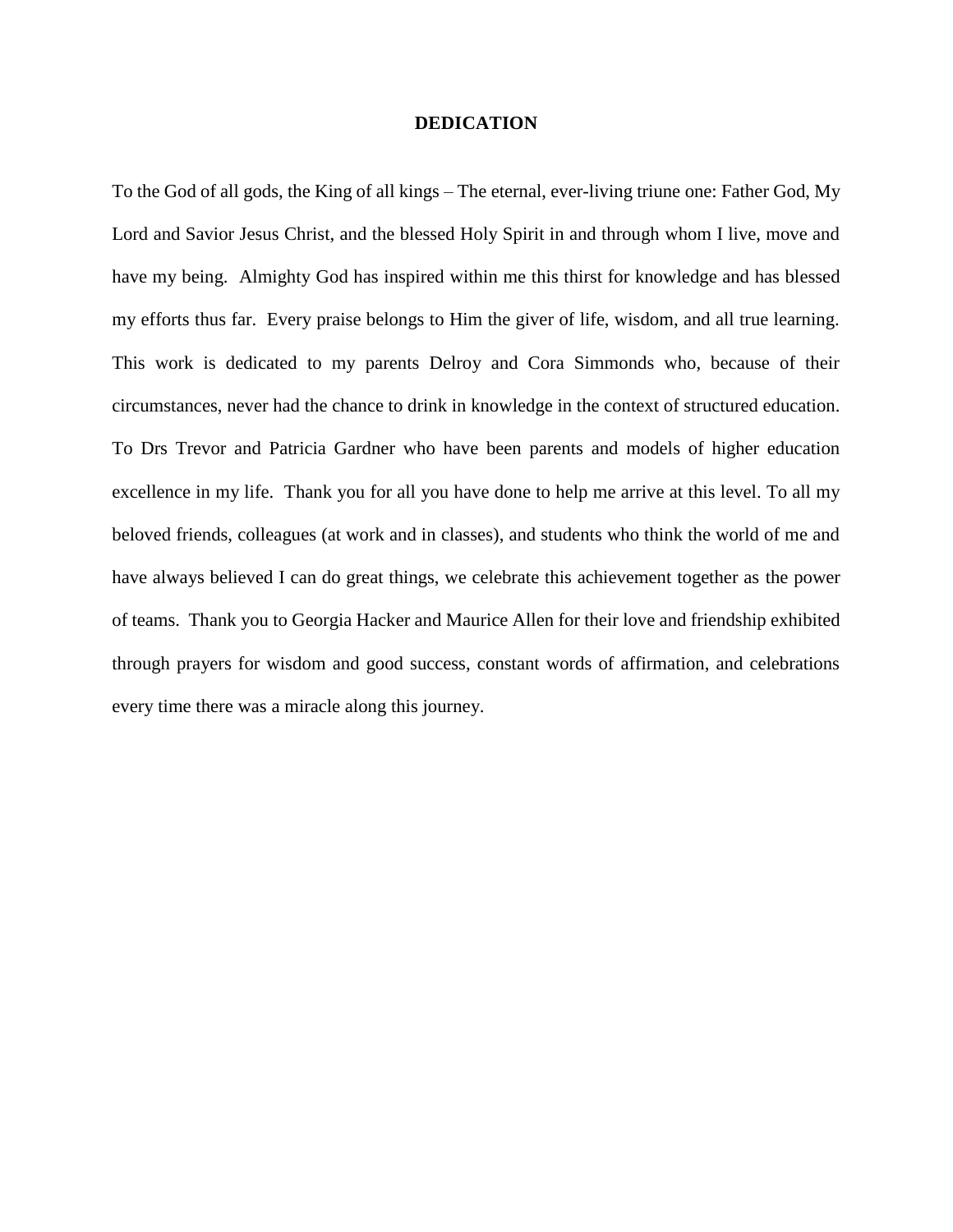| Discussion |  |
|------------|--|
|            |  |
|            |  |
|            |  |
|            |  |
|            |  |
|            |  |
|            |  |
|            |  |

# **Table of Contents**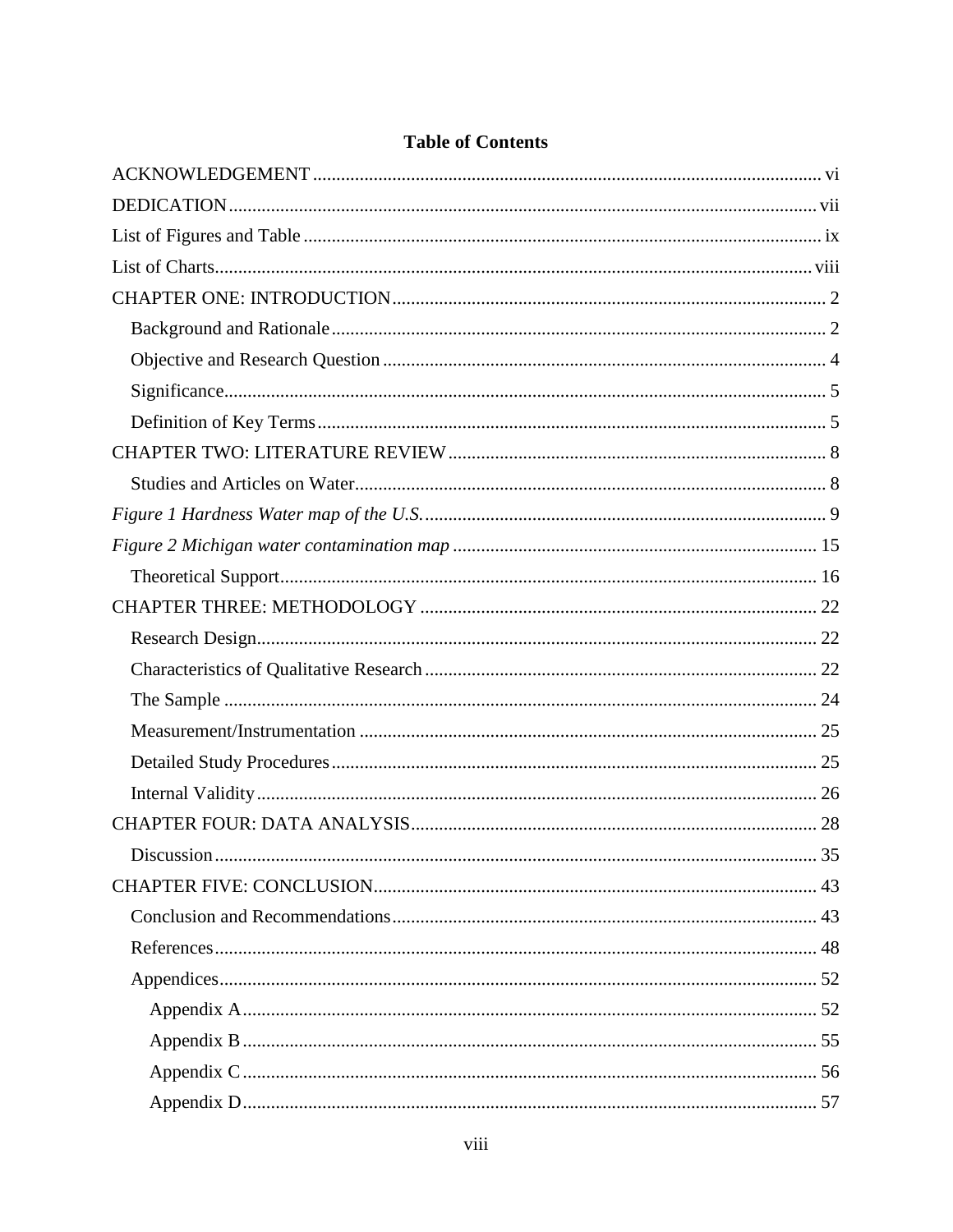|--|

# **List of Figures and Table**

<span id="page-9-0"></span>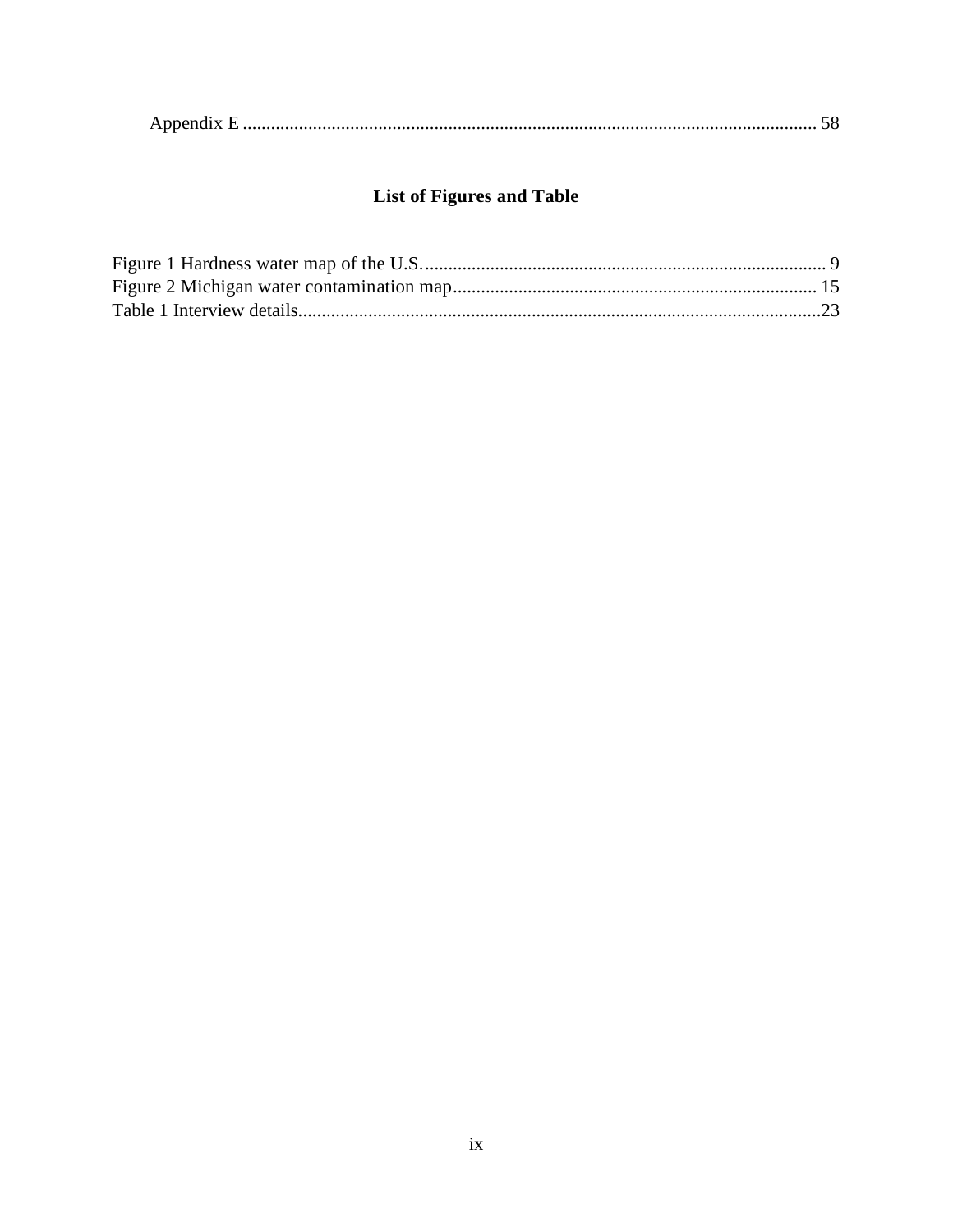# **List of Charts**

<span id="page-10-0"></span>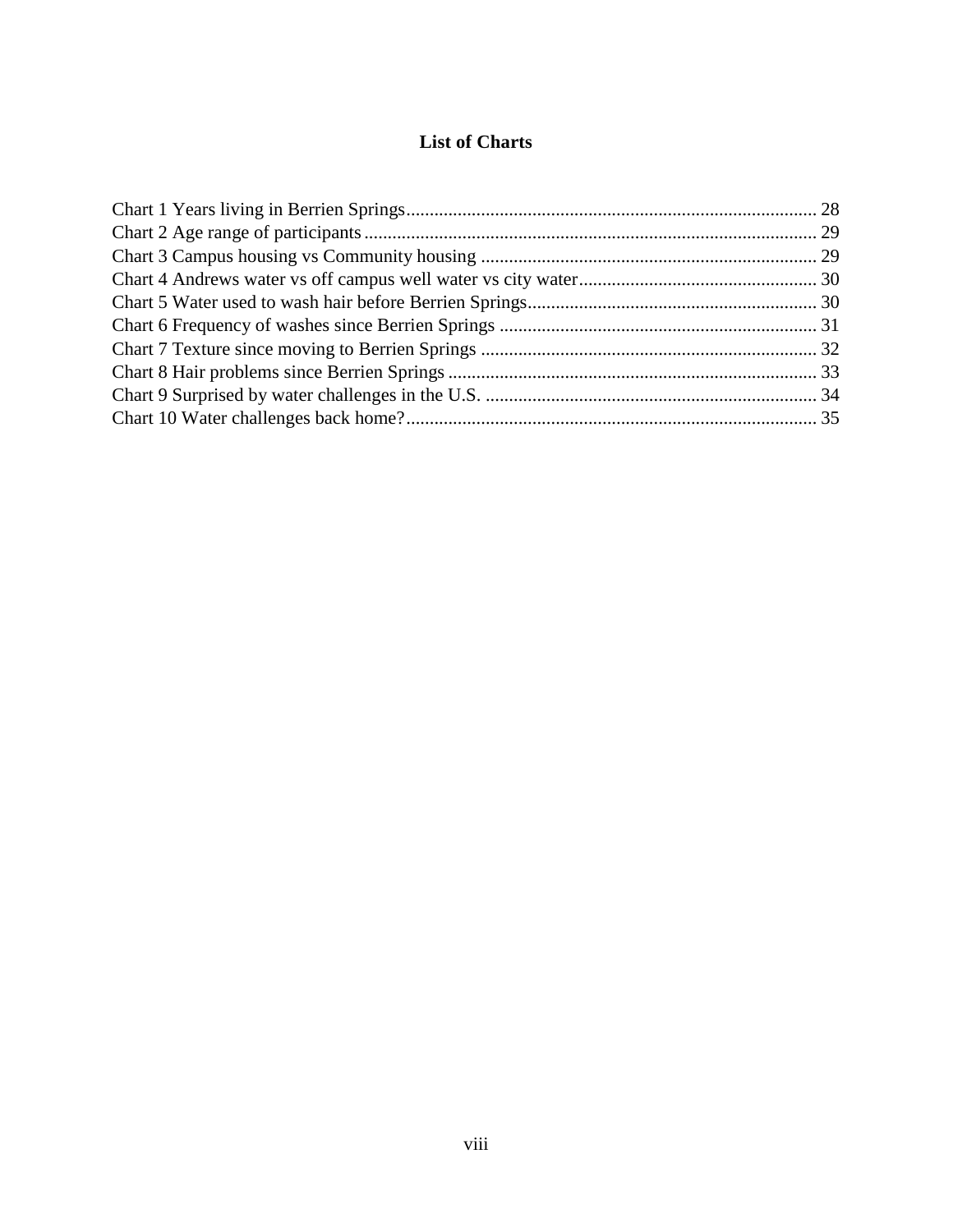#### **CHAPTER ONE: INTRODUCTION**

#### <span id="page-11-1"></span><span id="page-11-0"></span>**Background and Rationale**

Hair and skin are critical to the welfare of all human beings. Hair, skin, and nails are part of the integumentary system which has the goal of keeping our bodies safe from the world around us according to a *Science and Innovation National Geography* 2017 article. The Bible in 1 Corinthians 15:11 outlines that a woman's hair is her glory and has been given to her as her covering. In some cultures, a man's hair is a sign of his strength and prowess. Samson was a Nazarite unto God, and the outward manifestation of this was his seven locks, according to Judges 13:5. The Bible later informs in Judges 16 that Samson lost his hair to a hired seductress who brought him to his knees by shaving his head and securing his humiliation. His physical strength was not in his hair, but in his obedience to God.

Nevertheless, the covenant and his obedience of, and adherence to it, was represented by his hair. According to *The Long Hairs* blog (El Rubio, 2016), women and men in the American Indian tradition grow their hair as they believe it is an extension of their appreciation for nature. They believe grass is nature's hair, and long hair is a manifestation of the spirit's outgrowth allowing for special revelations. There is also the belief that super powers can be harnessed via natural, long hair.

The hair is a point of contact for the scalp and does provide for some sensory stimulation, which may not be much, but is still noteworthy. The practice of growing hair is very important in this culture and others not mentioned here, therefore the decision and time to cut one's hair must be a conscious one. This time is at the death of a family member to indicate deep sorrow and tangibly manifest the loss. It may also mean a separation from a specific time in one's life,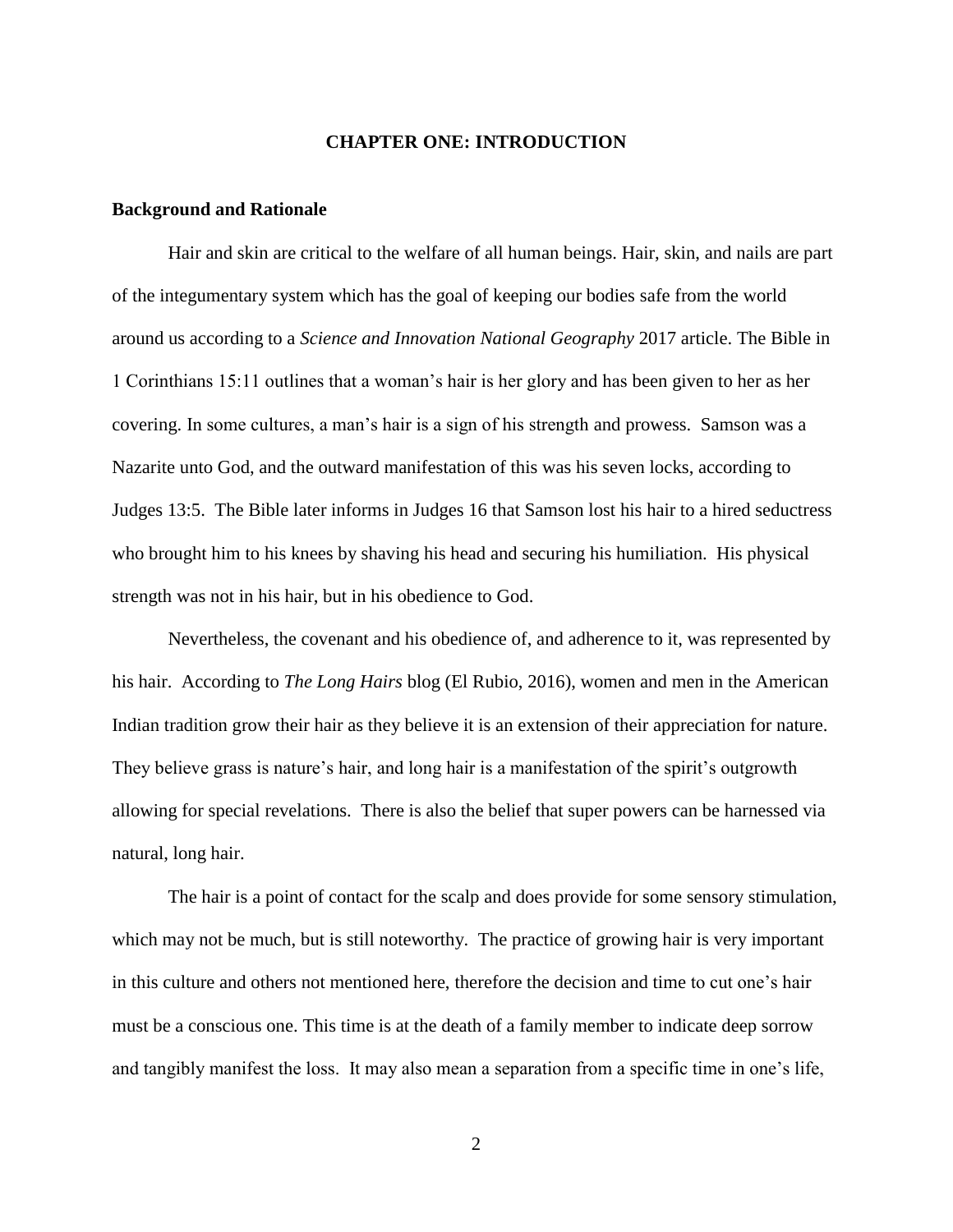and despite the severing, the hair is treasured. To involuntarily lose one's hair in the absence of any of these instances for example, would be quite problematic and may lead to unimagined inconveniences. Pergament (1999) noted Justice William O. Douglas as saying that, "Nothing is more indicative of the importance currently being attached to hair growth by the general populace than the barrage of cases reaching the courts evidencing the attempt by one segment of society to control the plumage of another (p. 41)."

This quote appears in the introduction of Pergament's (1999) article which was written in response to a time when the state wanted to mandate how persons, irrespective of race, should carry themselves in public. It catered to Whites with long, flowing hair labelled as hippies and Blacks with big afros. The article went on to explain the types of hair that a human will grow over the course of life from the fetal stage (lanugo – downy like, slender hair shed before or after birth) to vellus hair (covers the entire body except places where hair does not naturally grow), then terminal hair (armpits, genitals, face). Much about a person can be deduced from looking at the person's hair, this informs on a social level. In some cultures, hair is a part of the "rite of passage" process. Hair length and styles also function as group identifiers in some instances. Truly then, it is not just hair.

So, what about water, how does it impact this discussion? The water on earth is provided by rainfall that in some regions of the world manifests as snow that eventually melts. This snow or rainfall populates oceans, rivers, lakes, streams, and all other water bodies, natural and manmade. Some regions suffer from greater degrees of pollution due to greater industrialization and poor, and or improper waste management that almost always makes its way into the water supply. If water is not harvested under the most ideal circumstances, to make water potable, it has to be treated. Some of these treatments are manmade chemicals that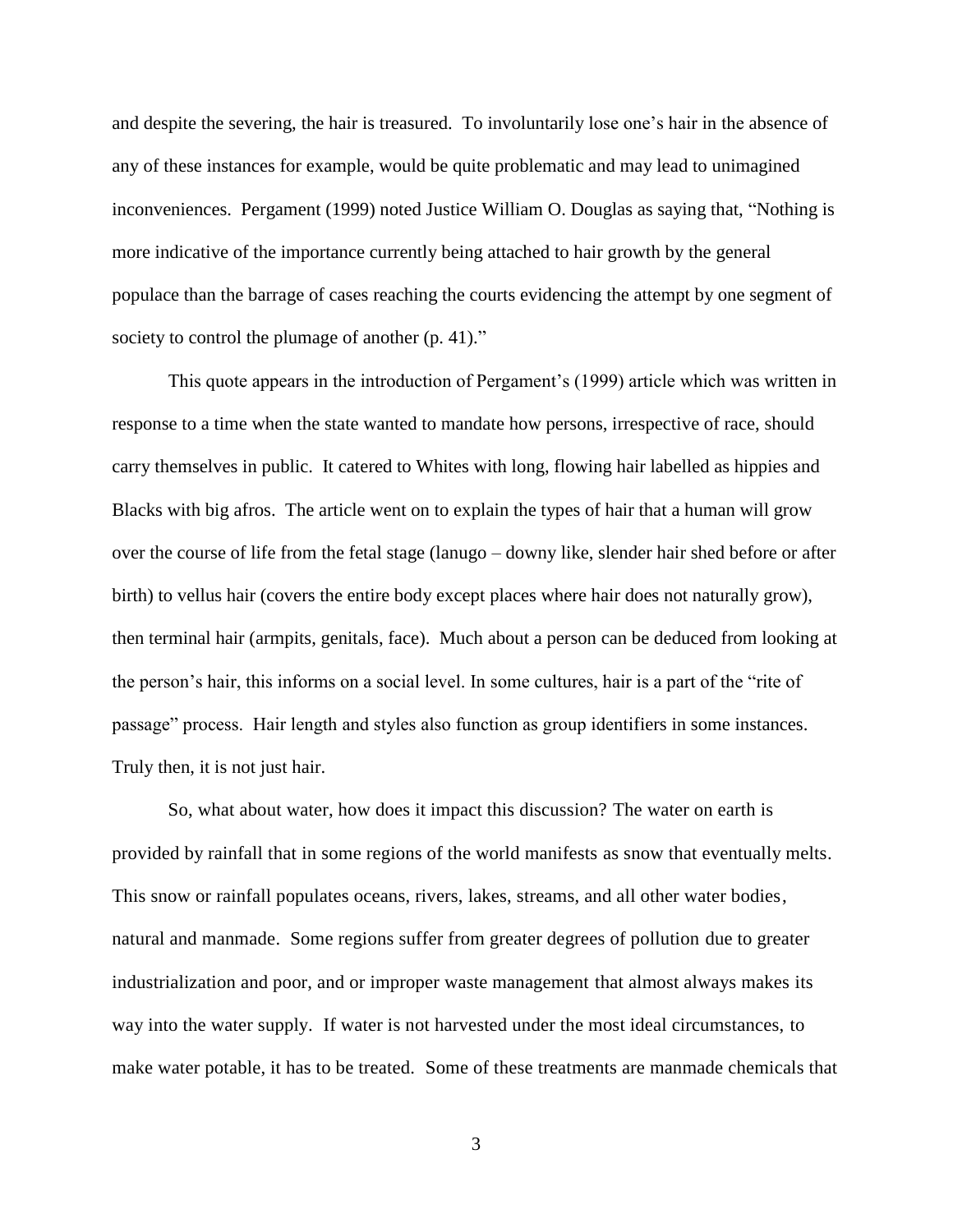are tasked with removing in some instances other manmade chemicals. Additionally, moving water from catchments to homes requires a conveyor system which is usually pipes. These pipes are made from various materials, some metallic in nature. As superior as the making of these pipes may be, weathering is bound to set in at some point in time, as pipes are not as transient as say, an item of clothing or a drink of water. Additionally, water being what water is, if pipes are not treated with a special anti-rust agent, they will corrode into the water being conveyed. This leads to another level of pollution to the water supply (which is already chemically treated to make it safe for consumption). Many persons do not take note of water contamination until they travel to another territory such as outside of their home country, and realize a significant change in the water quality manifested by poor, unfamiliar or unsatisfactory taste, and later problems with hair, skin, and internal discomfort/illness. These issues are possibly more noticeable in women who seem to mind more readily what happens to their hair because of the self-image, personal value, possible religious connotations, aesthetics and pride involved.

#### <span id="page-13-0"></span>**Objective and Research Question**

The goal of this project is explorative in nature and is aimed at showing how a communication theory can apply to an issue for which it was not created or previously applied. The research question is: How do the types of water in Berrien Springs, Michigan and their impact on hair care in persons of various ethnicities, constitute an expectancy violation matter? The expectancy violation theory (Burgoon 1976) forecasts and describes how nonverbal violations in behavior within interpersonal communication can have positive or negative outcomes. These outcomes determine the nature of future interactions.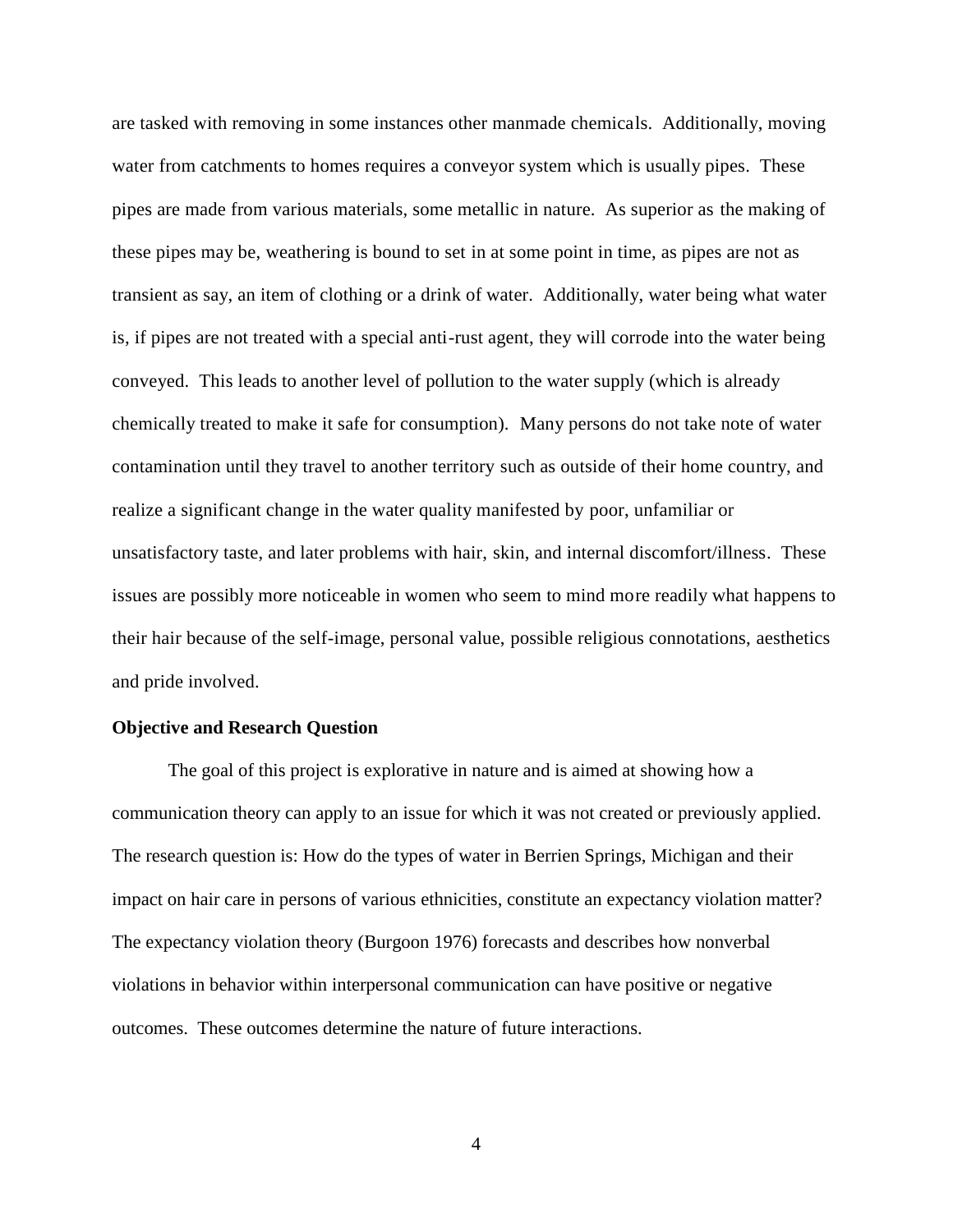#### <span id="page-14-0"></span>**Significance**

The significance of this study to me is monumental. I have been growing my hair in locks for almost 14 years, and would be very negatively affected if after coming to this part of the world to further my education, I must forcefully part with a major part of my physical identity and beauty due to water damage. I have not had this issue of water contamination or "hard water" in my home country of Jamaica, and would readily conclude that based on the socioeconomic terrain and advancements in technology of the United States of America being a developed country, I should not have this challenge. My target audience are non-natives of Berrien Springs, national as well as international students, relatives of students, and faculty/staff over the age of 18, of all races and or major geographical regions represented on the campus. Natives to Berrien Springs have been deliberately excluded since it would be difficult for them to detect any changes to hair texture as a result of living here all their lives or for a significant period.

#### <span id="page-14-1"></span>**Definition of Key Terms**

**Calcium:** One of the principal elements making up the earth's crust. Calcium compounds, when dissolved, make hard water.

**Chemically treated/city water:** Chemicals with a positive charge are added to the water. The positive charge of these chemicals neutralizes the negative charge of dirt and other dissolved particles in the water.

**Distilled water:** water that has been freed of dissolved or suspended solids and from organisms by distillation (as for medical or chemical purposes).

Filter: A device installed as part of the water system through which water flows for the purpose of removing turbidity, taste, color, iron or odor.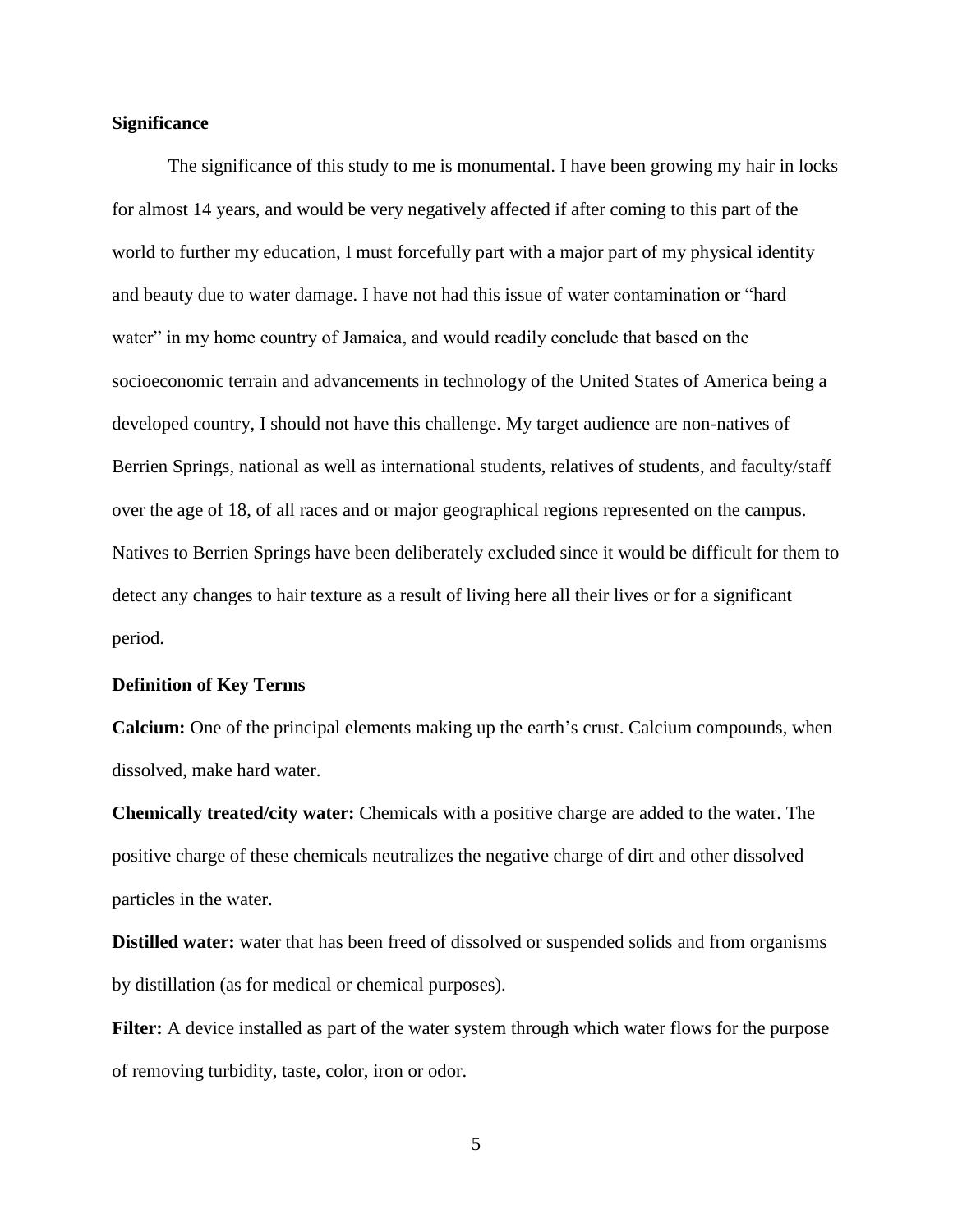**Fluoride:** A natural occurring constituent of some water supplies, an excess of which (over 2.0ppm) can cause discolored teeth.

**Fresh water**: water having less than approximately 1,000 mg/L (ppm) of total dissolved solids **Hard water**: water which contains dissolved compounds of calcium and magnesium **Hair**: a slender threadlike outgrowth of the epidermis of an animal especially

**Iron bacteria**: Bacteria which thrives on iron

**Magnesium**: one of the elements that make up the earth; Magnesium and calcium dissolved in water constitutes hardness.

**Manganese**: An element sometimes found dissolved in groundwater. Manganese is noticeable because in concentrations above 0.05mg/L it causes black staining of laundry and plumbing fixtures.

**Mineral free water**: Water produced by either distillation or deionization.

**Mineral water**: Water which is naturally or artificially impregnated with mineral salts or gases **Municipal water**: Water that has been processed at a central plant to make it potable or safe to drink which is then distributed to homes and businesses via water mains.

**Nitrate**: A natural nitrogen compound sometimes found in well or surface waters. In high concentrations, nitrates can be harmful to young infants.

**Purified water**: A USP grade water produced from water meeting U.S. EPA standards for potable drinking water which has microbiological content under control and is free from foreign substances.

**Soft water** - Any water which normally contains less than 1.0 grain per gallon (17.1 mg/L or ppm) of total hardness expressed as calcium carbonate equivalent.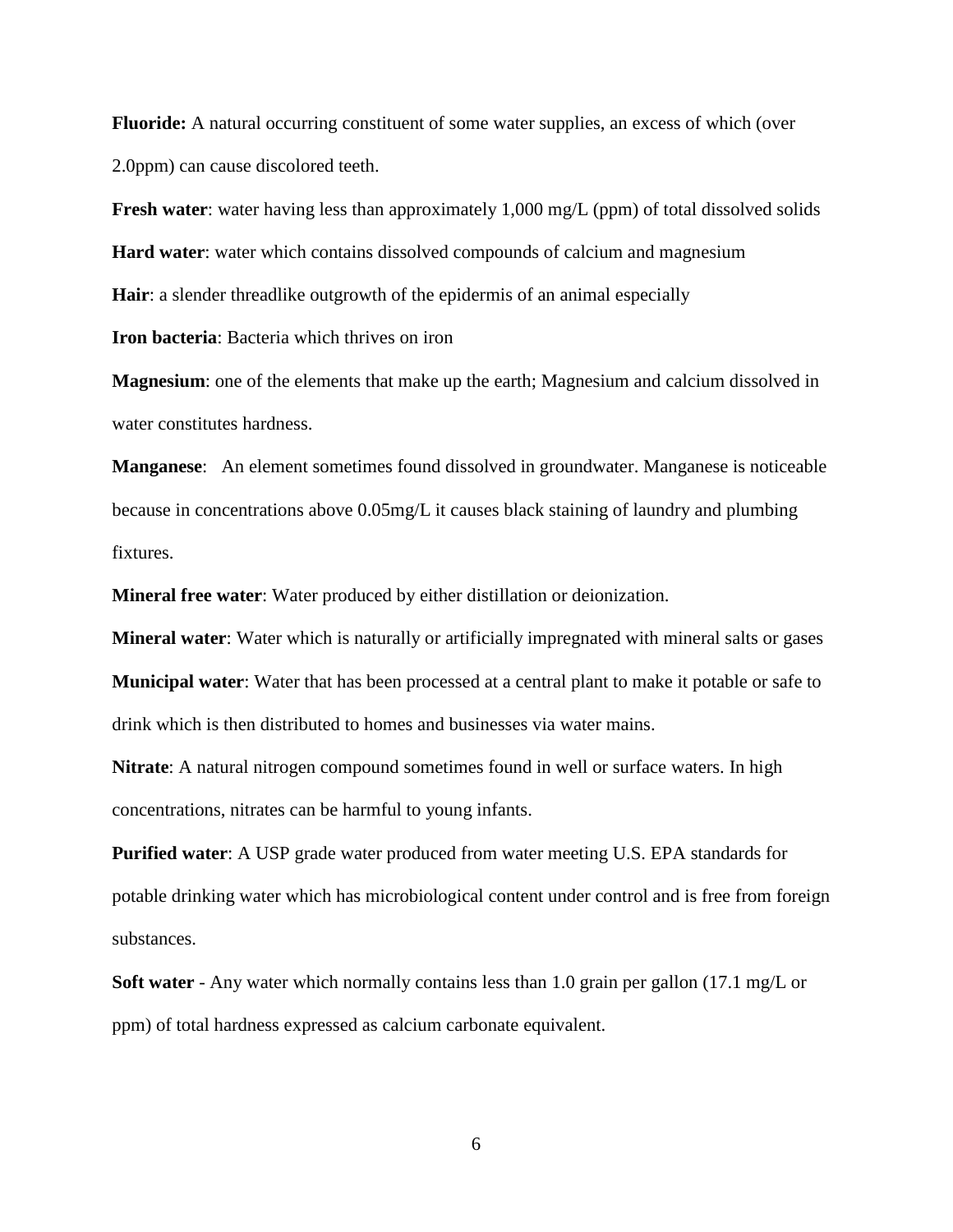**Tap water**: water, obtained directly from a faucet or tap, that has not been purified, distilled, or otherwise treated.

**Well water**: Well water comes straight from the ground. Well water is groundwater that is untreated.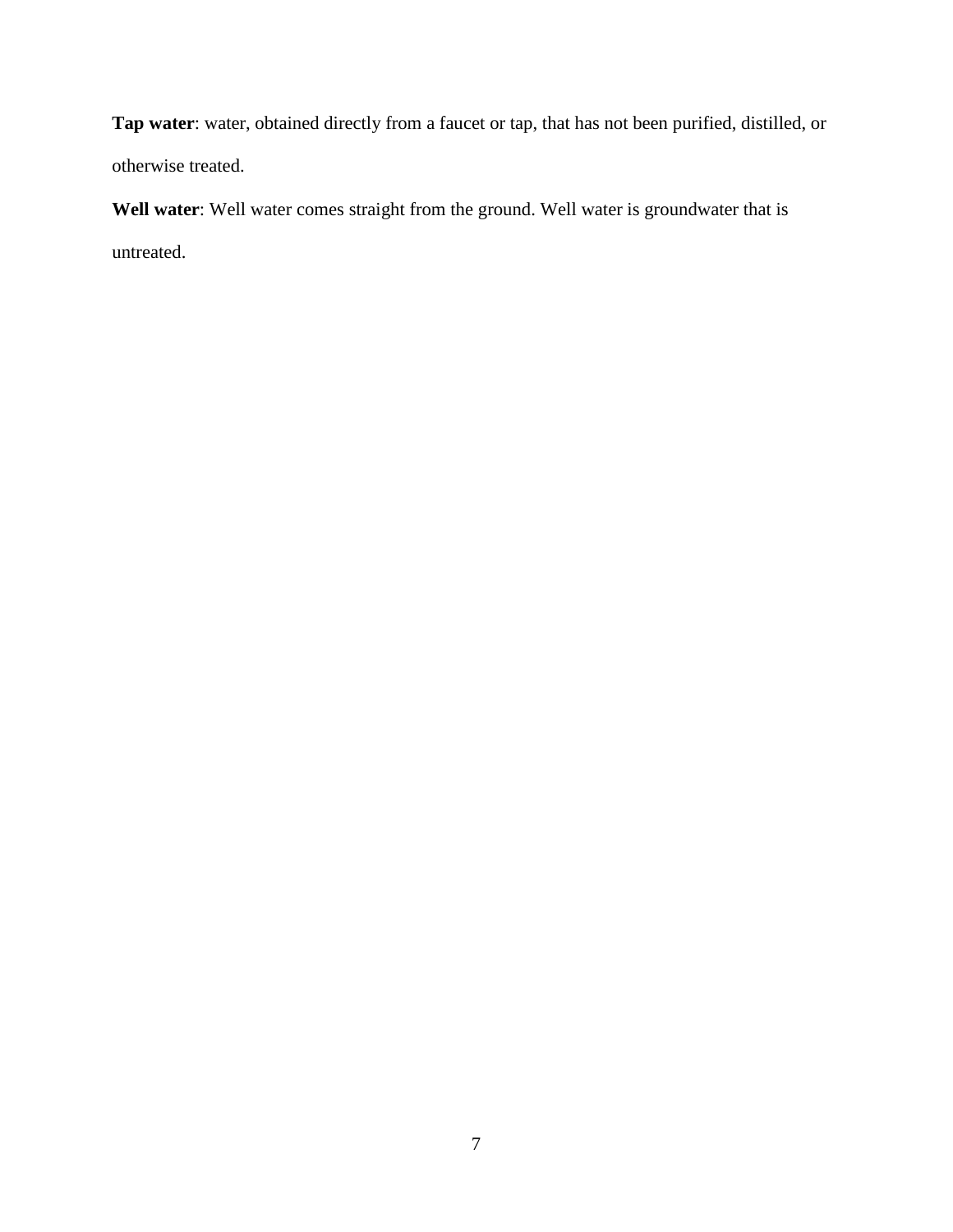#### **CHAPTER TWO: LITERATURE REVIEW**

#### <span id="page-17-1"></span><span id="page-17-0"></span>**Studies and Articles on Water**

According to *How Does Your Water Affect Your Hair* (2016), "hard water" as a term emerged from challenges associated with using water with a high mineral concentration. The presence of these minerals makes lathering of soaps, shampoos and detergents harder to achieve when compared with soft water. The article continued by listing some tangible ways this type of water has been seen to negatively impact skin. The same source notes that hard water impacts the hair by making shampooing and its removal difficult. Hair strands are not smooth as they appear to the naked eye. They have scales all along the shaft. These scales become raised when mixed with shampoo and strands become stiff and tangled. Because of this tangling, shampoo is difficult to rinse out of hair, leaving it coarse. This coarseness which is accompanied by dryness and difficulty in manageability, renders hair more susceptible to breakage. The use of hard water in this situation only makes for more coarse hair, thus even greater breakage. As per the U.S. Water Hardness Map outlining water quality featuring the categories: extremely hard, hard, moderately hard, slightly hard and soft, Michigan had approximately 60% at 180 ppm (parts per million) or over 10.5 grains per gallon of its water ranked at extremely hard, 20% at hard (120-171 ppm) 7 to10 grains per gallon, and the remaining 20% (60-120 ppm) moderately hard with 3.5 to 7 grains per gallon. The region of Michigan where Berrien County is, was completely green indicating that most of the water is extremely hard according to Figure 1.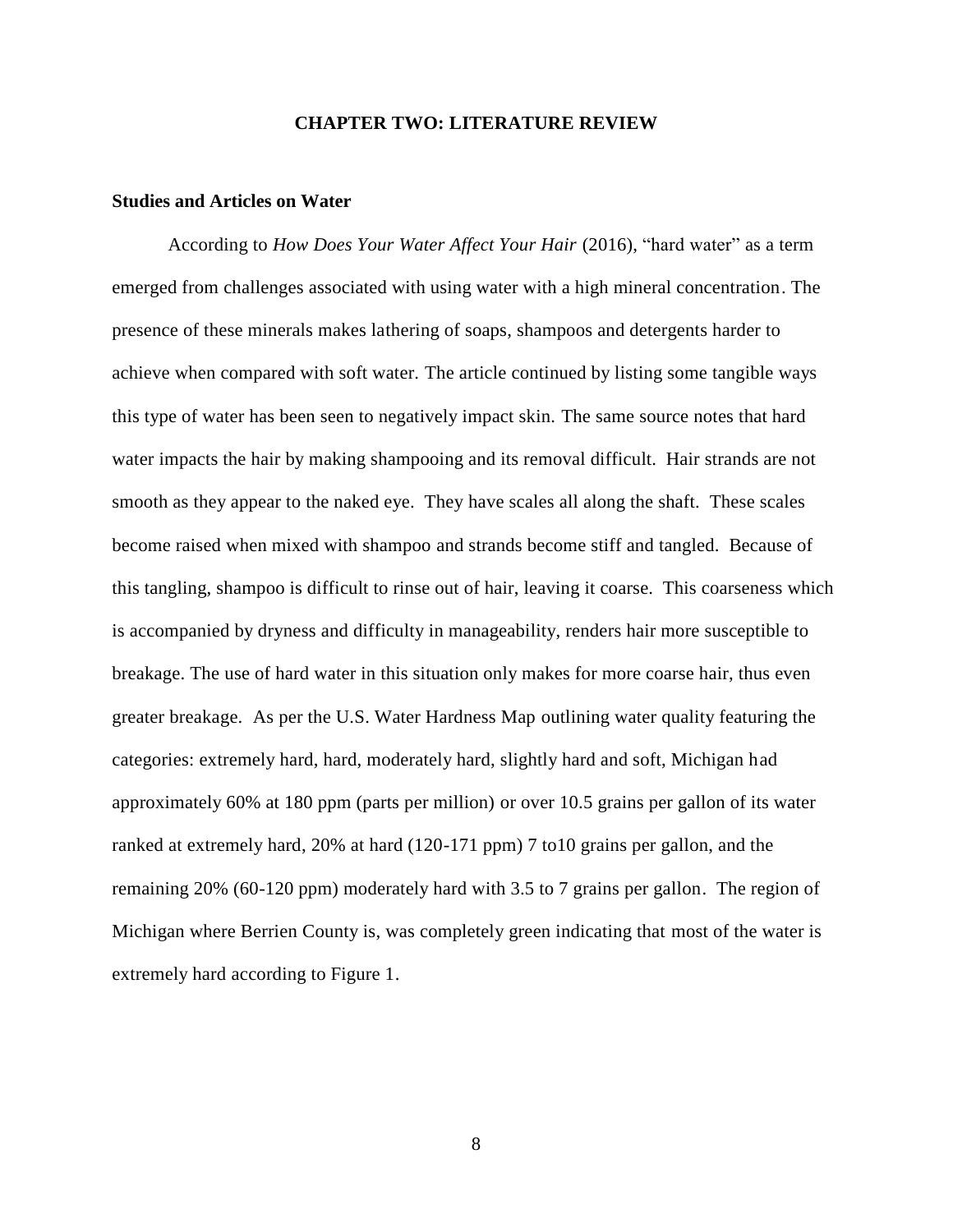

<span id="page-18-0"></span>*Figure 1 Hardness Water map of the U.S.*

Flint, one of Michigan's 83 counties which is approximately 200 miles away from Berrien Springs, according to Google, has a longstanding problem with polluted water; water that has lead in it. The Flint crisis is chronicled by Reporter Anna Clark in her book *The Poisoned City Flint's Water Crisis and the American Urban Tragedy.* The book outlines the situation of the decision to use water from the Flint River since it would be cheaper than purchasing water as was previously being done. Residents were excited about this move, but did not know that this water system was woefully lacking in safety and would cause many to become sick and some to even die.

According to a report authored by Smith (2016), Flint residents were having challenges with negative effects to their skin and hair from lead in the tap water. A salon owner who was featured in the report outlined that she had been using charcoal shampoo to successfully cleanse and protect her clients' hair for over 17 years. The article outlined that it was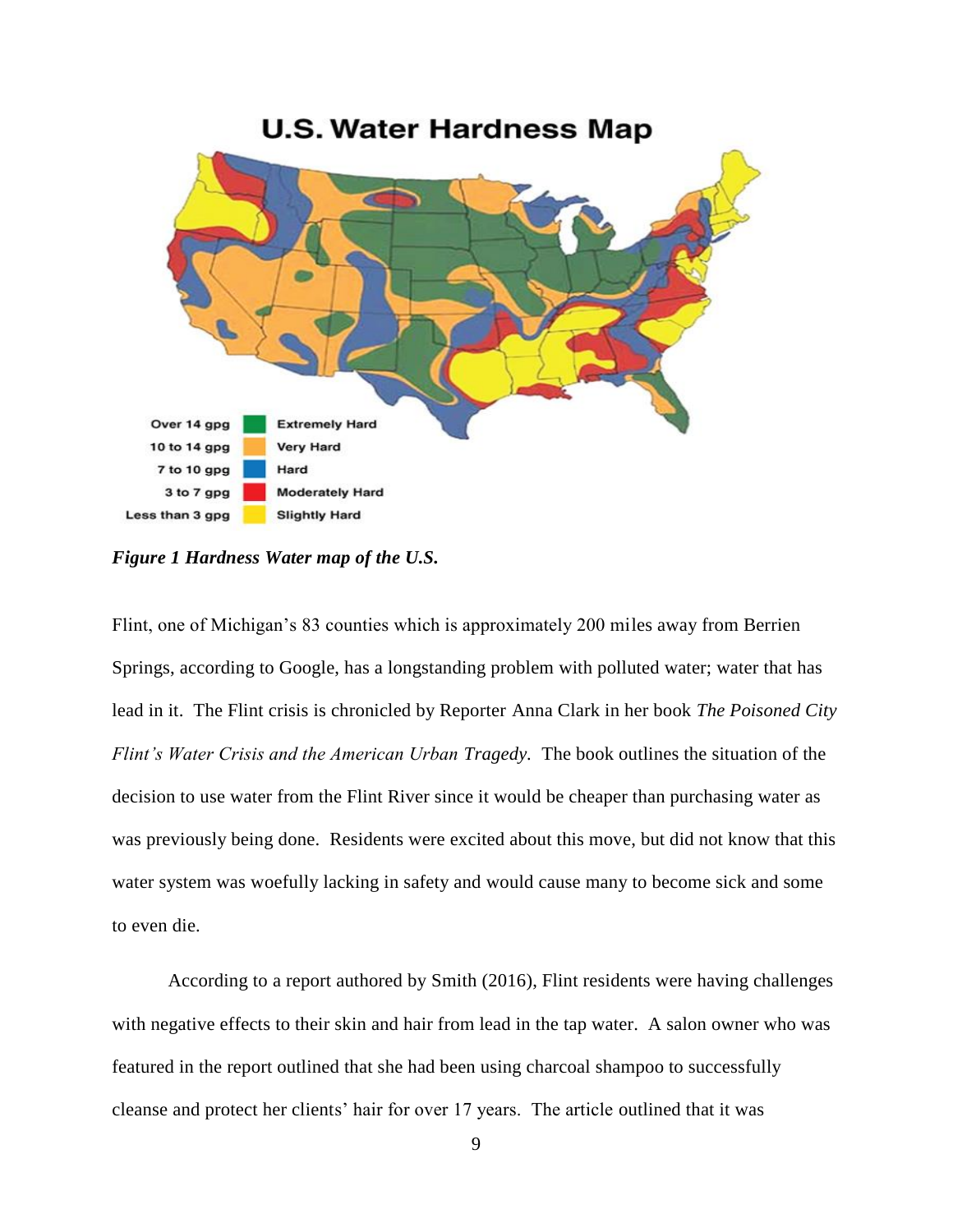recommended by the officials at the State health department that the water be used for bathing as there was "no scientific link" between the water and increased skin rashes in children. The increase was observed by Drs. Eden Wells and Mona Hana-Atisha, after the city began accessing water from the Flint river instead of Lake Huron in April 2014. The article noted a noteworthy spin: Dr. Walter Barkey, a practicing dermatologist in Flint, mentioned that there are claims of hair loss and dryness of skin represented by patches, but due to the socioeconomics of the area, the poorer class have not sought medical attention to verify if the water is to be blamed for these issues. Barkey said, "During the colder months, skin can become dry, and sometimes the additives in the water can irritate the skin too." He further cautioned that if clean water could not be secured for cleansing the body, a dependence on baby wipes was not the solution. Germs tend to be more abundant where the skin folds such as the armpits and groin, therefore using the wipes excessively can lead to allergic reactions.

One Flint resident as noted by Smith (2016), has had to resort to wearing hair extensions due to hair loss. Sharon Robertson, still has problems washing her hair and showering,

When I was using the water in my home, I started getting bald spots and dry, itchy patches on my skin. The hair loss was so significant that I started wearing hair extensions. I know the mayor said the water is safe now, but I don't trust it.

Arthur, the salon owner is happy to be able to help her customers navigate this difficulty, "If I'm able to help take care of someone's hair after lead exposure and help get it back healthy, then I'm happy. Sometimes, something as simple as making someone look good can restore someone's hope." The aforementioned quotes note that both hair and skin problems result from contaminated water, in this specific case, lead contamination. While this study is not about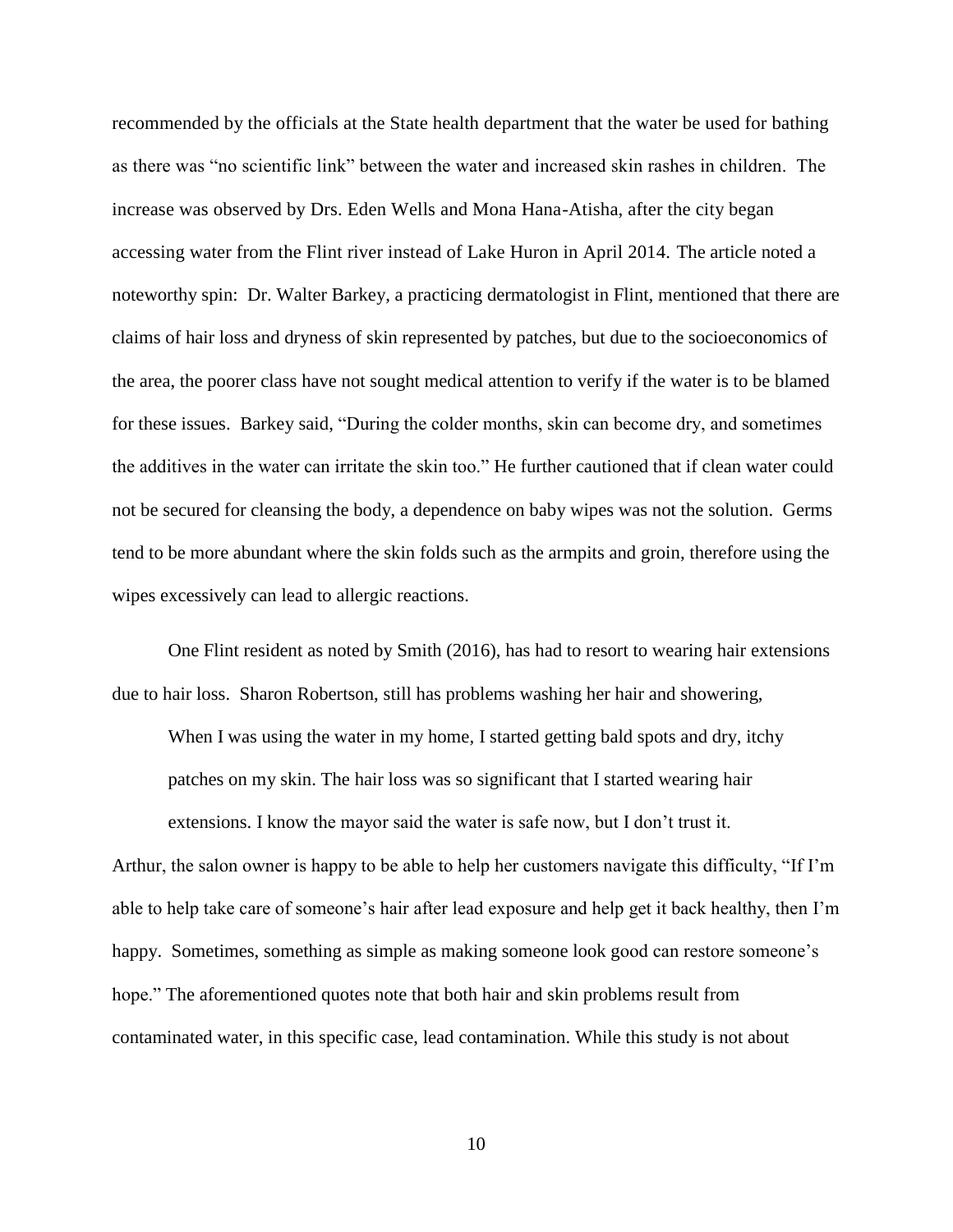Berrien Springs, it informs of what has been happening within the same state approximately 200 miles away. The literature has not yet revealed any studies done in Berrien Springs.

According to the Michigan Department of Environmental Quality, Water Quality Maps for Michigan by County, Berrien County is listed as having measurable rates of Arsenic in micrograms per liter ( $\mu$ g/L), ranging from  $> 10 - 50$ . Nitrates were reported to be measurable in milligrams per liter ranging from  $> 5 - 20$ . Positive Volatile Organic Compounds (VOCs) samples were found throughout the county's water sources/supply. According to the Michigan Department of Environmental quality site, Arsenic can get into the water via rocks which produce the poison dissolving into the ground water supply. Additionally, noted was that Nitrates negatively affect infants by causing illness to those mostly younger than six months who ingest it through contaminated water. VOCs occur from manmade, industrial activities including, but not limited to chemical spills, solvent runoffs, and illegal waste disposal. *The New York Times* Toxic Waters series dated May 16, 2012, stated that there are 41 water systems in Berrien County. Andrews University is listed as its own system and at the time served 2500 persons according to the series. As far as its water system goes, the report noted two things: legal limits and health guidelines which were stricter. The water was tested for a total of 79 contaminants, 69 were not found, but 10 were present and considered to be within the legal limits and health guidelines. It is not yet known how the supposed healthy limits were determined. The tests were conducted in 2007 with a frequency of one to three times per month. The same source included a link to The Environmental Working Group (EWG), which provided a 2019 update via its database regarding water quality in Berrien Springs. It did not list any information for Andrews University. The report provided results of the latest quarter assessed (Jan 2019 - March 2019) and noted that the tap water was in compliance with health-based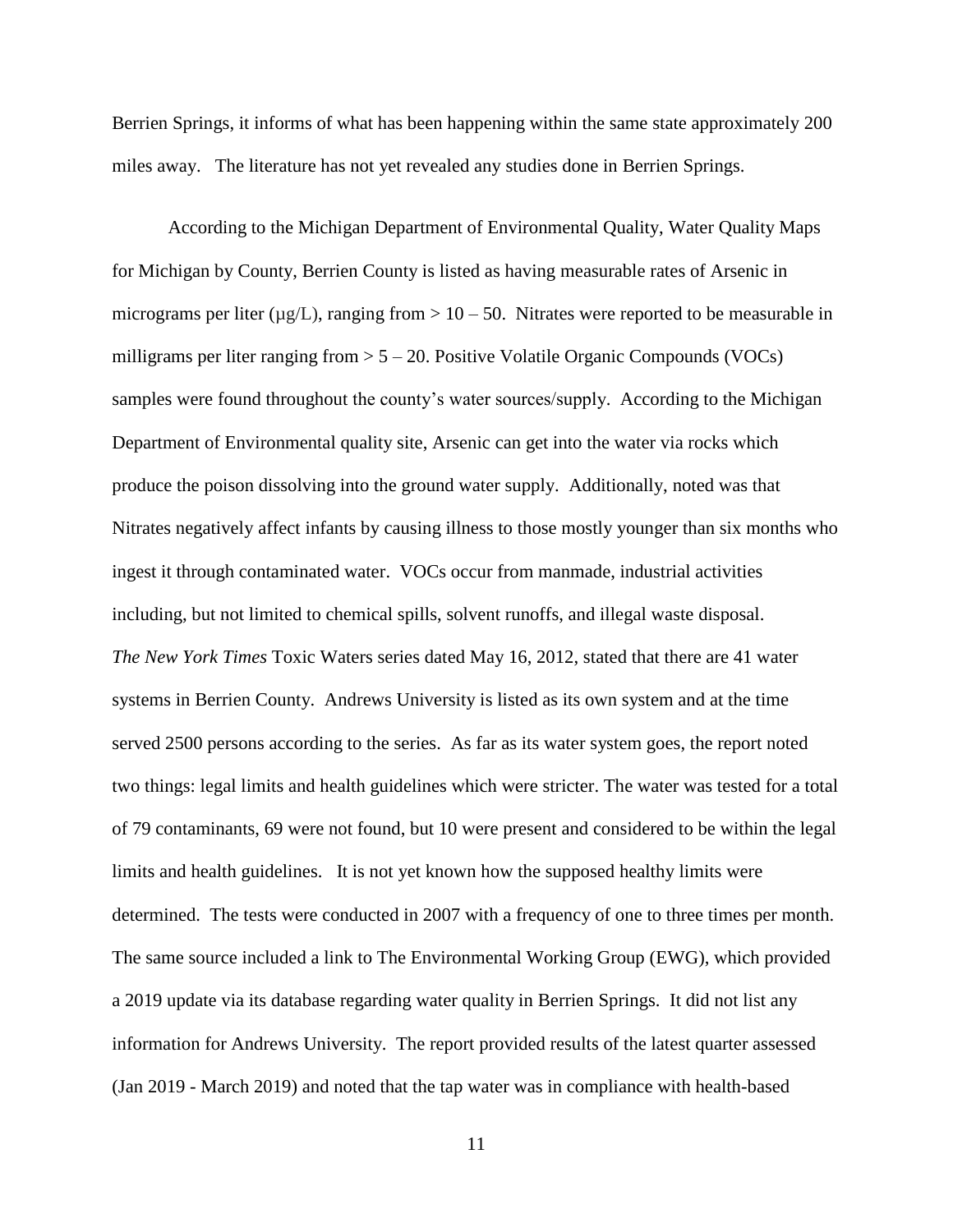drinking standards, but legal was not the same as safe. It further outlined that the Environmental Protection Agency had not updated its legal limits for tap water in 20 years.

Chilson (1976) outlined that phosphorus is another pollutant present in Lake Michigan's water, which has its beginning at the St. Joseph River and its end near to the Cook Nuclear Plant. Although its presence is an indicator of the water's quality, this is not to be understood as always positive. The author noted that while some levels of phosphorus were naturally occurring and healthy, that which is present far exceeds that limit, to the point of being problematic in tandem with, and contributing to other chemical pollutants. According to the *Water Quality Criteria*, (1963) as cited by Chilson (1976), Phosphorus may find its way into natural water supplies via organic decomposition, municipal sewage, and agricultural drainage, among others. Household sewage made up of a significant portion of detergents was credited with approximately 70% of the phosphorus production in lakes according to *Science News* (1969) as cited by Chilson (1976). The study analyzed 10 samples and the Conclusion indicates that the levels of phosphorus found in the samples exceeded the limit as per the majority of ecologists who viewed the results, and was directly attributable to the Benton Harbor and St. Joseph sewage plant located on Industrial Island. This information, though dated, informs us that the water in Berrien Springs, which is the Lake Michigan water, has had a history of pollution. *The Revised Lake Michigan Lakewide Management Plan for Toxic pollutants: Draft* (1993) documented that while toxic pollutants present in the water had seen a reduction in the 1970s and 1980s, there was a leveling off of toxic pollutants in the Great Lakes System that was causing extensive negative consequences. There was no specific mention of phosphorus. As far as how the skin and hair of the people living in this region who must use this water over the course of their lives or change their living environments is concerned, is unclear at this point.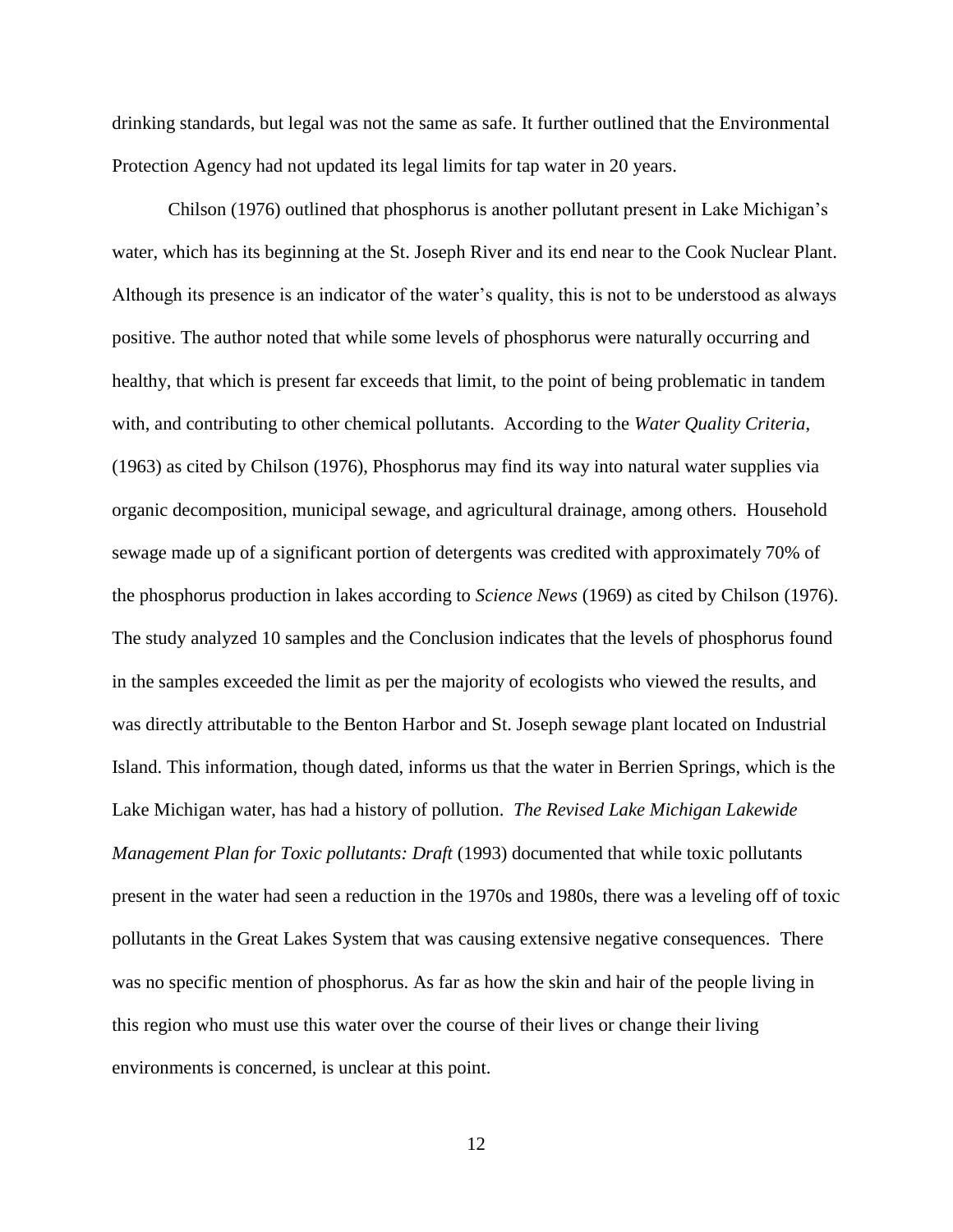The media is replete with stories of tainted water in the state of Michigan. Kalamazoo County was declared to be in a state of emergency according to Tunison (2018). It was reported that there was chemical pollution of per- and polyfluoroalkyl (PFAS) particles 20 times greater than the acceptable amount present in the Parchment and Cooper Township water supply. Authorities responded to this by issuing bottled water from the Parchment High School. The story continued to include a link to another detailed report indicating that it was the Air Force which has a base in that area that had polluted the water and refused to provide a clean alternative. The allegation was denied by the Air Force. Although the emergency was declared in Kalamazoo, over 20 other Michigan communities were exposed to tainted water whether it be ground, surface, or from the Great Lakes. In the meanwhile, the Flint water crisis is blamed for children's reading level falling by an astonishing 75% attributed to lead contamination. As the article ended, it noted the fact that The Selfridge Air National Base is also accused of polluting the St Clair and Clinton rivers with PFAS from six drains as at February, 2018.

The same story was carried by Kounang (2018) and noted that "Officials in Michigan warned more than 3,000 residents against drinking their water." The state of emergency was called for by lieutenant governor Brian Calley, when it was reported by Michigan Department of Environmental Quality, that PFAS were present in Parchment's water reaching levels as high as 1,410 parts per trillion when the recommended limit is 70 parts per trillion as per the Environmental Protection Agency (EPA). Residents of Parchment and Cooper Township were advised not to drink the water, use it for cooking or any form of ingestion, but only for personal hygiene, sanitation, and laundry.

In another internet story by Malewitz (2018), the state of Michigan is being blamed for being reactive instead of proactive in light of water contamination woes according to experts. A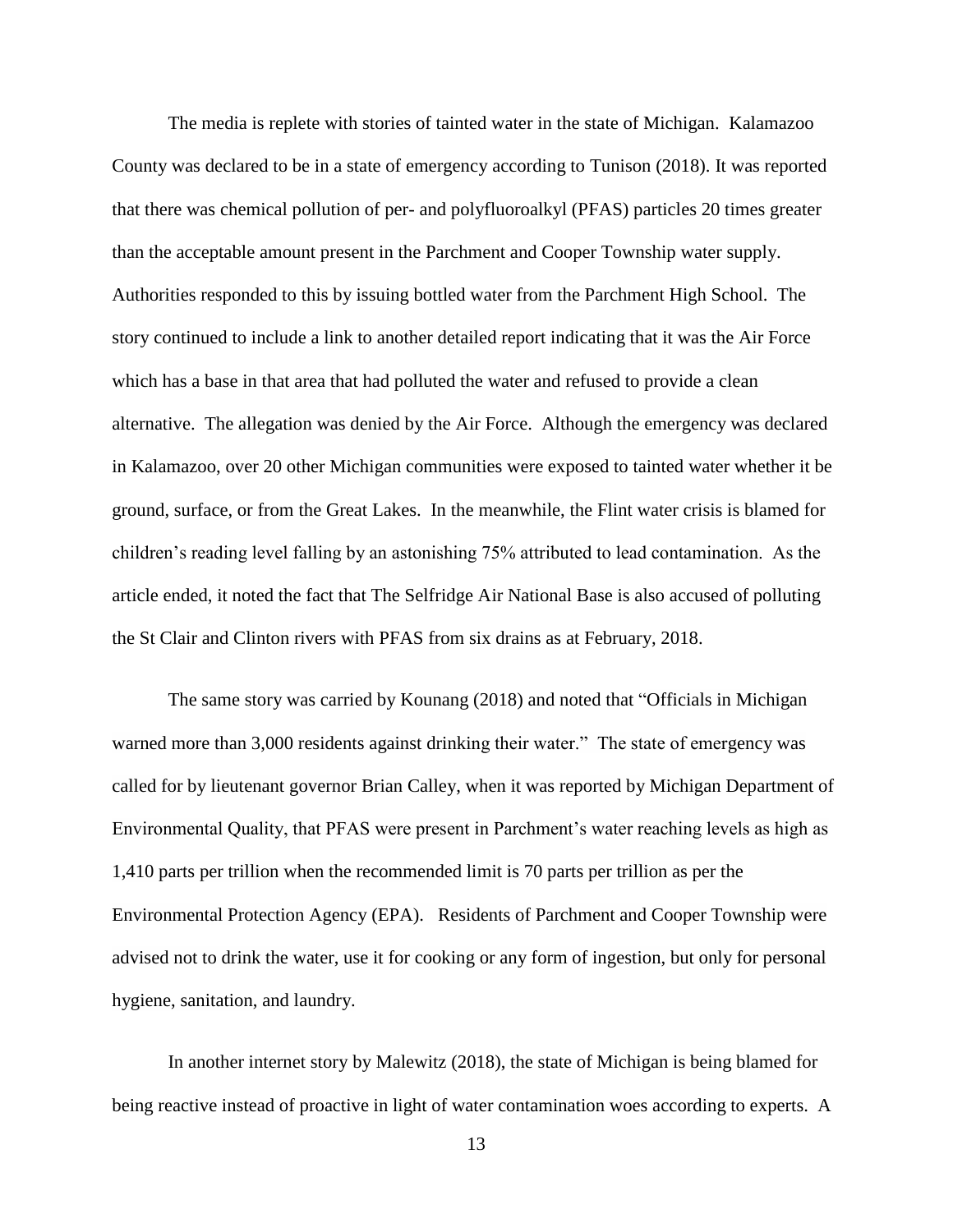scientist, Robert Delaney told authorities of how the problem greatly affected him when he learnt of the abundance of PFAS in Michigan's water. Delaney explained that he thought the laws were sufficient to keep the water safe, but discovered in 2010 that this was not the case. Another Air Force Base is linked with this round of pollution – Wurtsmith Air Force Base in Oscoda. He further stated that the PFAS are indestructible and are prevalent all across Michigan and the nation. PFAS are linked with such problems as low birth weight, issues of the immune system, thyroid complications and of course, cancer. PFAS are used in the manufacture of Teflon, Scotchguard, and firefighting foam. As a result of this issue developing greater momentum, the Department of Environmental Quality as of 2017 began testing all public sources of water. As a matter of compensation, Michigan Attorney General Bill Schuette was instructed to sue manufacturing mogul 3M for environmental destruction by virtue of its product.

The *United States Environmental Protection Agency* (EPA) published a news release (Kika, 2011) outlining the agreement of Dow Chemicals to pay monies to address environmental pollution of air and water, as well as waste violations. The company was required to pay \$2.5 million to recompense for violations at its complex in Midland, Michigan. This move to charge a company for violations is geared at prompting other such companies to be mindful of how they interact with the environment in which they do business. Additionally, the residents who live within said regions need to be assured that their health will not be the price they must pay for ongoing development. This was the view of the assistant administrator for EPA's Office of Enforcement and Compliance Assurance, Cynthia Giles. There are no documented studies related to Berrien Springs, it is not known if this is due to lack of research interest or lack of issues requiring study.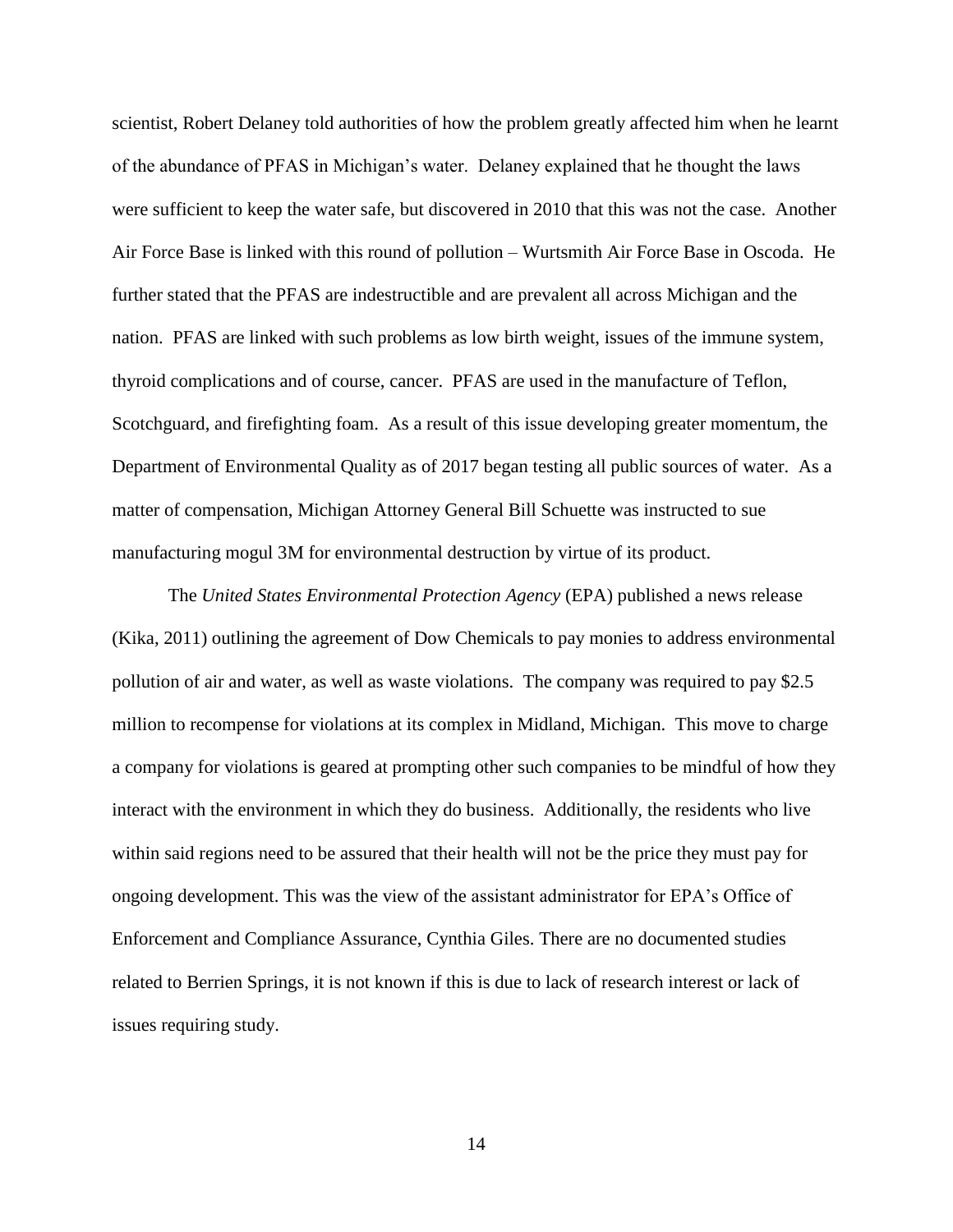There are several water contamination maps for the state of Michigan. Some outline what phenomenon led to the pollution and the exact locations. One such map (Figure 2) is dated July 31, 2018, and lists just 14 areas from K.I. Sawyer Air Force Base in Marquette County, to southwest Michigan where environmental personnel have tested water and found samples positive for PFAS.



<span id="page-24-0"></span>*Figure 2 Michigan water contamination map*

These dangerous substances were popular in industrial chemicals as well as the manufacture of clothing. In Plainfield Township, residents learnt that exorbitant levels of PFAS are present in the water coming into their homes. The concern now is whether the cancer rates along with other spiraling health issues in the area are a direct result of this brewing problem. The makers of the Hush Puppies brand of shoes, Wolverine, were prosecuted for their toxic contribution to the environment after it was disclosed that there was leakage from their dumping site. This initiative was to reimburse taxpayers and fund clean-up campaigns according to Gardner (2019).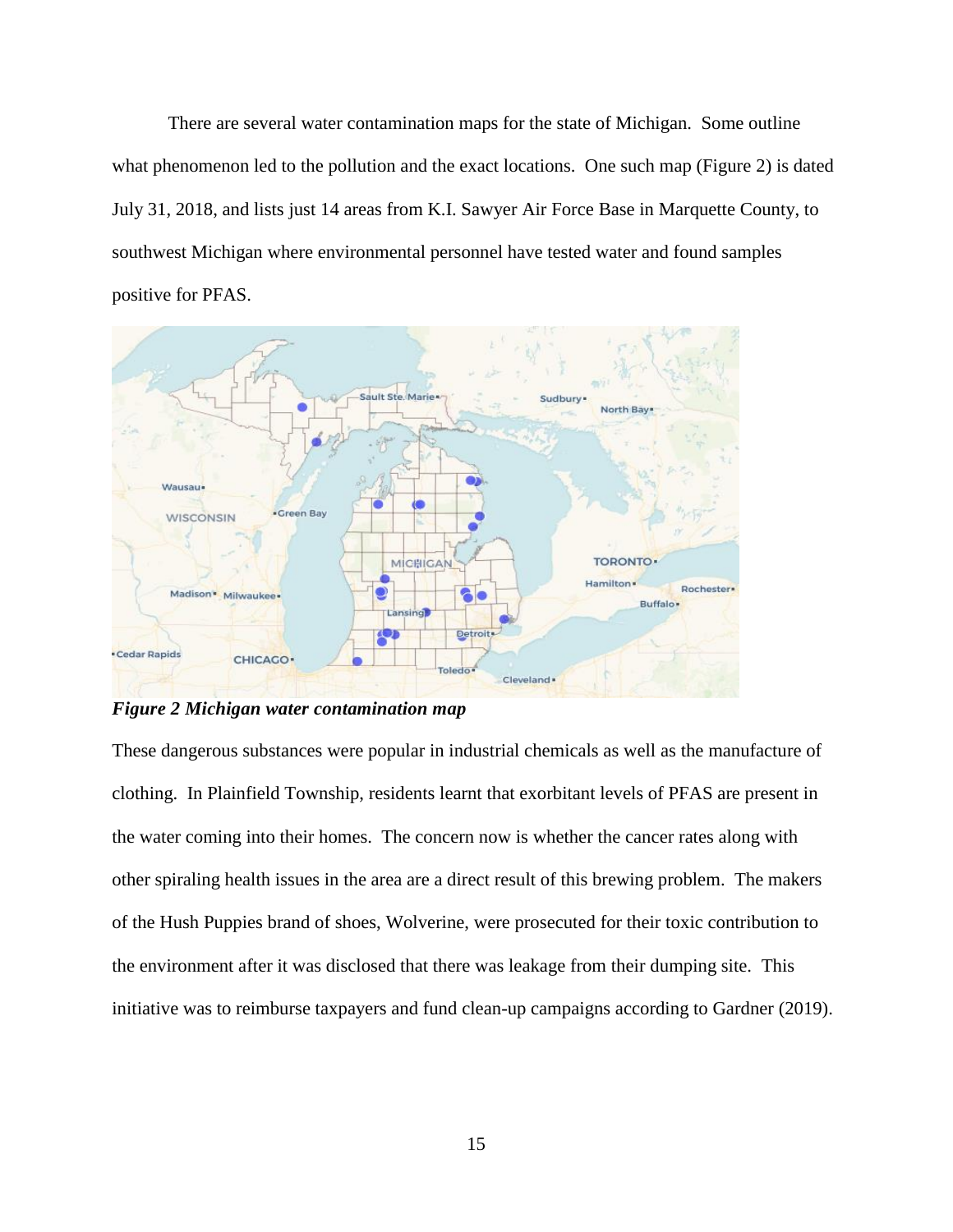A study conducted in England by the *Drinking Water Inspectorate* (2011), revealed inconclusive findings for the effect of tap water on the skin. It was disclosed that the plethora of skin maladies could not be automatically traced to questionable water quality, and would therefore need many more research endeavors to establish cause and effect. Srinivasan, Srinivas, Matthew and Duraiswami (2013) published a study in the *International Journal of Trichology of the Hair Society of India*, which outlined a similar conclusion as far as the finality of water causing harm to hair is concerned. This research tested the strength of hair that had been treated with tap water compared to hair treated with distilled water. The findings were that at the end of the study, hair strength had not been diminished by tap water. The recommendations from both studies included further research with modifications to variables to determine if the same results would be replicated. The quality of water across the globe has changed since those studies were conducted due to increased pollution from multiple factors, most or all negative ones. As a consequence, there is fertile ground and premise for additional research as each locale will have specifics regarding its water; these specifics will give birth to their own implications.

#### <span id="page-25-0"></span>**Theoretical Support**

The expectancy violation theory (EVT) will be applied to this issue which is one of major importance to females mostly because of the self-concept, self-esteem, self-worth and confidence, personality formation, cultural perspectives on beauty, possible religious beliefs, and aesthetic implications. These elements are magnified when one considers that lifestyle should be improved in a developed country such as the United States of America versus a developing or under-developed country. The expectancy violation theory as put forward by Judee Burgoon (1976) speaks to the way persons deal with unforeseen violations of social norms and expectations. The theory was originally concerned with nonverbal communication and how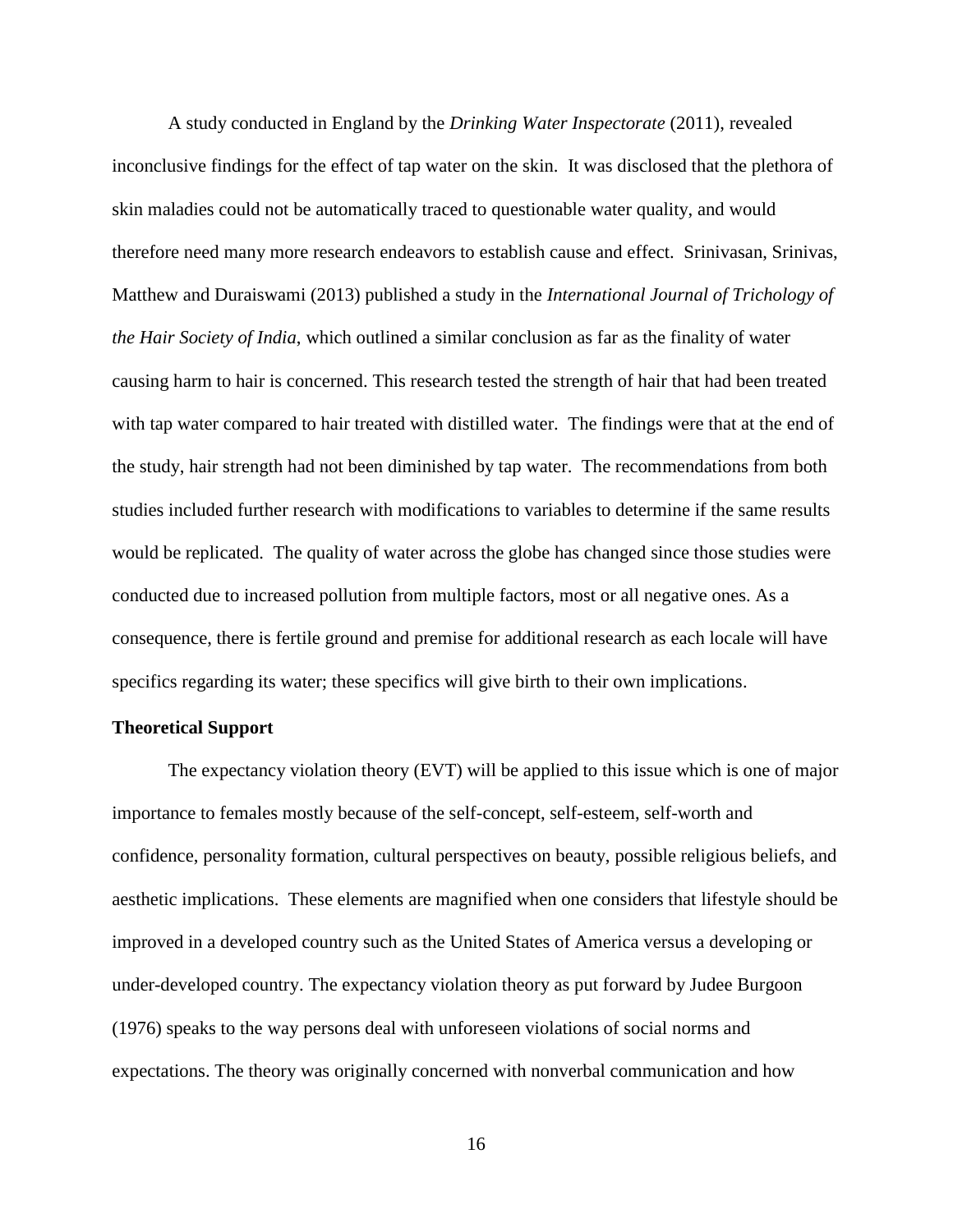persons responded to violations in instances involving persons they liked as well as those they did not like. During an interaction, if a person is not liked, but does something that pleasantly violates expectations, then the degree of liking is likely to change positively and therefore increase toward that person. In an instance where the person is liked who commits a negative violation, the extent of the violation could reduce the degree of liking and determine future interactions.

Employed on a much wider scale, the United States, a developed country, is deemed positively in the minds and eyes of most persons from developing and under-developed countries. There is an idea that no matter how good life is, it is better in the U.S. Significant numbers visit the country from all over the world for a chance to live the American Dream, generally to get a bite of the "big apple." Many of the hopefuls subject themselves to all sorts of abuses such as costly business marriages. Some engage in illegal and or clandestine activities like overstaying their visit and "running off" in order to remain in the country. Others abandon their livelihood and relatives for the chance to be in America and must endure the heartache of losing a family member and not being able to go home for the funeral. This is often done to achieve a social status that is respected and praised by onlookers who are kept in the dark, or aware but supportive of and in agreement with the sacrifices being made to keep up appearances. Untold masses leave at times better lifestyles back home, larger homes, greater access to excellent food, more comfortable circumstances and the like, to be crammed into basements, attics and tiny apartments simply to be able to say they are living in America. Please note that those fleeing persecution of any sort and seeking asylum or medical care, are not included in the aforementioned groups. Many well-educated persons have come to America and are doing menial jobs and things they would never do back home just to survive or because the economy is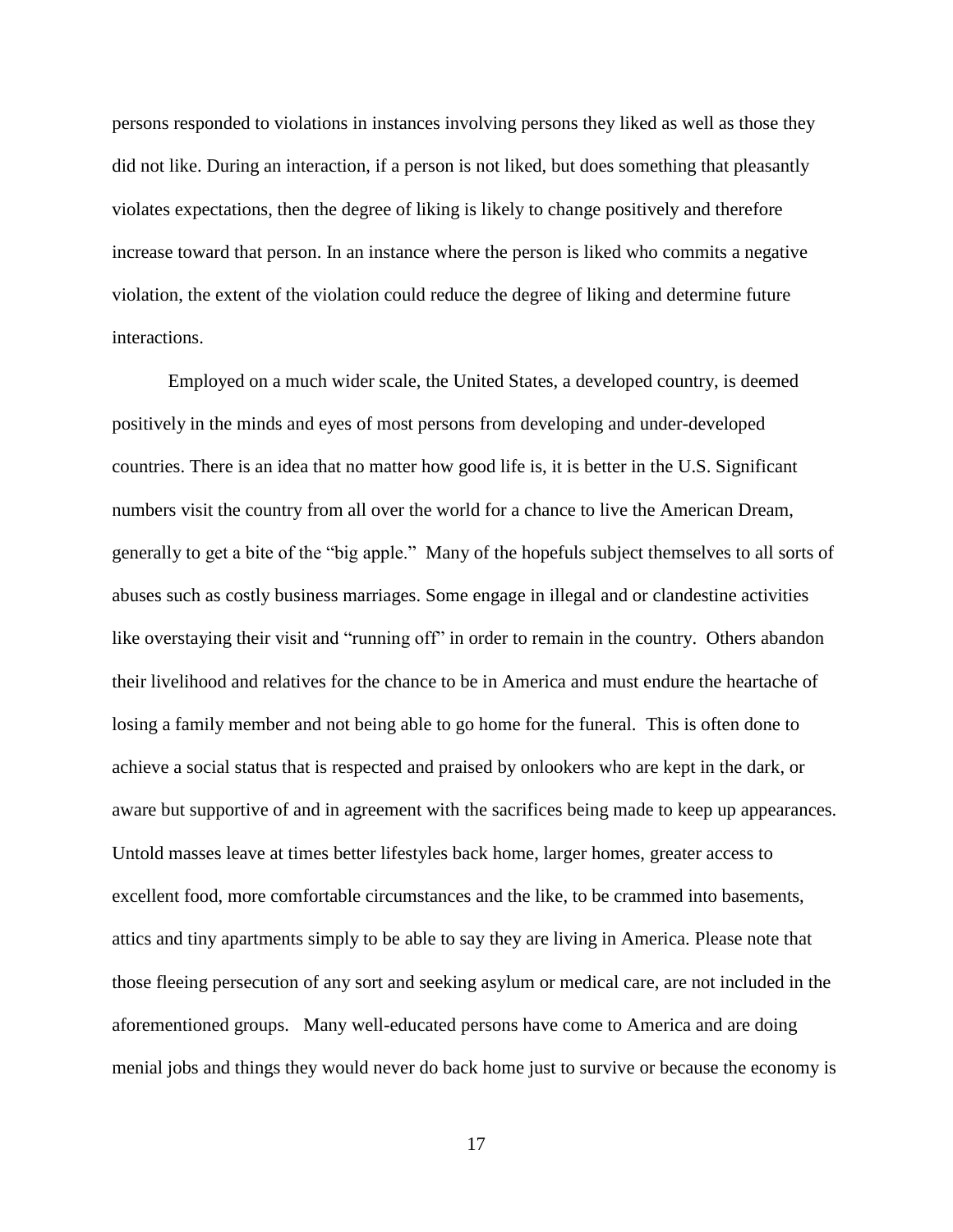more stable and the conversion rate is excellent. They may be able to seek certification and be qualified by the standards of the state they are in, but many may not be able to afford to do so. The concept of thrift stores and food pantries becomes a wide-open and welcoming embrace at this time. It is an interesting phenomenon.

Alicia Keys (2009) in one of her hit songs bellowed emphatically that there is nothing that cannot be achieved once one is in New York, as it is a "concrete jungle where dreams are made." Imagine how many are frightened when they come to the U.S. to find that things are not as perfect as seen in the movies or even as related by those who have come before, who in a bid to showcase the good times, lie about the truth of life in America. One tenet of expectancy violations theory is Violation Valence. Griffin, Ledbetter, and Sparks (2015) note that Violation Valence is "the perceived positive or negative value assigned to a breach of expectations, regardless of who the violator is." This fits in perfectly with the issue at hand. In this instance the violator is America. There are persons (such as those referenced in the previous paragraph) from under-developed and developing countries who, when they arrive in America, find that things are not as they thought they would be. At this point, they must decide how to respond to the conflict between their preconceived notions and reality. They can respond in several ways three of which are to stay and adjust, relocate to another country, or return home.

Another theory that supports this also fashioned by Burgoon is interaction adaptation theory – "a systematic analysis of how people adjust their approach when another's behavior doesn't mesh with what's needed, anticipated, or preferred." Other studies that have used EVT follow and show how the theory has been applied. Kelly, Miller-Ott, and Duran (2017) utilized the EVT to examine the link between adults in romantic relationships and cell phone use within a set activity. They looked at how 225 adults related to each other while together in private or in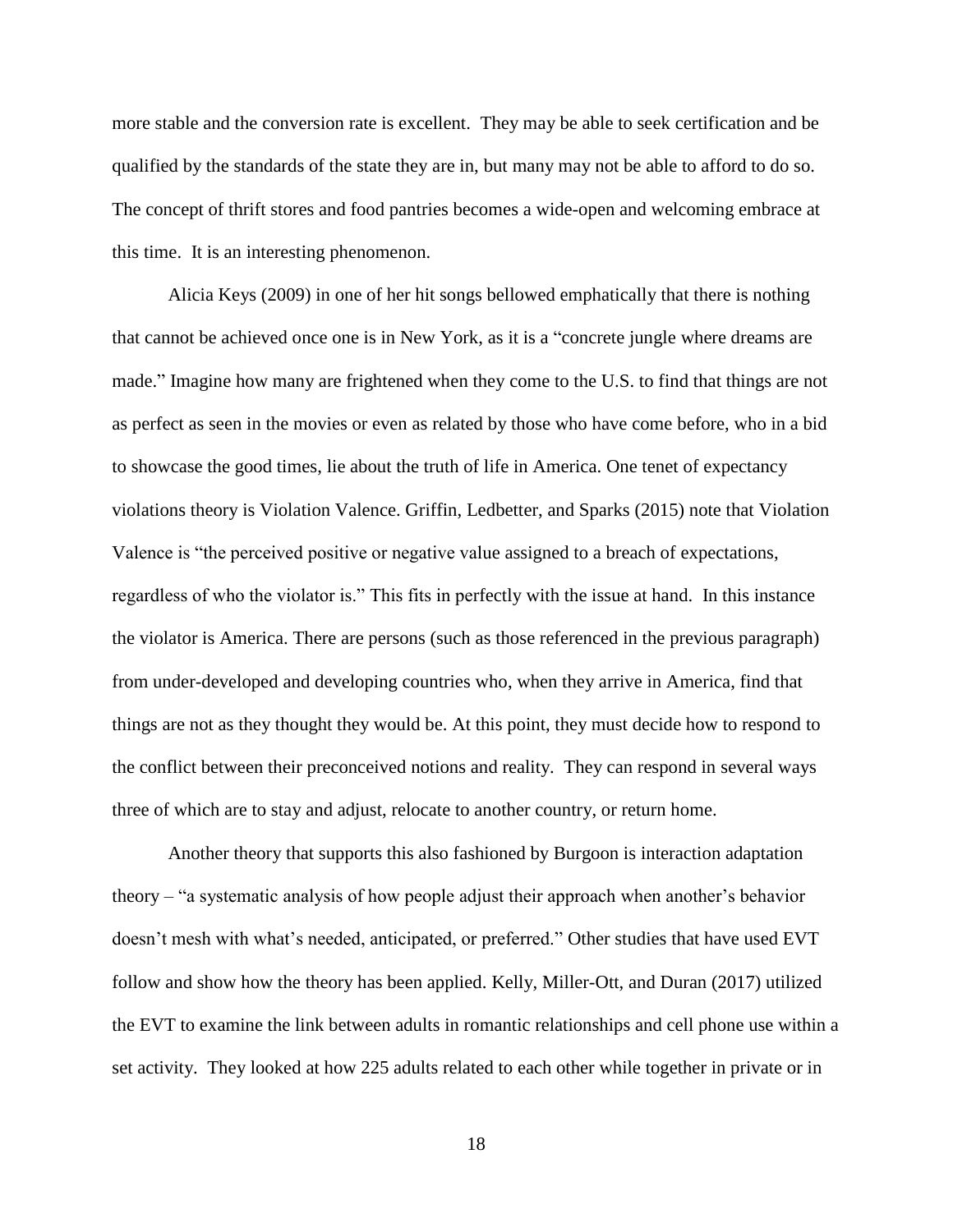public, when one party was using his/her phone. The study showed that it was expected that while spending quality time together, watching a game for example, the phone would be kept out of sight. If the phone was introduced during that time, it was desired by the other party that the phone activity would be shared thereby enhancing attentiveness and continuing the quality time being shared. This was anticipated both in private, but more so in public. If this sharing was not done, one partner would be disappointed, but would remain silent about that feeling. The study noted that the ease of technology created the need to balance remaining present with the one in the immediate environment as well as the one(s) in the close, but outside social realm via multitasking. Also noteworthy is the fact that both partners may not have similar expectations for what constitutes intimate time, therefore one may view the phone in use on a date as acceptable and even a requirement, while the other may deem it a hindrance to closeness and authentic relationship time. The theory has been used in this study in keeping with the context for which it was created.

Cionea, Van Gilder, Hoelscher, and Anagondahalli (2019) in their study examined how expectations differ or remain the same for romantic partners from different countries. This study was grounded in EVT with the researchers comparing partners from India and the United States. The researchers looked at the participation of romantic partners in light of sex and gender roles, culture and relational models. The study revealed that these four elements all shaped the perceptions held by the partners, even though they varied in how much emphasis was placed on which element(s) and in what order. This study reveals that culture shapes not just the types of expectations held by persons, but also the value ascribed to those expectations.

Walther-Martin (2015) used EVT to examine how African-American voters responded to humor in the political arena based on how they felt about the source of the humor. In this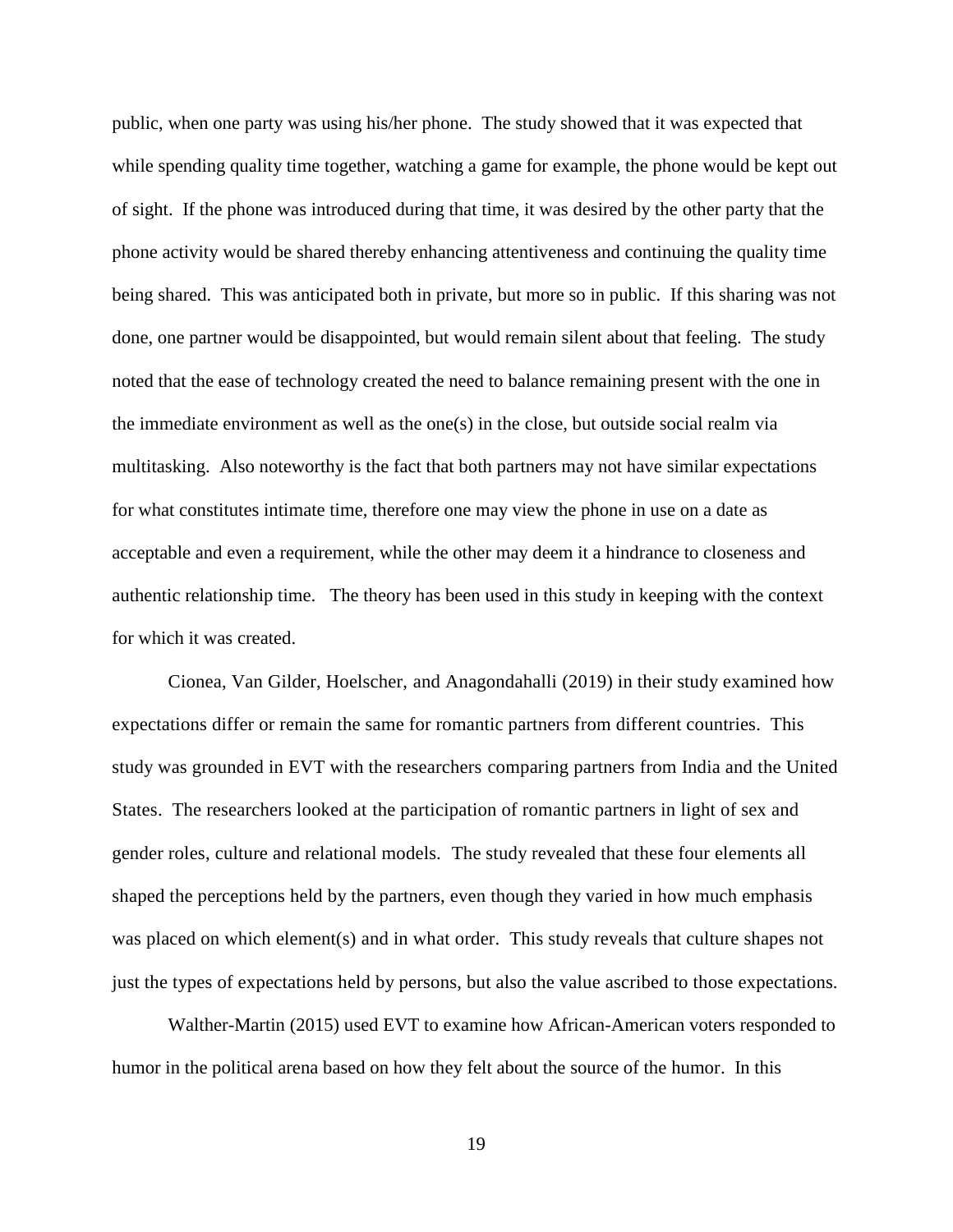context the humor came from a comedian who referred to himself as "African American conservative Republican." The study looked at the fact that this label was an expectancy violation in itself since it was noted from previous research that the majority of African-Americans have voted for the Democratic party since 1944. Therefore, it was unlikely that African Americans would find an African American who was conservative and Republican humorous. The expectations of the audience members would be violated because the comedian would be acting outside of what they expect in terms of his ideology and his ability to bring that across in a way they would find entertaining. It was the absurdity of him being African American, conservative, and Republican that would bring about the humor they would find in his act. The study noted that the use of EVT in this way was novel, as the theory had not been used before outside of interpersonal realms. In a similar way, EVT has not been applied to a person to country context as it has been employed here.

Another school of thought that supports this study is the encoding and decoding model of communication by Hall (1973). This model states that messages are created or encoded with the intent of the sender, and are decoded or broken down for interpretation, understanding, and subsequent feedback by the receiver or audience. The model is expressed across four stages: Production – the creation of the message takes place here. Stage two: Circulation - this accounts for how the audience receives the message whether in written or visual form. Stage three: Use – how the audience consumes the message, and finally stage four: reproduction which assesses how the audience responds to the message in light of its impact on them. Successful communication would have occurred if the sender and receiver have the same understanding of the message, and the receiver responds in a way that the sender appreciates and approves of. This therefore connects well with EVT in the sense that the messages sent for example by the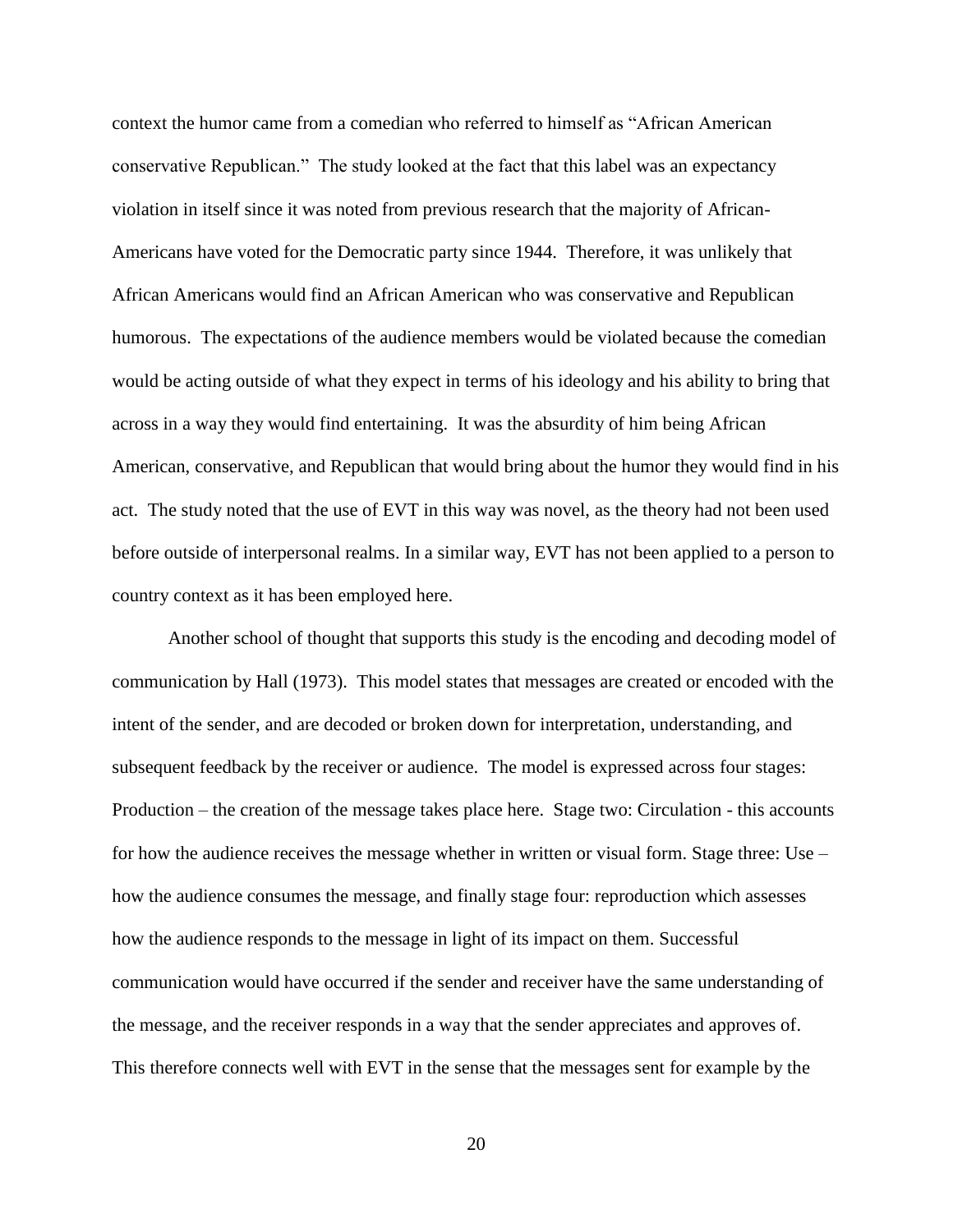media, about quality of life in the United States, would be understood by the consumers of those messages from outside the country as a direct or indirect invitation. When these consumers arrive and begin to experience life in the United States and find that what they thought was communicated to them is different from what they are now experiencing, their expectations will either be positively or negatively violated. Based on the angle of the violation, they will determine the way forward – stay and enjoy, stay and adjust, return from whence they came, or go to a more conducive location.

This chapter has highlighted literature concerned with water and its impact on hair with direct emphasis placed on information within Michigan. There were no studies on water or hair specific to Berrien Springs noted as same do not appear in the literature. This review has also showcased some studies that have utilized the expectancy violations theory in interpersonal communication contexts as well as outside of those contexts. Other theories that bolster the expectancy violation theory have also been included. This study has not researched overall health; however, it may be deduced that if the water is harsh on hair, then there are also implications for skin health. Since we are encouraged to filter water before ingestion or to purchase bottled water, this study will not discuss what can happen internally if the water is consumed, as it flows from the tap with a well or the city as it source.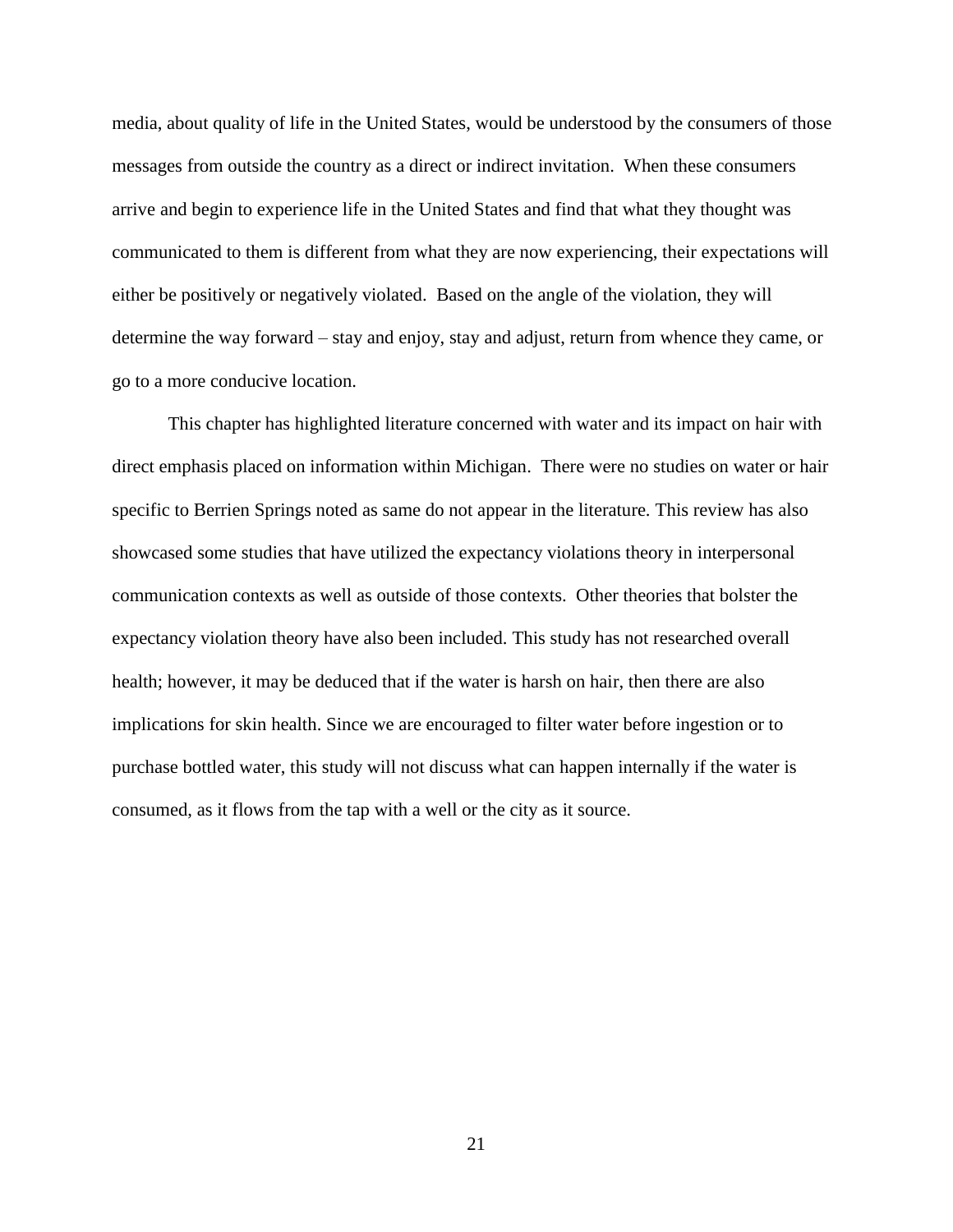#### **CHAPTER THREE: METHODOLOGY**

#### <span id="page-31-1"></span><span id="page-31-0"></span>**Research Design**

This study on the impact of Berrien Springs water on multiethnic hair types adheres to the principles outlined in the interpretive paradigm which has the goals of understanding subjective reality by being able to describe and explain it. It allows for the creation of meaning via the researcher's active involvement in the data gathering process which is hinged on the individual experiences of research participants. As a qualitative study, the researcher sought to ascertain the perspectives of a purposive sample recognizing that there is value in the subjective experience. Qualitative studies emphasize "rich descriptions" as they allow each interviewee to state in their own words what their experience has been with the phenomenon being investigated.

#### <span id="page-31-2"></span>**Characteristics of Qualitative Research**

 Qualitative research was chosen for this endeavor because of the researcher's need to explore the issue of how the varied water types present in Berrien Springs have been affecting the hair of domestic as well as international students/faculty attending or working at Andrews University from a more personal angle. Nine characteristics of the qualitative approach informed this endeavor as outlined in Creswell and Poth (2018):

- 1. The study was conducted in a natural setting
- 2. The researcher was chief in information gathering
- 3. Multiple data gathering methods were used
- 4. Complex reasoning from inductive to deductive was employed
- 5. Emphasis on viewpoints of participants was paramount
- 6. The study was reliant on context
- 7. The design of the study evolved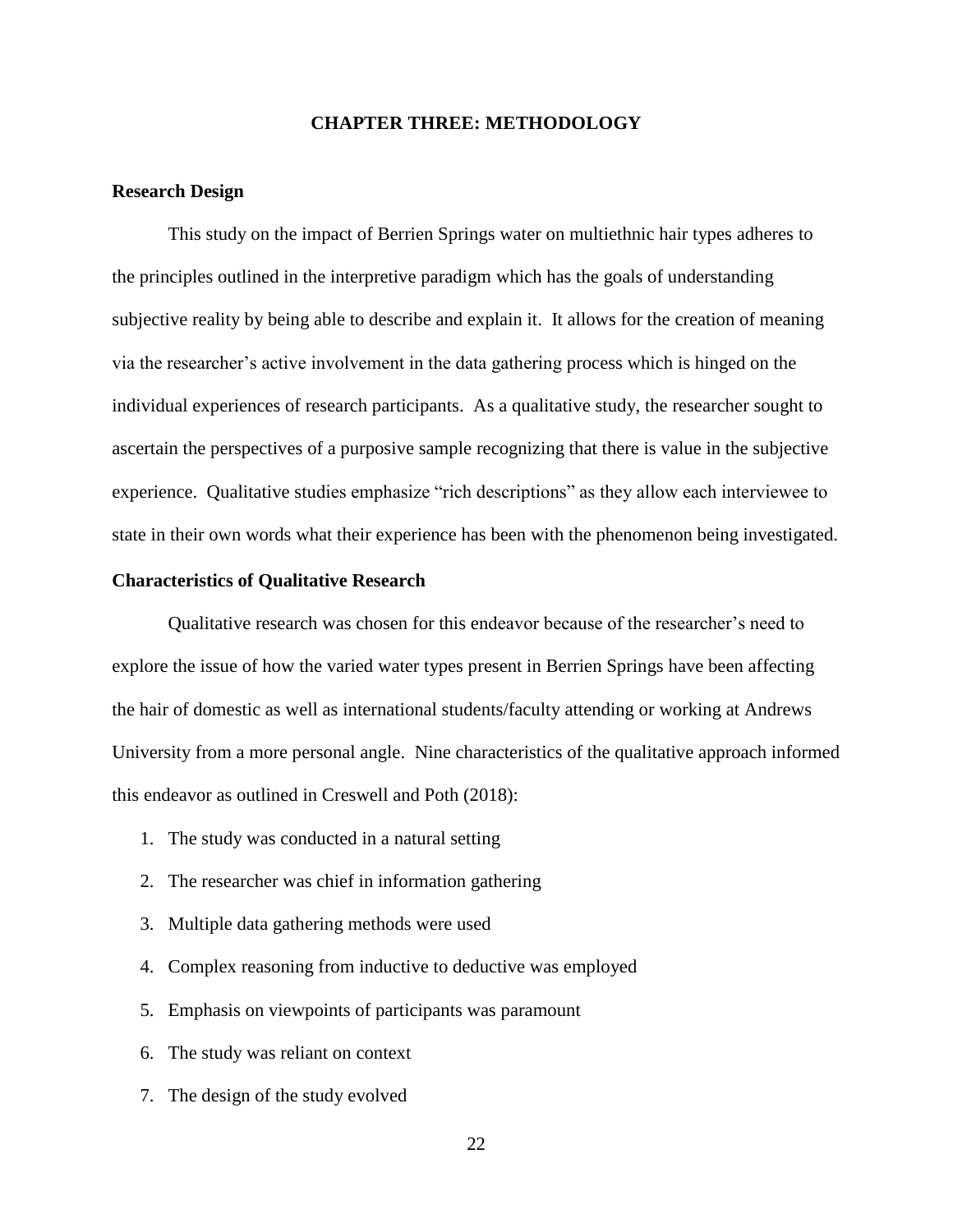- 8. The study reflects the researcher's background influences; and
- 9. The study is all-inclusive in its presentation of the picture created.

In light of these characteristics, it is vital to note the five approaches to Qualitative inquiry: Narrative, Phenomenological, Grounded Theory, Ethnography, and Case Study. According to Creswell and Poth (2018), each approach is examined from research focus and research problem. In the Narrative approach, the focus is to discover a person's life by telling stories of that person's experiences. In the Phenomenological approach the thrust is the comprehension of the spirit of experiences by describing that spirit lived out in those experiences. The Grounded Theory is positioned in the information gathered from the research endeavor derived from the views of the research participants. The Ethnographic study provides the opportunity via culturesharing to interpret the experiences of groups by analyzing the patterns shared within the culture being studied. Finally, the Case Study is concerned with a detailed examination of one or several cases by providing an equally detailed understanding of the case or cases being studied.

Each of these approaches understandably fits specific research needs. This study was best conducted using the Narrative approach as it was the goal of the researcher to learn of the participants' experiences with the water in Berrien Springs in relation to their hair care and health. It was important to be able to focus on the feelings of the participants who are mostly international, in light of the changes they have observed and the measures they have incorporated to deal with those changes. Qualitative research lends itself to the uninhibited sharing of feelings and experiences documented in stories and shared thoughts. Thus, while this was not a numerical undertaking, as characteristic of Quantitative research, it allows the heart of the matter to be exposed within the art of words.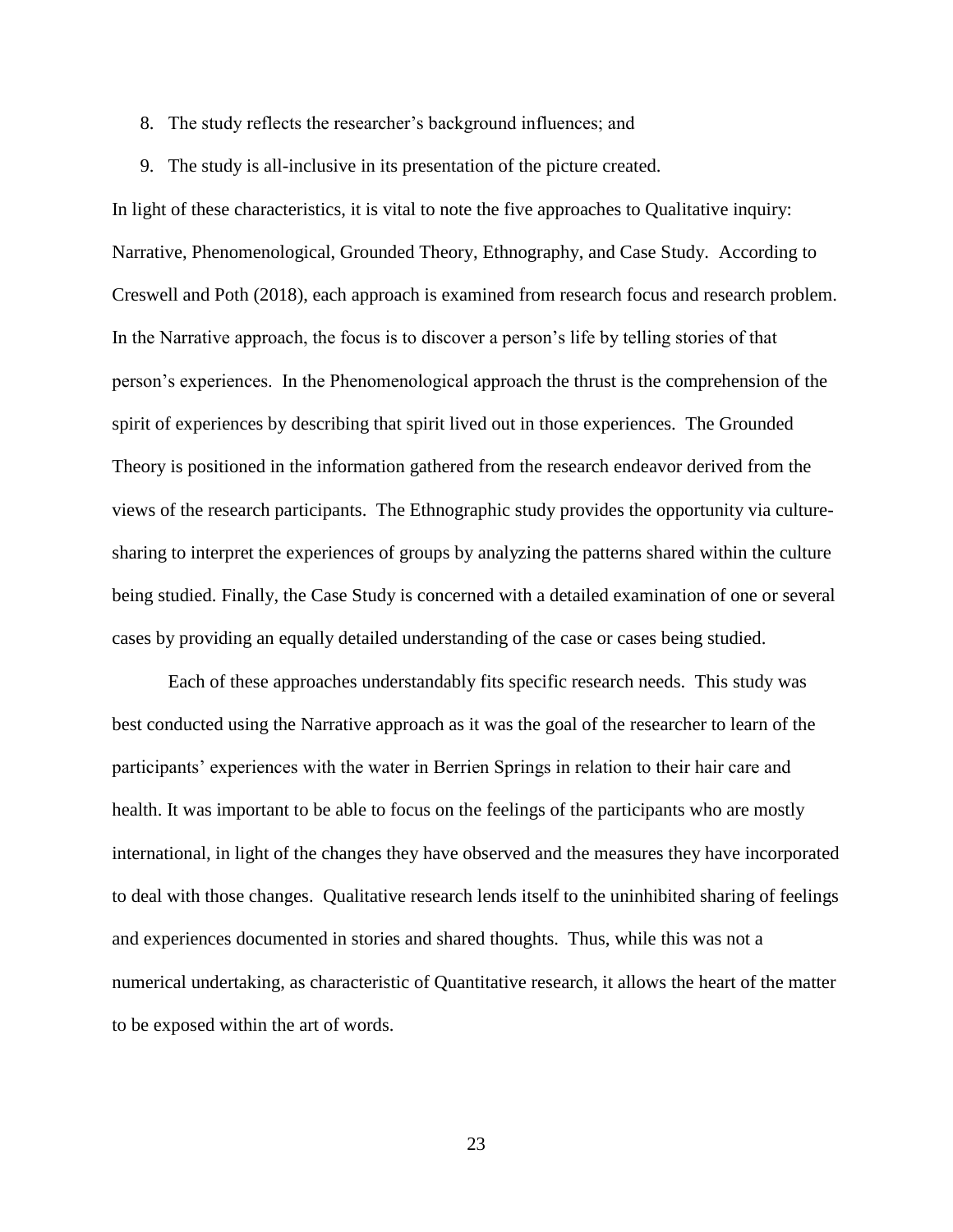#### <span id="page-33-0"></span>**The Sample**

| <b>Interviewee</b> | Date interviewed | <b>Location interviewed</b> | Length of interview in minutes |  |  |  |  |
|--------------------|------------------|-----------------------------|--------------------------------|--|--|--|--|
| $\mathbf{1}$       | 08/27/19         | Office                      | 10:13                          |  |  |  |  |
| $\overline{2}$     | 09/17/19         | Office                      | 6:43                           |  |  |  |  |
| $\overline{3}$     | 09/29/19         | Public lounge               | 13:40                          |  |  |  |  |
| $\overline{4}$     | 09/29/19         | Home                        | 10:44                          |  |  |  |  |
| $\overline{5}$     | 10/06/19         | Home                        | 6:20                           |  |  |  |  |
| 6                  | 10/07/19         | Home                        | 8:40                           |  |  |  |  |
| $\overline{7}$     | 10/10/19         | Car                         | 4:32                           |  |  |  |  |
| 8                  | 12/07/19         | Car                         | 6:33                           |  |  |  |  |
| 9                  | 12/08/19         | Home                        | 4:06                           |  |  |  |  |
| 10                 | 01/12/20         | Home                        | 6:01                           |  |  |  |  |
| 11                 | 01/14/20         | Office                      | 5:01                           |  |  |  |  |

*Table 1 showing interview details*

It was the intention of the researcher to utilize nonprobability sampling to obtain participants for the interviews; while the sample was not chosen randomly, it was chosen purposely. Purposive sampling allows the researcher to gather data from participants who are intentionally chosen as representatives of larger populations who can most ideally inform the research endeavor on the issue being examined (Creswell & Poth, 2018). The demographics of Andrews University's main campus was taken into consideration and is made up of students from 98 countries across six continents of the world. The sample thus included students and faculty from an array of ethnic and racial backgrounds such as African, African American, African Caribbean, Asian, Hispanic, mixed race, and White. Men were not deliberately consulted. Although many have less hair than women when compared to length, and are possibly less committed to a hair care routine, they could still share their experience with the impact of the water on their hair texture. Some men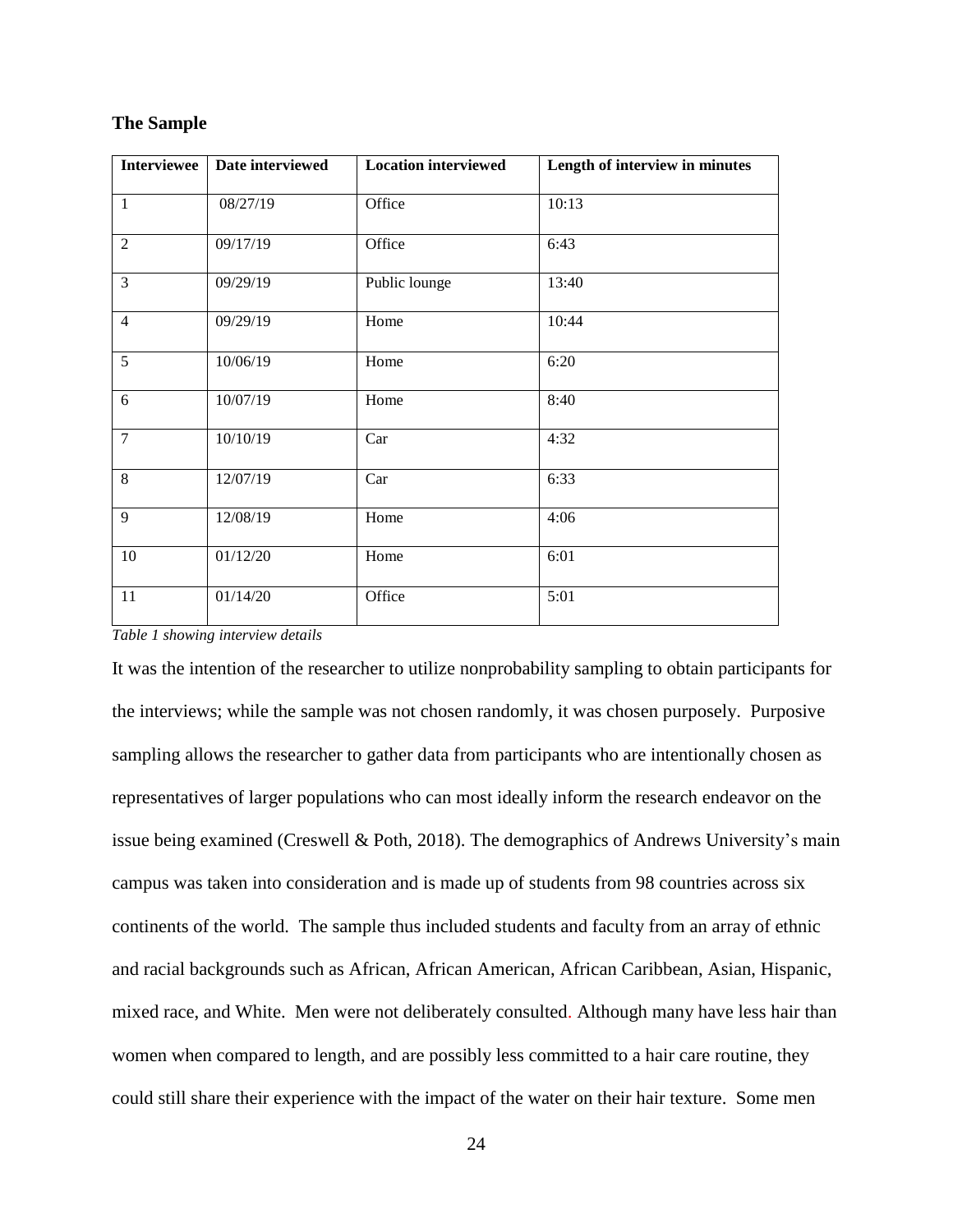indeed weighed in unofficially when they heard the topic being discussed. The consensus was that they could tell something was wrong with their hair, but had not truly investigated what could be the cause or contributing factor. Of note also is the fact that only non-natives of Berrien Springs were allowed to participate in the study. The researcher aimed to interview no less than seven individuals and was able to interview 11 women. This research benefitted from networking as the researcher spoke with a few persons who were suited for involvement based on the requirements for participation in the study. Additionally, snowball sampling was employed as several participants recommended peers from other countries and ethnicities who they believed would have been ideal for the study. Two participants came to ask if they could be included in the study after hearing about it.

#### <span id="page-34-0"></span>**Measurement/Instrumentation**

Participants were interviewed based on their interaction with the varied sources of water here in Berrien Springs in relation to their hair texture. Each interview was audiotaped after informed consent to participate was secured. Permission to audio record was also granted for each interview session. Audiotaping was done to secure accuracy of responses for later transcription only, and was solely used by the primary investigator. Same have all been stored in a password protected email account dedicated to this study. The interview transcripts have also been safely stored in a private cabinet known only to the researcher.

#### <span id="page-34-1"></span>**Detailed Study Procedures**

A series of 14 questions were posed to each participant. The longest response was approximately 14 minutes and the shortest was under five minutes. Informed consent forms were issued and a guided perusal was allowed, thereafter signing was requested. When this was completed, further permission was sought to record the interview to ensure transcription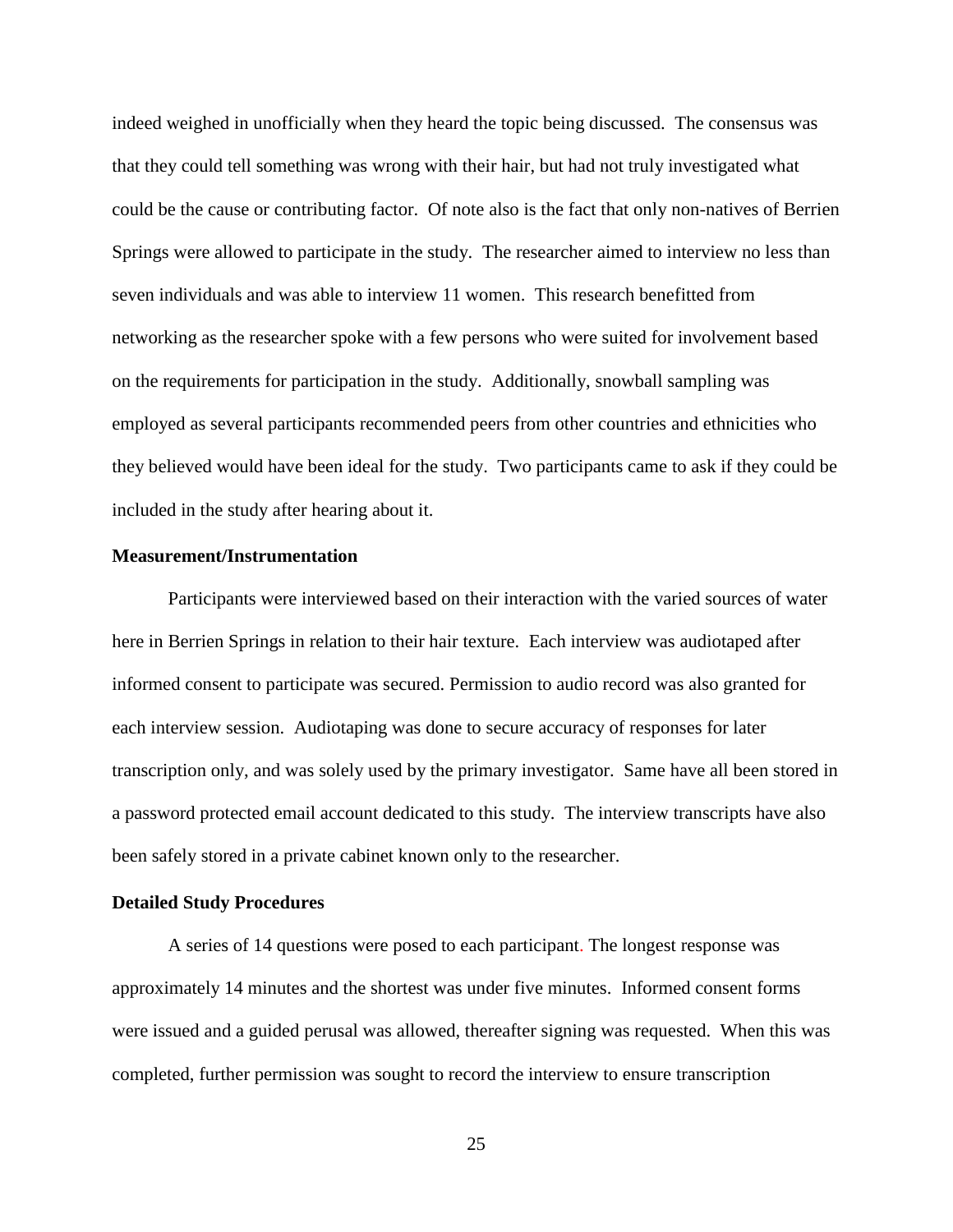accuracy at a later date. The interview began only after both permissions were granted. No names were used to identify participants; however, regional markers were implemented to make note of the race and ethnicity of participants. Since no information shared will be identifiable by name or easily link geographic details to participants, their privacy will be preserved. The study was not calculated to cause any emotional harm or distress to participants outside of those associated with daily life and the awareness that there may need to be more attention paid to hair care in relation to the water being used to do so.

#### <span id="page-35-0"></span>**Internal Validity**

To ensure that there were no hindrances to internal validity, the eight known validity threats were carefully accounted for. These threats are: history, maturation, testing, instrumentation regression, selection, experimental mortality, and an interaction of threats. The data gathering aspect of the study was concluded in approximately three months. There was no threat to the timeliness of the study as the interviews conducted in August, were just as valid as the final interview conducted in January. This ensured that the study did not become drawn out and dated, and the participants did not move beyond the scope of the study as a result of changing location, or significant aging, both of which could affect hair texture. Although there was a change in the season, the participants would have been able to observe their hair for long enough to report any conclusions over that short time.

In light of instrumentation, all participants were asked the same questions and any additional questioning did not veer from the intent of the study, but further probed existing questions only as necessary. There was no design contamination or compensatory rivalry. Participants were asked to participate for the purpose of adding to the body of knowledge and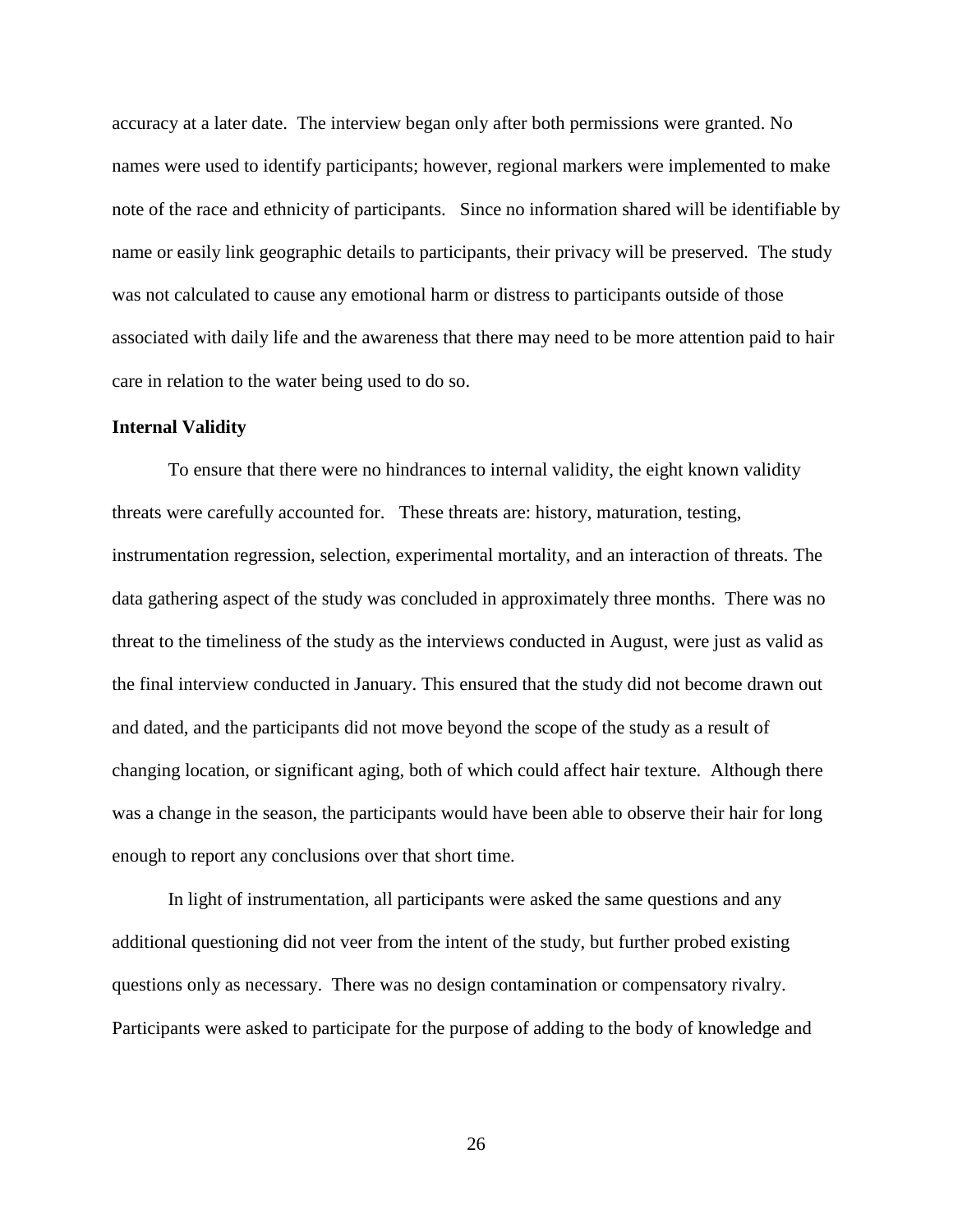were duly informed in the consent document that there would be no compensation of cash or kind for their participation.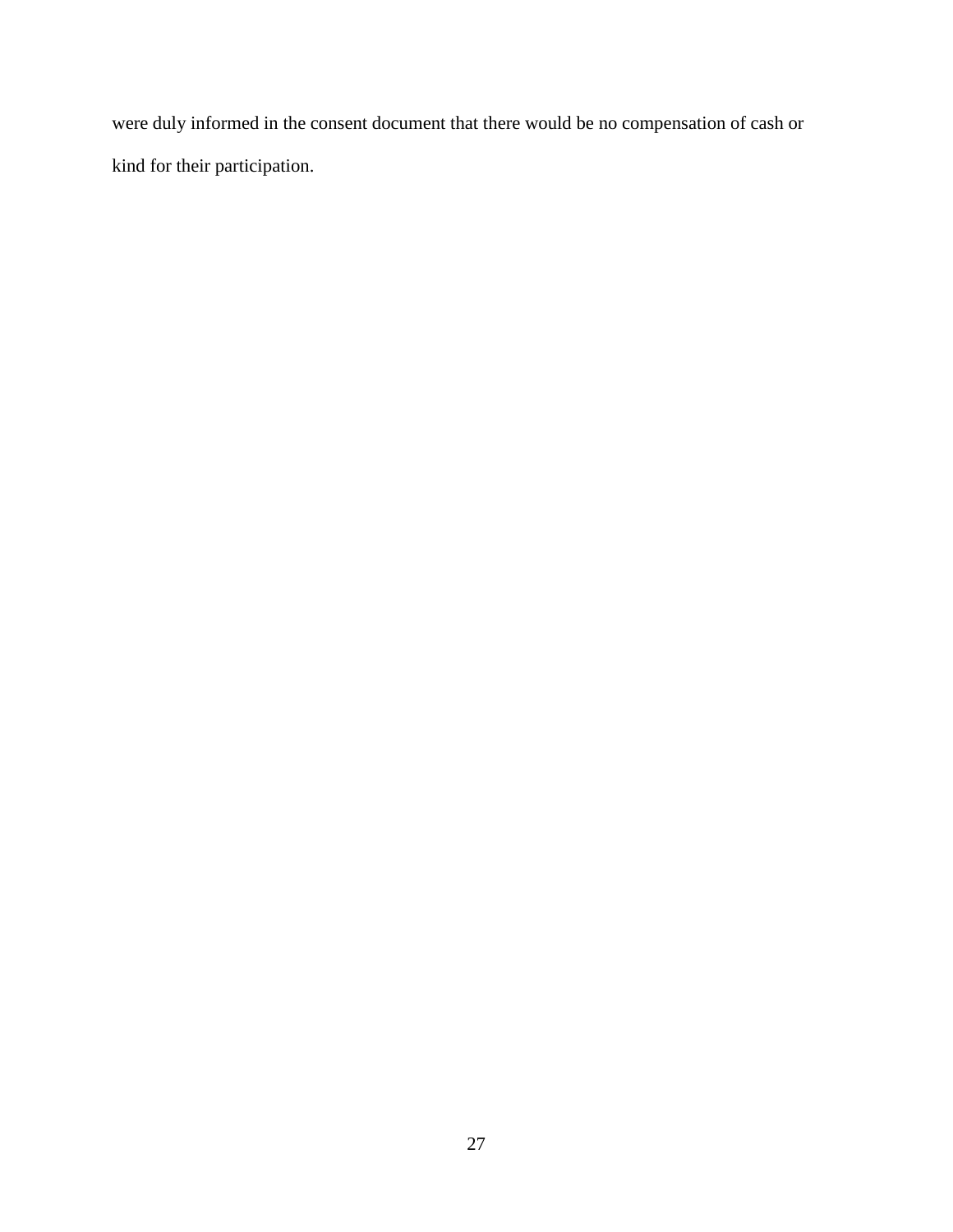#### **CHAPTER FOUR: DATA ANALYSIS**

<span id="page-37-0"></span>A total of 11 respondents were interviewed, each interview was transcribed and key terms due to frequency emerged to form a commonality of experiences thereby revealing patterns. This small-scale study has revealed that concerns with hair plague people of all nationalities and races. It revealed that the challenges are faced across racial, ethnic, and even social and socioeconomic boundaries. The questions posed and their responses will be analyzed in groups as per the views of all respondents to provide a wholistic picture of the research findings.



<span id="page-37-1"></span>*Chart 1 Years living in Berrien Springs*

Chart one which is concerned with "Question 1 – How long have you lived in Berrien Springs?" shows the number in years. Two persons have been living in Berrien Springs for 19 years, one person for 17 years, one person for three years, three persons for two years, and four persons for one year. It would have perhaps been helpful to have had respondents living in the area for five to seven years to see if their experiences would have been any different. Notwithstanding, having participants from extremes of one year to 19 years, gives a fair picture of the given situation.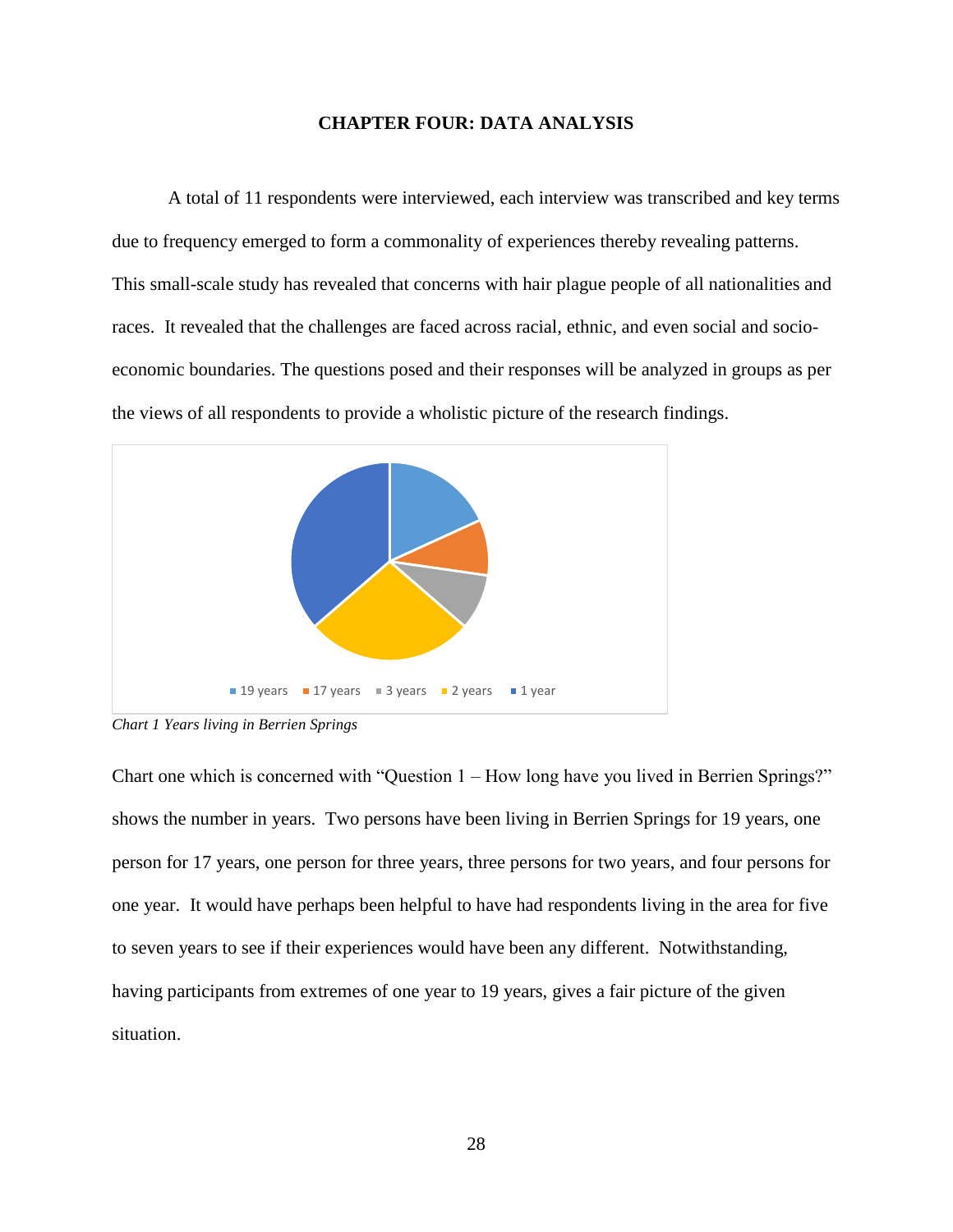

<span id="page-38-0"></span>*Chart 2 Age range of participants*

Chart two shows the ages of the 11 respondents: four participants were in their 20s, three in their 30s, two in their 40s, and two in their 50s. At any age one can have issues with one's hair.



<span id="page-38-1"></span>*Chart 3 Campus housing vs Community housing*

Chart three shows the breakdown of respondents living on campus to those living off campus. Seven participants live on campus in the university apartments or in the dorm that houses graduate students, while four participants live in the community at their own homes or rented locations. This housing distinction is important since the campus has a separate water supply system from the community and especially private homes that are furnished by well water.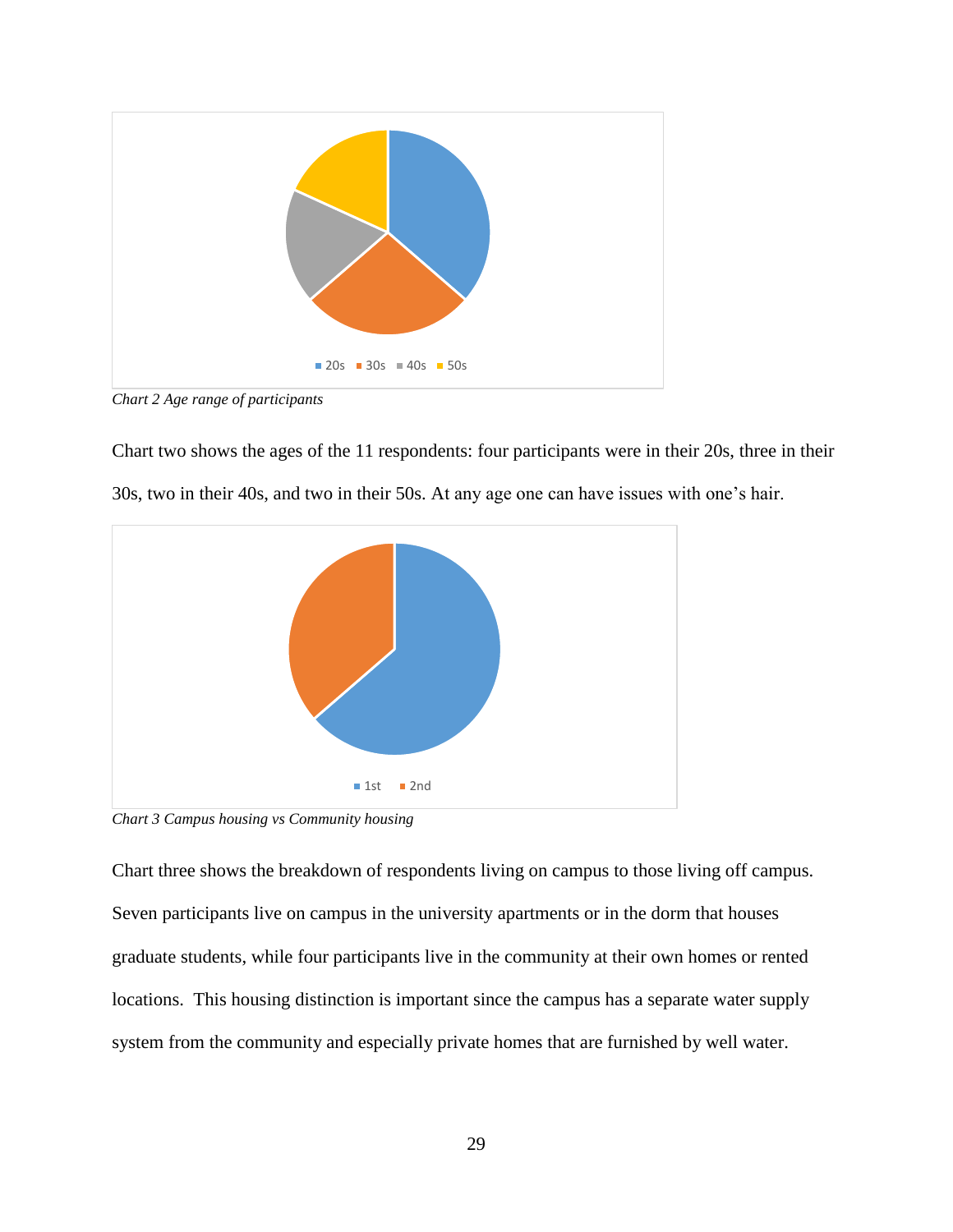

<span id="page-39-0"></span>*Chart 4 Andrews water vs off campus well water vs city water*

Chart four shows the distribution of participants in relation to their water source. For the seven participants who live in campus housing, they receive water from the three wells on the campus. For two of the participants who live in the community, they have their own wells. The last two participants who rent premises in the community access their water from the taps and therefore attribute their supply to the city.



<span id="page-39-1"></span>*Chart 5 Water used to wash hair before Berrien Springs*

Chart five shows the various water sources the participants used to wash their hair before moving to Berrien Springs. Six persons relied on the city for their water, two relied on naturally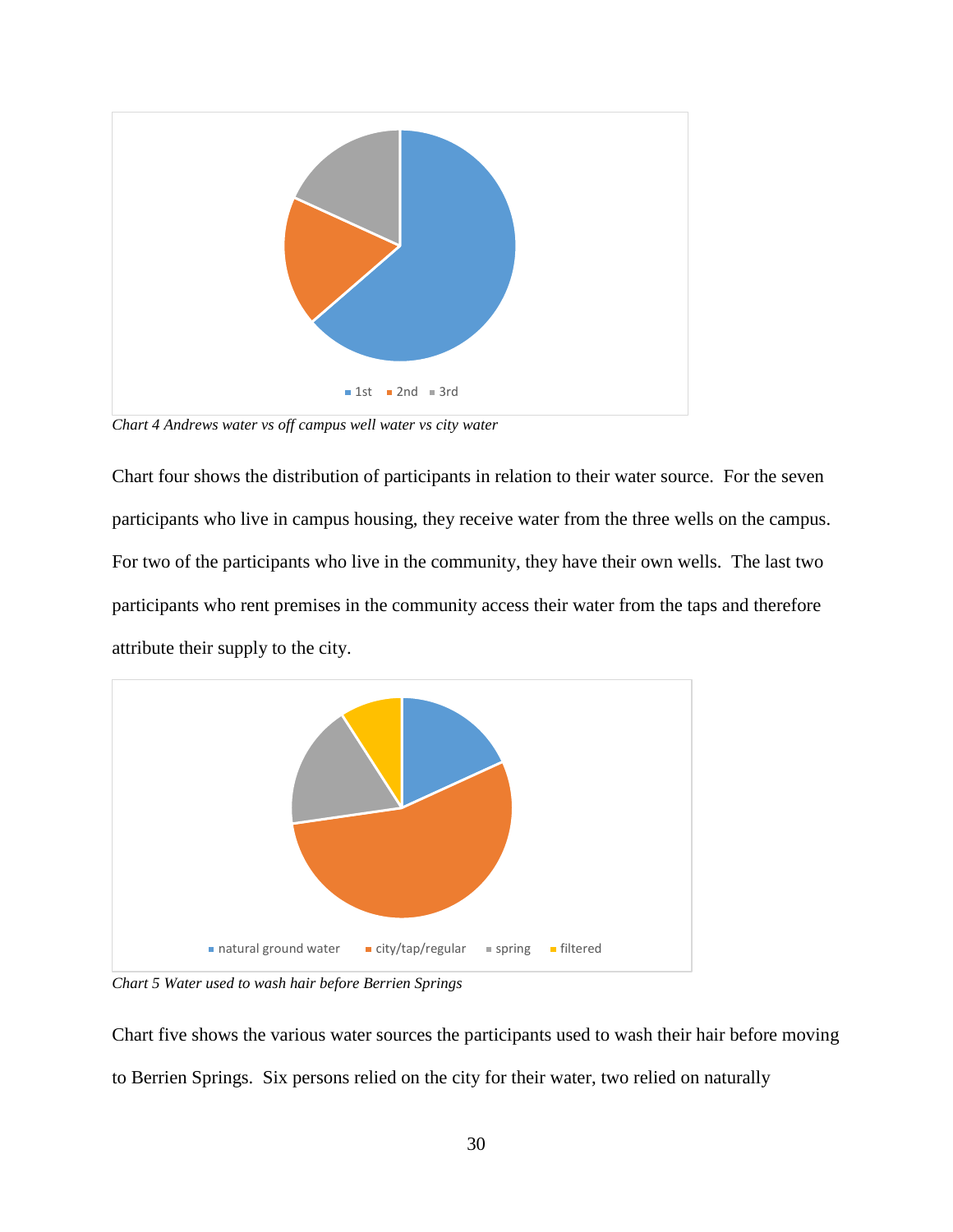occurring ground water, another two relied on springs, and one used filtered water. This data is in relation to "Question 4: What type of water did you wash your hair with before coming to Berrien Springs?" When respondents were asked which water they were using now that they live in Berrien Springs, all are using the water here in Berrien Springs whether via personal wells, Andrews University water system, or city water ("Question 5: What type do you use now?) Chart 6 depicts respondents' answers when asked about the frequency of washes in relation to "Question 6: How often did you wash your hair since coming to Berrien Springs?"



<span id="page-40-0"></span>*Chart 6 Frequency of washes since Berrien Springs*

Two respondents washed their hair daily or almost daily, five washed their hair several times a week, one person washed once a week, and three persons washed their hair every week and a half to two weeks. When asked about the frequency since moving to Berrien Springs, the frequency for most respondents had been reduced by 50%. This was done to determine if participants had changed their hair washing cycle. This was in response to "Question 7: How many Berrien Springs locations have you lived in, and how often do you wash your hair since moving here?"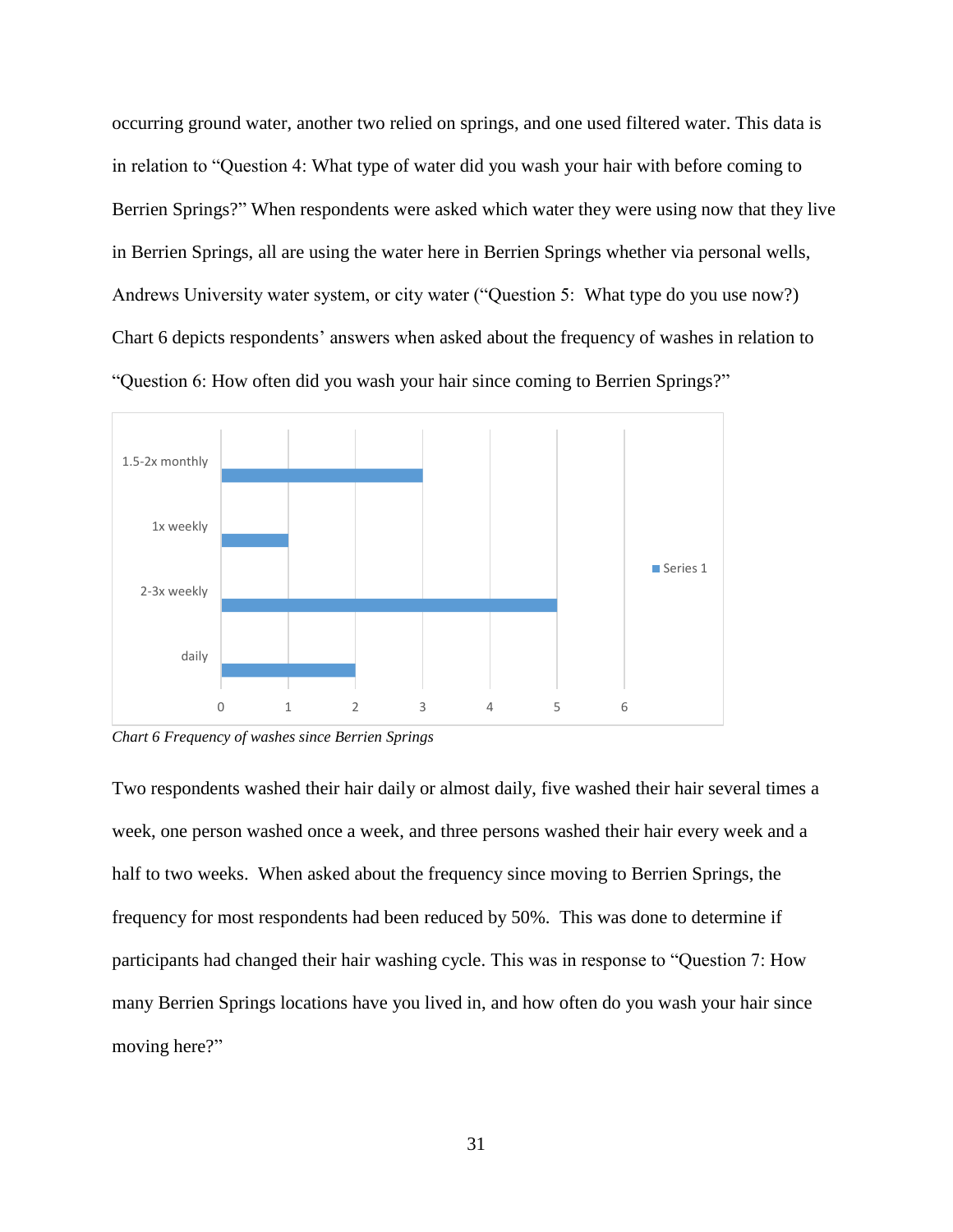

<span id="page-41-0"></span>*Chart 7 Texture since moving to Berrien Springs*

Chart 7 reflects responses to "Question 8: What changes have you noticed in your hair texture since moving to Berrien Springs?" Some respondents reported multiple changes. Seven observed hair being coarser and or feeling dirty once the softener in the water was low or finished, or being dull. Two respondents reported hair breaking more easily as well as losing more hair to breakage. Another two respondents said their hair had become drier, had build-up and was harder to manage. The final respondent said her hair had lost some of its thickness. See Appendix E for complete representation of questions and responses.

In response to "Question 9: Do you think the water is contributing negatively to your hair texture? Why? Why not?" ten of the eleven respondents believe the water may be negatively impacting their hair, however, seven of them pointed directly to the water, while the other three believed the water was just one element. The eleventh respondent is wondering if age is the main factor. The other elements mentioned were the weather, the temperature of the water used for washing, and the lack of softeners in the water. One respondent mentioned that it was her scalp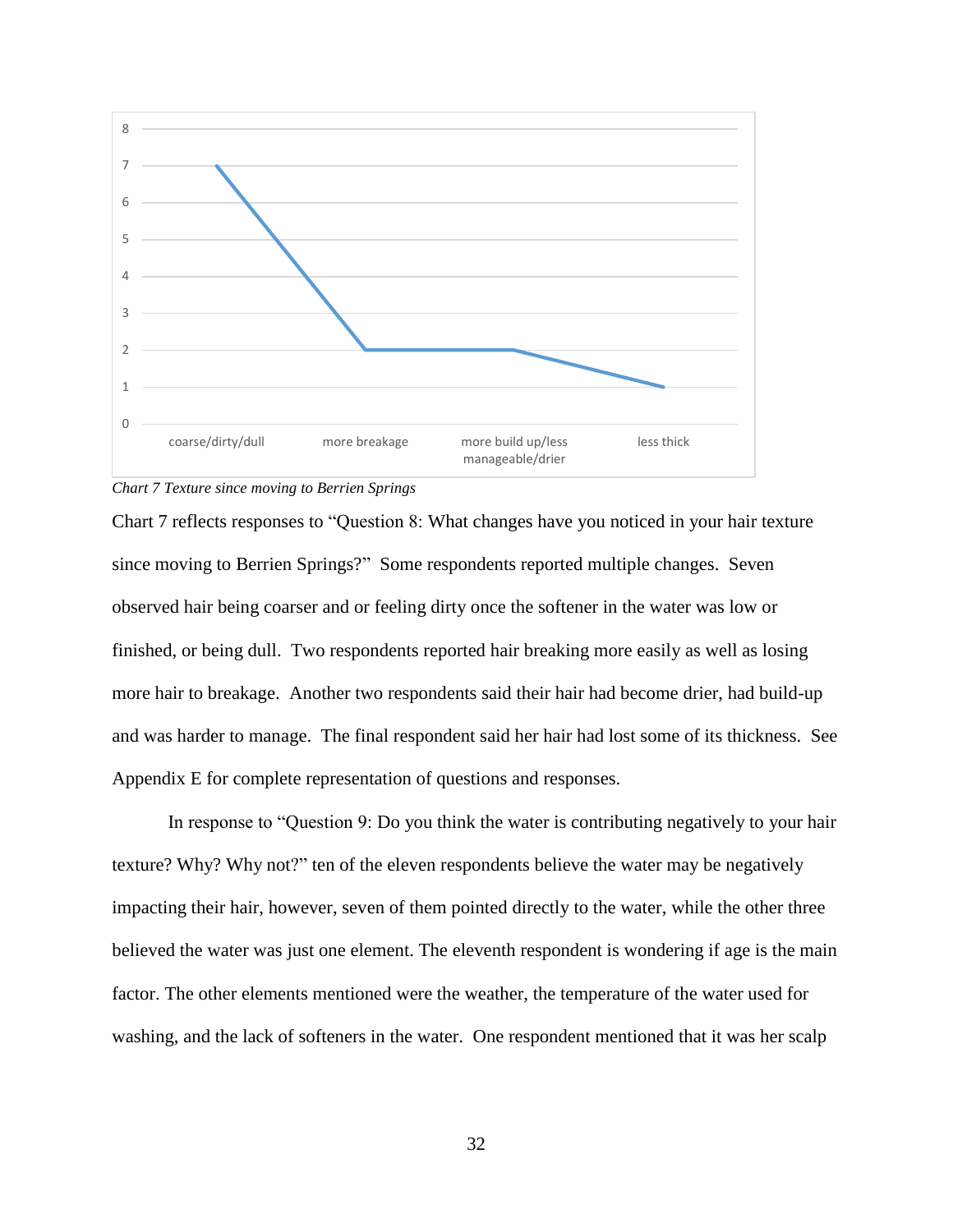that seemed affected rather than the texture of her hair. She noted that her scalp was itchier when compared to previous times.



<span id="page-42-0"></span>*Chart 8 Hair Problems since Berrien Springs*

Chart 8 answers "Question 10: Have you developed any hair problems since moving to Berrien Springs? Five respondents (White Blond, mixed race, Middle Eastern, African American, and Hispanic) said they developed no problems. Two (African and Afro Oceana) said they suffered hair loss and or excessive breaking. One reported hair loss only (Asian), one experienced breaking and coarseness (Afro Caribbean), one experienced dryness (Afro Islander), and another observed that her hair had lost some of its softness (White Brunette).

In answer to "Question 11: Do you know the source(s) of water in Berrien Springs?" Only the two homeowners who have wells knew the source of their water. One respondent knows that there are two main sources: city and well, but no specifics. The other eight respondents have no idea where their water comes from. In relation to "Question 12: Have you had to resort to using filtered or bottled water to preserve your hair?" Two respondents had never tried, but are open to trying, one only and always uses a filtration system, three said yes, three said no, and two said they have done so in the past, but are not currently doing so. Interestingly, one of the respondents said she used the filtered water to preserve her processed hair, now that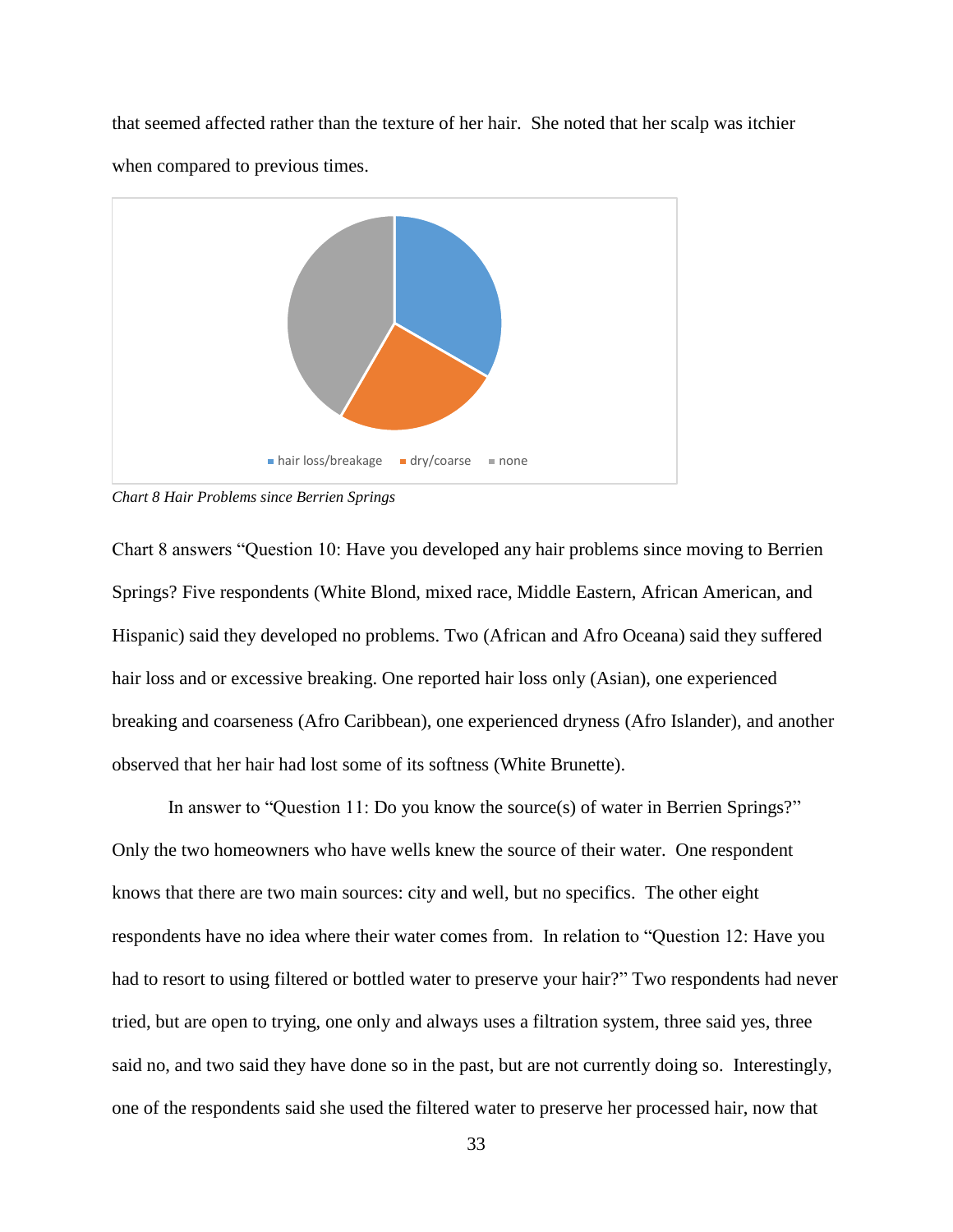her hair is natural, she wears extensions and wigs, so she is less concerned about the health of her hair now that it is being covered up.



<span id="page-43-0"></span>*Chart 9 Surprised by water challenges in the U.S.*

Chart 9 depicts the feelings of respondents about experiencing water challenges in the United States. Seven persons were surprised by challenges with water and noted the novelty of having to buy water or a filtration system for consumption and in some cases for personal care. One respondent was not surprised because she had acquired knowledge of the situation from previous stays in the country. Two respondents were somewhat surprised, one of them (a native of the United States, but not Michigan or Berrien Springs) by the white residue that is left behind when the water dries on surfaces like kitchen or bathroom sinks. The final respondent had never considered the matter until it came up in the interview.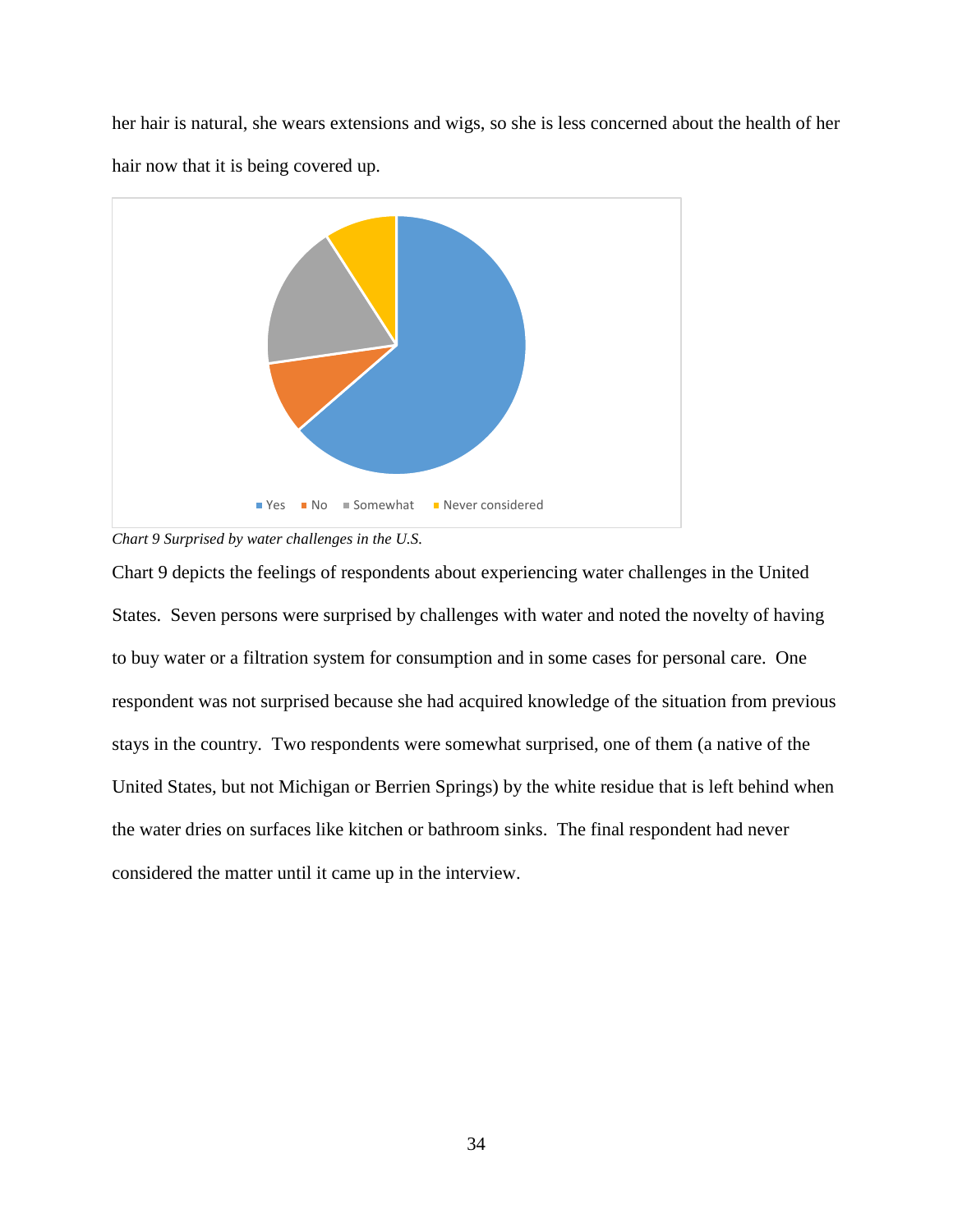

<span id="page-44-1"></span>

Chart 10 shows responses to the final question, "Question 14: Did you have water challenges in your home country or home state, prior to coming to Berrien Springs?" Six respondents have not had any issues with the water back in their home countries, while two respondents have issues with quantity and availability, but not quality. Another two have issues with quality and quantity at times, and the final respondent has problems with water back home, but did not expect to be experiencing any problems in the United States since she has come to a developed country from a region of the world not likewise classified.

#### <span id="page-44-0"></span>**Discussion**

All the questions posed and responses given have been analyzed in charts and or basic narrative. The findings seem to indicate that the experiences of at least the persons interviewed, who have moved to Berrien Springs from other countries or other parts of the United States, have not been as seamless a transition as probably they hoped it would be. I have not seen in the literature provided by the university for applicants or new students where potential hair care issues are mentioned. There is much said formally and informally about the need for a new wardrobe and how to be prepared in the event of bad weather such as related to snow when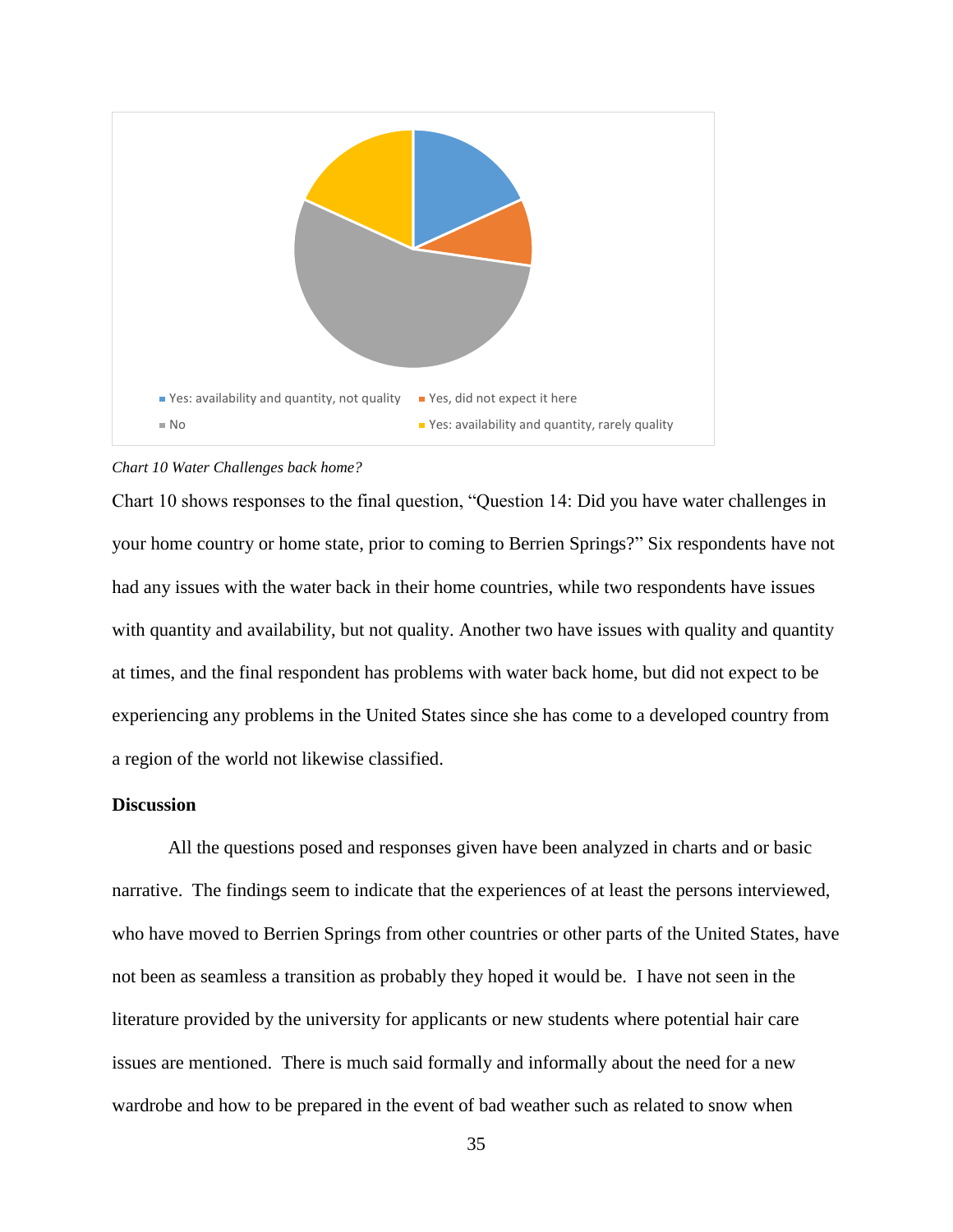driving in terms of emergency supplies, but no caution or guidance about the water outside of it being unsuitable for drinking. The findings show that the persons who have lived here the longest are White and Hispanic, while the persons here for between a year and three years are mostly those of African descent. A friend with whom I spoke before even considering this study who is of African descent, and has been living in Berrien Springs for 12 years has shared how she lost her hair to breakage and now relies on braids as a protective style while her hair recovers, especially in the winter months.

Would someone living here for five to seven years have a different experience irrespective of racial identification? It was interesting that the participants who have lived here for a year and those who have lived for 19 years, had similar challenges related to hair care and the water used. Several factors that were not included in this study may impact the health of hair. Such elements include diet and supplement use, hair care routine including products and styling. Also, one's personal care budget (student vs worker), exercise, genes, spirituality, social support and stress management, age, intensity of study or work, and the weather. Exploring these and other factors in more depth, would all make for a more robust and comprehensive study. Nonetheless, it is believed that this effort though small is still a meaningful one especially since none has been previously undertaken. Despite these variables not being included in this current study, information has emerged to allow for serious thought on how the water may be impacting the hair of multinationals and nationals here at Andrews University.

The research question: "How do the types of water in Berrien Springs, Michigan and their impact on hair care in persons of various ethnicities, constitute an expectancy violation matter?" needs now to be answered if even in part. There is an expectancy violation if the media has informed persons living outside of the United States especially, that life is better here; this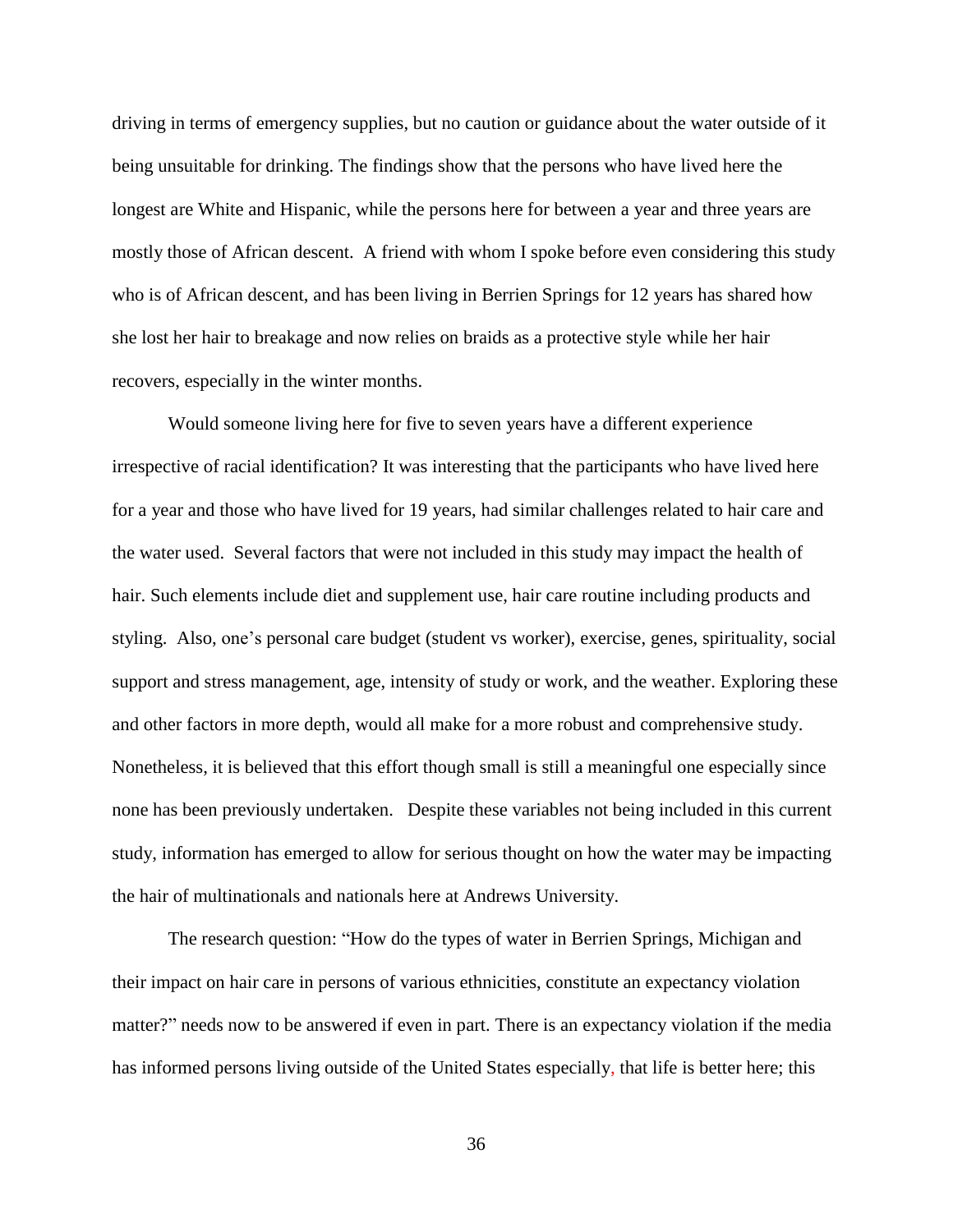has been done repeatedly in the movie and marketing industries particularly. Even in the news, you hear accolades about the success of industries, the arenas of sports, education, healthcare, housing, the economy, social services, and the list continues. During a drive from the airport, when one enters the state of Michigan, one will see "Pure Michigan" on the welcome sign. I was told by two persons living in the area that this speaks to the water of the famed great lakes in this region. A Google search revealed that in the state of Michigan there are more than 11,000 inland lakes and four great lakes bordering the state: Michigan, Superior, Huron and Erie. How pure is pure though, and with what other territory is Michigan being compared? A further Google search revealed that "Pure Michigan" came out of an advertising campaign in 2008; "Michigan" is French for another word that means large water or large lake. The Pure Michigan campaign was to boost tourism in the area, but the rationale for the word "Pure" was not disclosed. There was a captivating promotional video created as part of the campaign, the video can be accessed at the following link: [https://www.youtube.com/watch?v=I0AhpNhTD9M&t=5s.](https://www.youtube.com/watch?v=I0AhpNhTD9M&t=5s)

The 2018 Water Quality Report for Berrien Springs/Oronoko Township outlined several important items of information including the sources of water as well as its quality in relation to the presence of contaminants and safety for drinking. The report outlined that water is supplied by four wells ranging from 75 – 174 feet in depth. The water has been ranked as moderately sensitive based on a 7- element scale looking at very low to very high with respect to well construction, geologic sensitivity, water chemistry and sources of contamination. While there are no major sources of contamination, the report noted the continuous updating of the state approved Wellhead Protection Program designed to monitor the water quality. The report further outlined that it should be expected that even minute contamination be present in all water even bottled, but this is not an indication of a health risk, though some persons may be more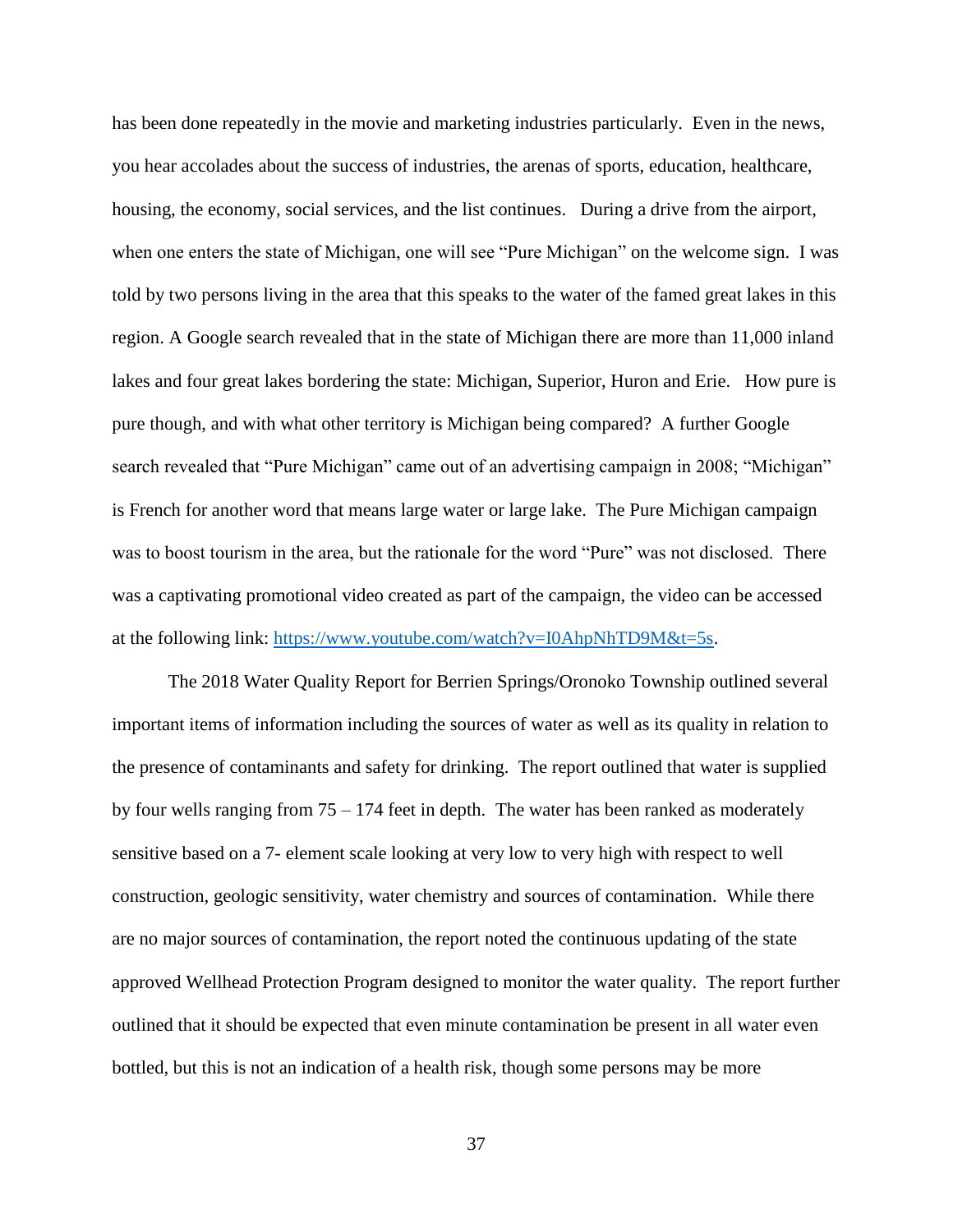susceptible than others to these contaminants. Such persons include cancer patients, those dealing with autoimmune diseases, organ transplant patients, those with HIV/AIDS, the elderly, babies, and infants. These persons are a very significant portion of the population, and if they can be negatively affected by the water in its current "safe" state, this should be enough of an indication that it is still not safe enough.

Sources known for bottled as well as tap water include lakes, wells, and reservoirs. These sources are supplied by ground water and therefore dictate that matter such as minerals which are naturally occurring, will dissolve in the water along with that which results from animals or human activity. The report continued to outline the contaminants that the water was tested for over the period of January 1 – December 31 and documented that some contaminants were not tested yearly due to their negligible amounts. Other contaminants that were more heavily monitored include Arsenic, Barium, Lead, and Copper which are allowed to be present in water only up to a certain amount as per the standard of the Food and Drug Administration. This again was somewhat problematic to accept; it is suggested that there are safe levels of some harmful chemicals that are being approved for consumption by the governing body tasked with the community's safety and general wellbeing. The Water Department stated that while it is responsible for providing top quality water, it has no control over the integrity of the water mains conveying the water. Recommendations such as allowing the water to flow freely for up to two minutes before use was offered in the case where water has been sitting for a while and may be suspected of lead contamination. How can the quality of the water be independent of the material tasked with conveying it when there is no barrier system between the water and the lines transporting it? While it is impossible to take total blame, the Water department cannot absolve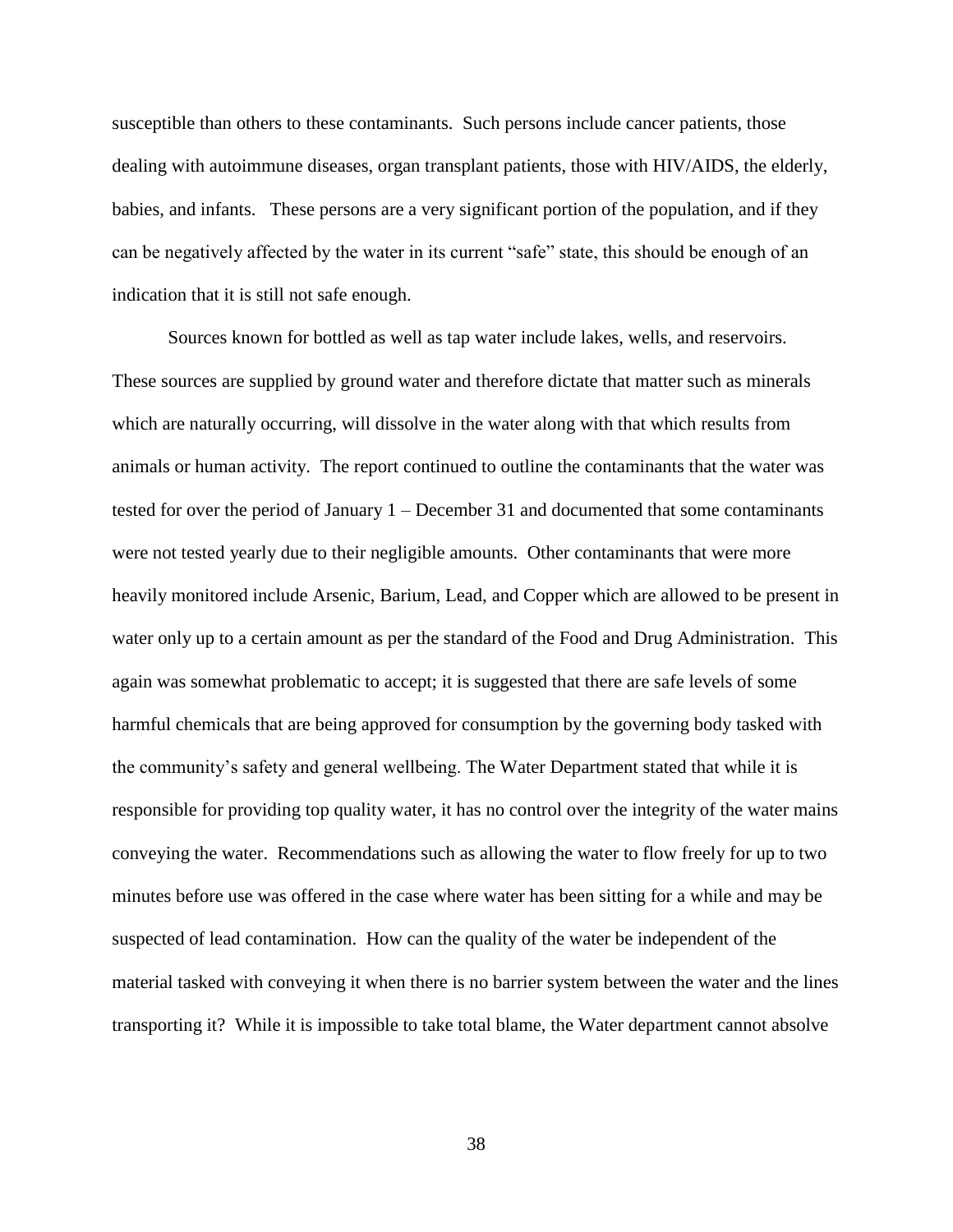itself, it must have some knowledge of the water network and the pros and cons of same on consumption and attending challenges.

For the sake of comparison, excerpts from the water report for the City of South Bend have also been included. The 2017 report states on the cover of the six-page document that, "South Bend water works was 100% in compliance again in 2017." The report was written in very glowing terms and outlined the water systems supplying the city: Saint Joseph Aquifer, Saint Joseph Tributary Valley System, and the Hilltop Aquifer (drinking water). Nine wells are accessible to the city at depths ranging from over 100 to 200 plus feet. The report was especially impressive as it mentioned the rigor it took to secure the best quality water reaching its dwellers whether in public or in their homes. It also provided details on the contact person with relation to water management as well as public meetings to share plans and discuss related concerns. Similar to the Berrien Springs/Oronoko Township report, the South Bend report also noted that there is to be the reasonable presence of some contaminants in even bottled water, however, this is not to be taken as a sign of an immediate health threat. The contaminants listed include microbial – viruses and bacteria; inorganic – salts and metal; pesticides and herbicides; organic chemical contaminants – petroleum and septic systems, and radioactive – those resulting from gas production and mining activities. Respective water treatment tables were also present with attention to various contaminants and their recorded volumes as well as their sources. The report concluded with guidance on Lead, water boiling, and the presence of Nitrates and how to deal with them.

According to Sengupta (2013), water hardness caused by the presence of magnesium and calcium did not pose any definite health problems, but may contribute to cardiovascular diseases, some cancers, kidney stones and reproductive health issues in men. Overall, the study noted that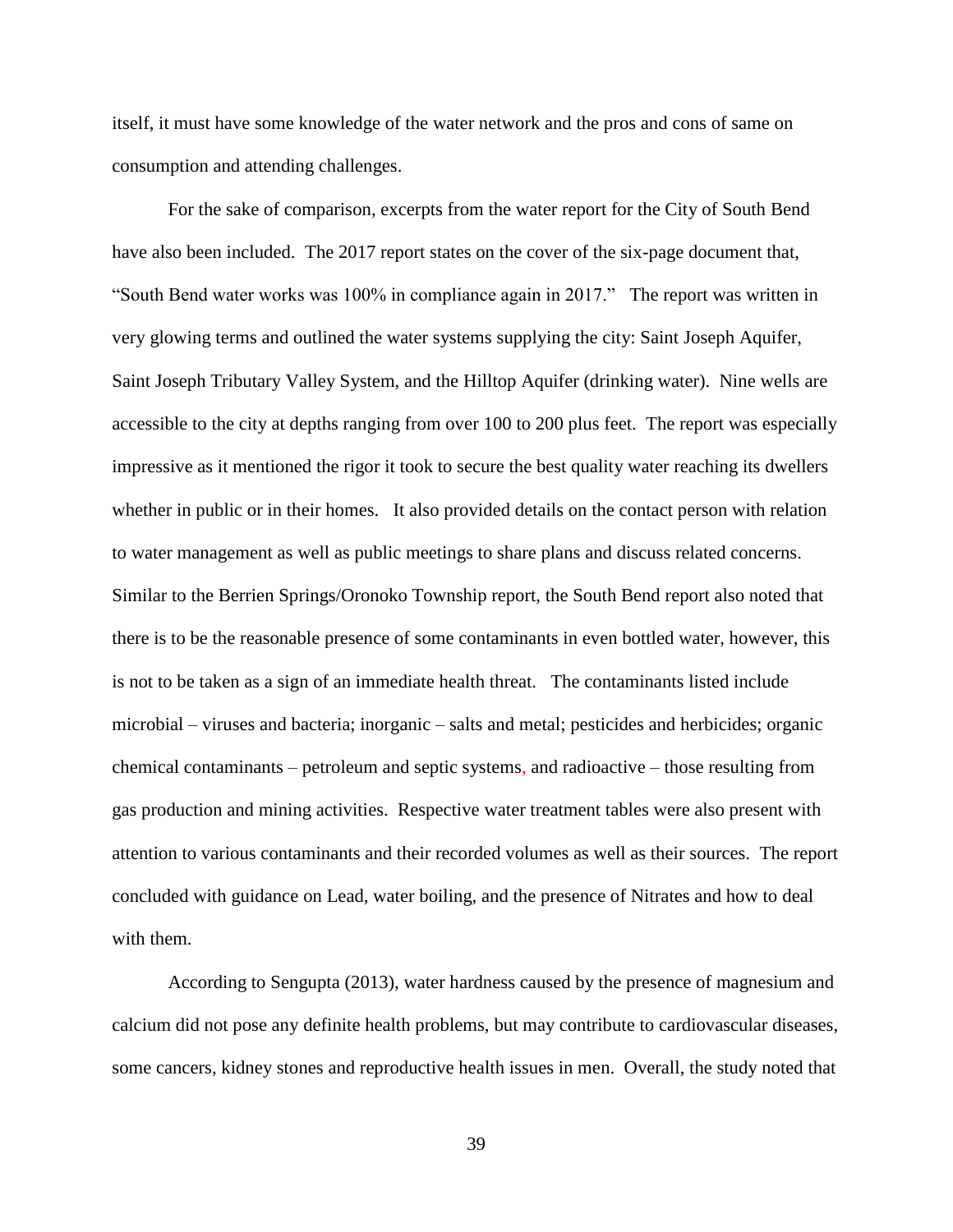hard water may provide the needed amounts of especially magnesium and calcium which are critical to a healthy body for some populations.

With reference to Figure *1 Water Map of the United States,* according to the built-in legend, the region with the greatest concentration of hard water according to the map is the Midwest. It was further observed that although being home to the great lakes with four of the five lakes bordering Michigan – Superior, Michigan, Huron and Erie, with the fifth Lake Ontario in Canada, the water from the lakes is hard but not extremely hard. Further in-land however, Michigan has extremely hard water. Berrien Springs is located in the region of Michigan that has, according to the map, extremely hard water. A closer look at the issue points to Figure 2 *Water Map of Michigan* which dated July 31, 2018, shows the multiple sites experiencing water contamination of PFAS - polyfluoroalkyl substances. These substances are identified as toxic and commonly occur in products such as nonstick cooking pans, waterproof jackets, etc. according to Knoblauch, (2019). Another site documents the Michigan Environment Watch as stating that authorities in the state have been aware of the threat to the water, but have not responded in a timely manner to meet the threat and certain danger. Other stories related to this problem include the call of Gov. Rick Snyder to Attorney General Bill Schuette in July 2018, instructing him to sue 3M, a company whose products are ladened with PFAS shown to be polluting the water of Michigan and other regions. Other such stories were also alluded to in the literature, and these stories need to be told and heard.

What then should the response be to this situation from those responsible (Water department for example) as well as for potential residents to the region such as new Andrews University students and faculty? Should it be a part of the information disseminated to newcomers that in addition to long and harsh winters, water as it flows from the taps cannot be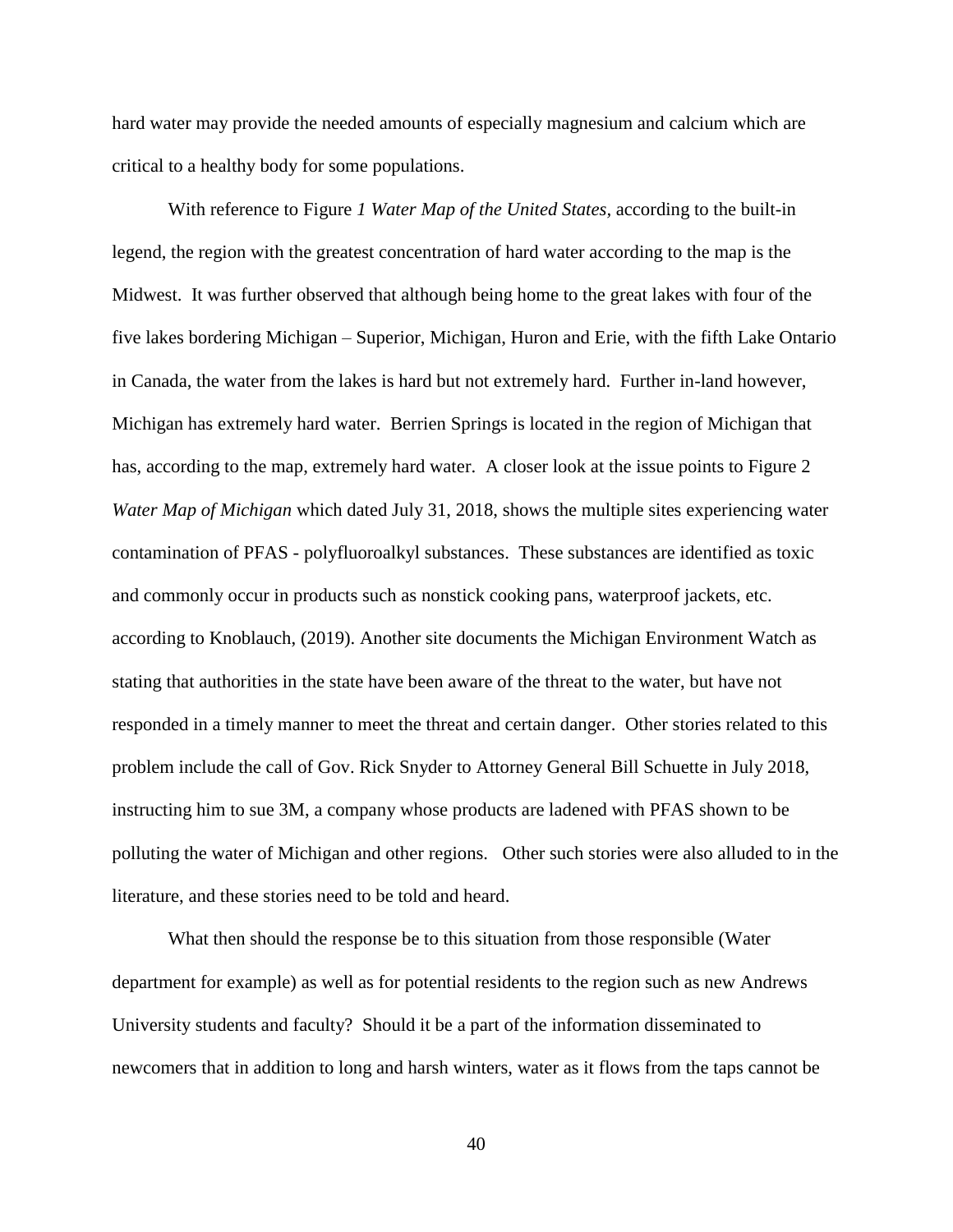consumed and may not be good for hair or skin? I learned about the water situation from students who were ahead of me. I was presented with the five-gallon water bottle I have been filling with purified drinking water at Apple Valley for almost two years from one such person. I was placed on alert by several females who spoke openly about their hair woes and the different steps they have been taking to keep themselves from becoming bald or having patchwork for their latest hairstyle. They have all been living in Berrien Springs for varying lengths of time, but all had hair issues in common. Not all women are open to the idea of wigs and braids, or are familiar with the concept of protective styles. This ongoing reality is one that they need to be aware of so they can make the best possible choices to remain healthy academically (first reason for coming here), and aesthetically; we all need to be whole – both men and women irrespective of hair volume and length.

An informal interview with a stylist who works at a salon in the area, remarked that her clients often complain of their hair woes including excess dryness, coarseness, blond hair turning orange/bronze, and greater breakage. Interestingly, they all immediately attribute these and other problems like acne, to the water. She mentioned that the weather could be a factor and only then did the clients remember that harsher temperatures negatively affect not just mood, but skin and hair. She noted that this was the concern for persons who were locals as well as those from out of the area such as the incredibly diverse international population attending the university. She also said that persons who have "ethnic hair" such as Africans also complained that they were having issues such as dryness. The solutions she gives to her clients include moisturizing more, shampooing less, and using distilled or filtered water since the naturally occurring water is so mineral-rich. The concept of an iron filter also came into the conversation. It is described as a more intense level of filtration that targets types of iron found in well water. She advised that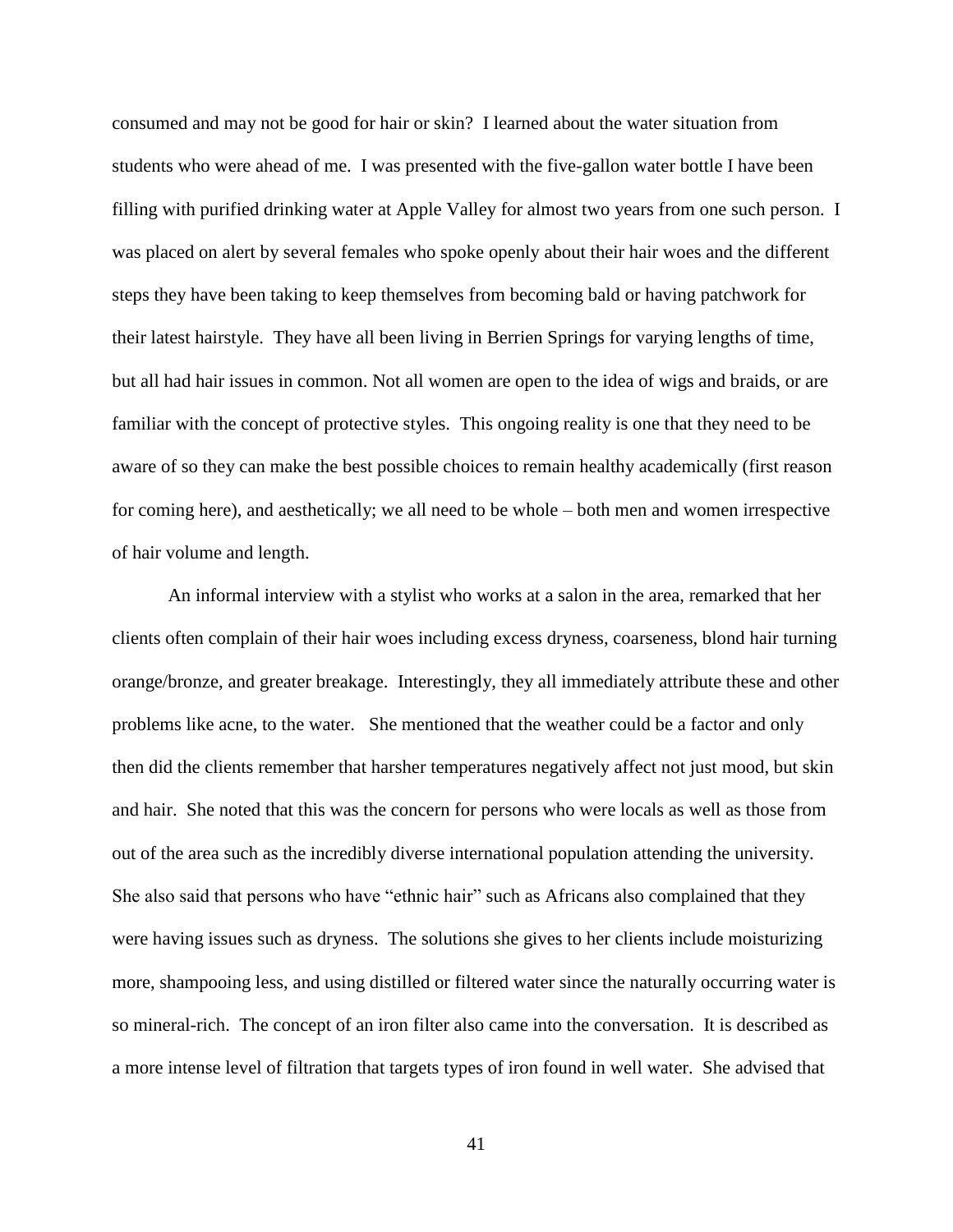the iron makes the hair more porous leading to dryness, as well as more and greater breakage. The increased moisture she recommends will make the hair less penetrable to the iron and thereby less porous. The iron filter is a more permanent fix since it requires a costly instillation system that far outweighs simply installing a shower head. This is something that would need to be done by homeowners and not tenants such as students. Another long-term, but costly solution she shared that some homeowners are capitalizing on is digging a second well deeper than the existing one to access water at a deeper and possibly purer level.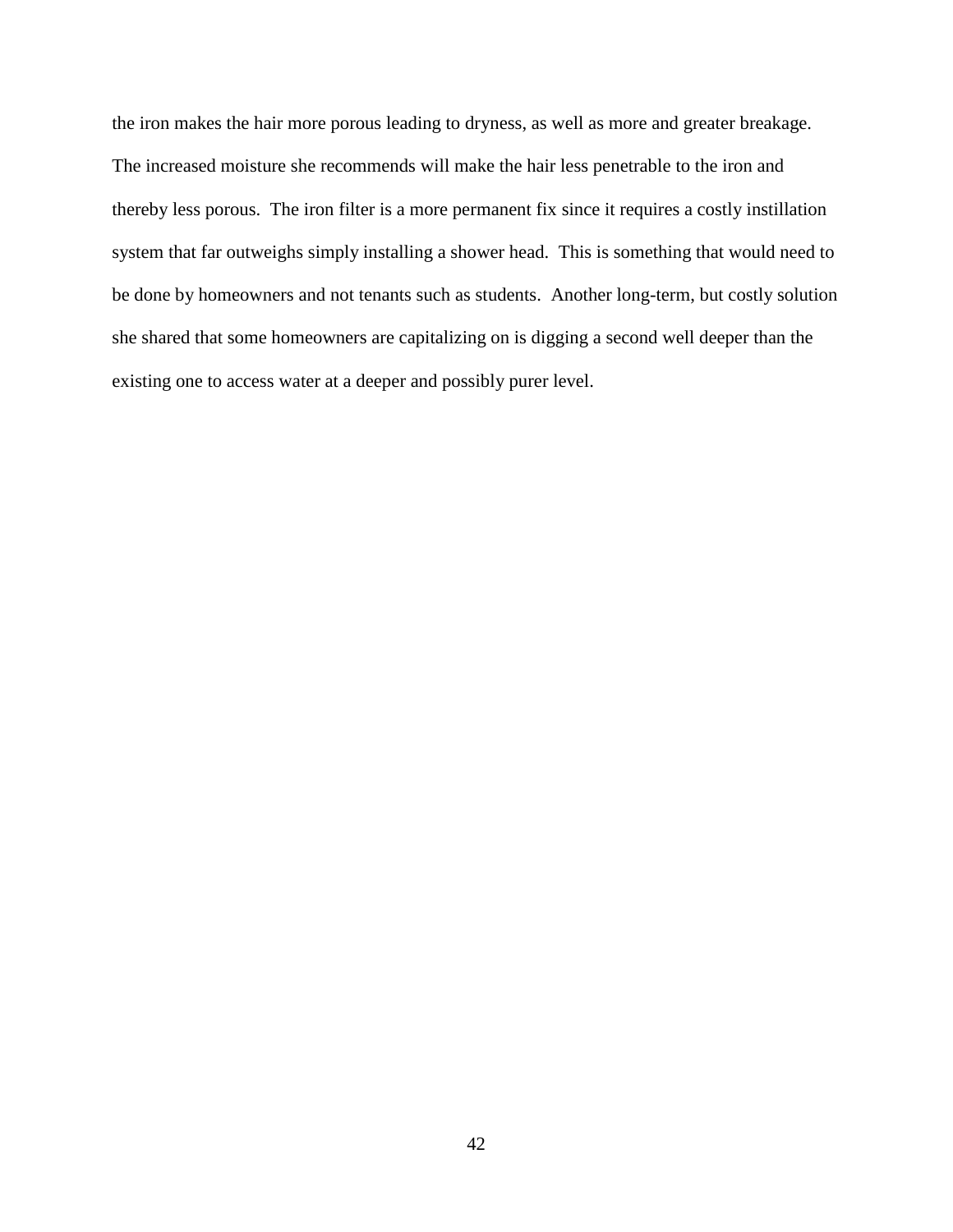#### **CHAPTER FIVE: CONCLUSION**

#### <span id="page-52-1"></span><span id="page-52-0"></span>**Conclusion and Recommendations**

This modest yet seminal study has scratched the surface of an issue that has significant potential for further exploration. The issues that were not analyzed in this study such as diet, hair routine, beautification budget, self-care, and the impact on self-image resulting from the wearing of wigs or extensions, can be examined individually or as elements within a larger research endeavor. It seems from the data gathered, that the 11 interviewees all agree to some degree, that the water in Berrien Springs and on the Andrews University campus as it presents from the respective sources, has been having a negative impact on their hair resulting in issues such as breakage, dryness, discoloration, and hair loss.

In light of recommendations, several studies could be undertaken. One study could be done to uncover the feelings and experiences of men and their hair care stories. Also, of great value will be their thoughts about the hair of their wives, daughters, significant others, and female relatives in terms of health, and overall aesthetics with relation to water damage. For example, how would a husband who likes his wife's long hair feel if she had to cut her hair because it was damaged? Or how would a husband feel if his wife had to begin wearing wigs and extensions because her natural hair broke significantly, or she was experiencing hair loss or discoloration all attributable even partially to the water? Alternatively, how might their budget be influenced by more frequent trips to the salon for color treatment because of the chemicals in the water? How might a single woman on a small budget be affected by hair challenges?

Another study would need to analyze products used in the hair care industry: natural and organic versus synthetic and chemical. These additional studies could be longitudinal where participants will chronicle their journeys over a period of time and document via video or picture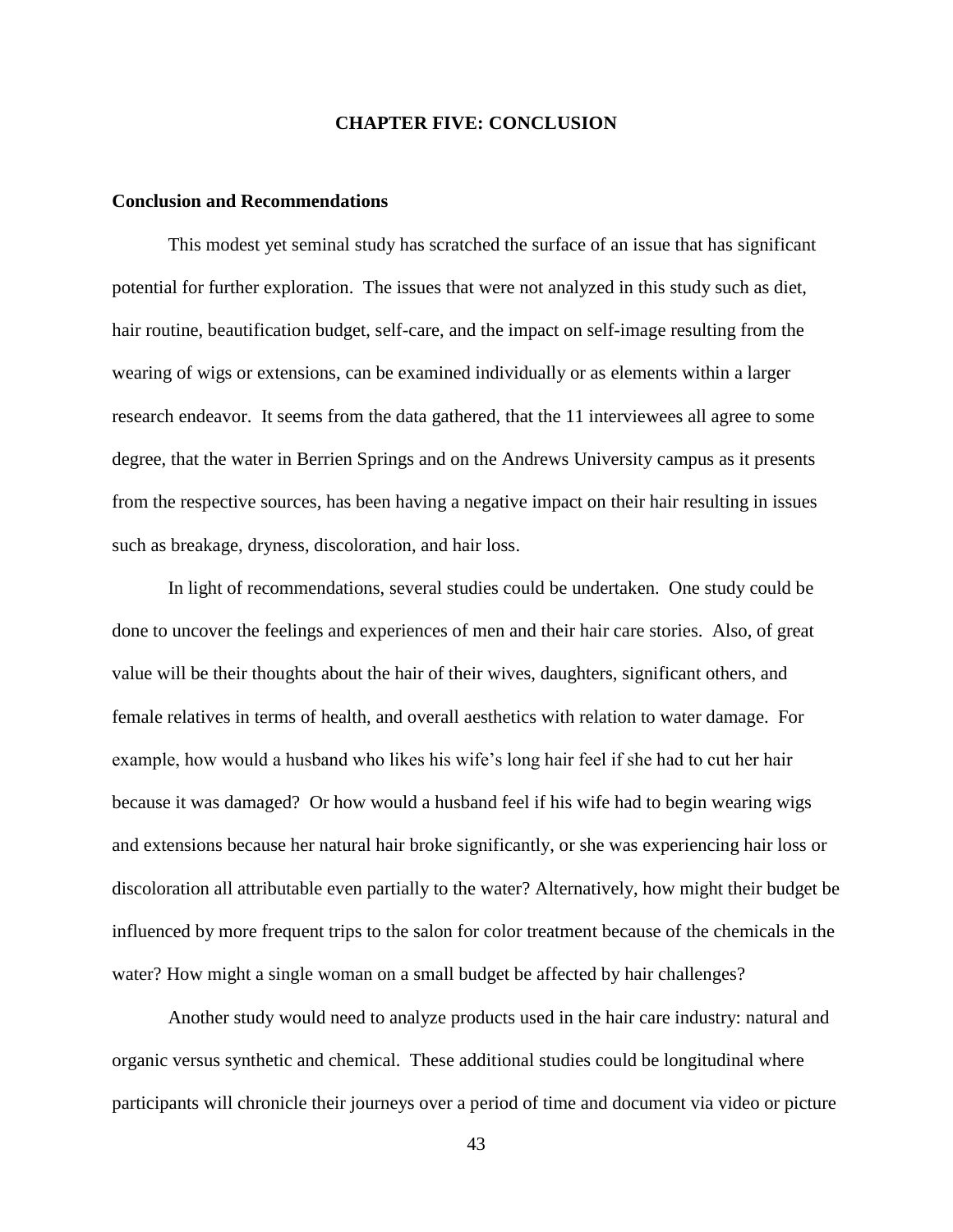log the stages of transition their hair is going through with and without whatever variables are being tested. This would answer the question of what role the water is playing as well as the products being used. It would also indicate the impact of all the other variables being tested. Organizations like Andrews University as well as the Berrien Springs Village/Oronoko Township need to do all they can to test at all times on schedule and update their water treatment system with the safest conveyor and testing facilities to ensure the optimal health and wellness of long term residents as well as students from all over the world. The state of Michigan can embark on a different campaign, an educational one that gives more information about the water and what is being done to preserve purity or recapture it in cases of pollution. The university as a part of its invitation package to welcome persons to the campus can address the added challenge of hair care the way it addresses winter preparation, so new students are aware and even better prepared to meet this additional reality of living in the Midwest. This may include taking special products from home instead of thinking said products or viable alternatives would be available here.

The expectancy violation theory was applied to this study. Several responses have been shared to demonstrate how their expectations were violated in direct answer to "Question 13: Are you surprised to be having water challenges here in the United States?" When the seventh interviewee was asked if she was surprised to be having water challenges here in the United States, she admitted to not thinking about it before, but when asked if she had water challenges back home (Question 14), she said: "so yes I face problems, but I believe that it's not supposed to be everywhere." The fifth interviewee's response to the question was, "Yes, cause previously I've been told that the water quality here is good, and you can even drink from, yeah, I don't know why I have such an impression, maybe it's from the movie... We can't even use it to cook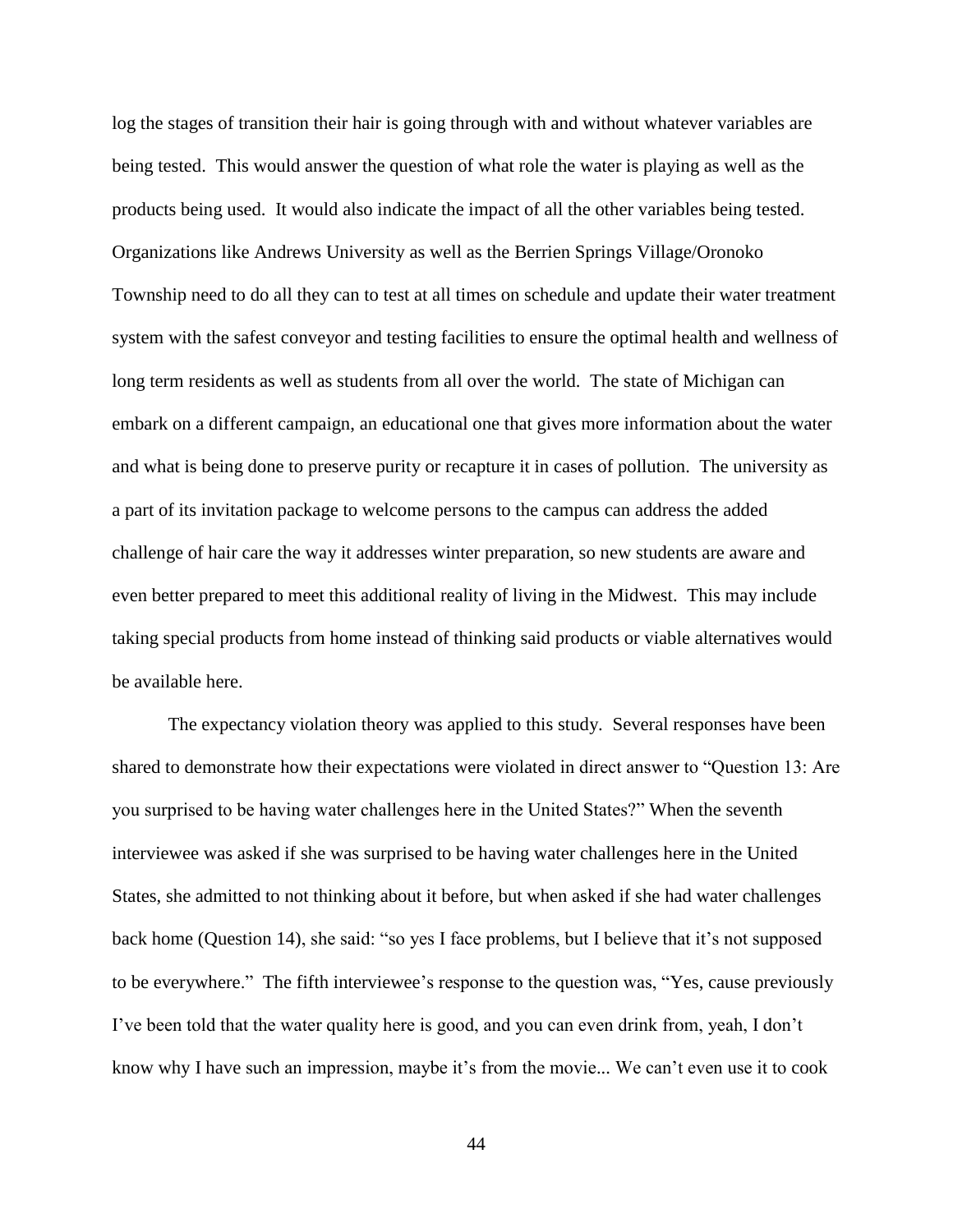our food? That was a big surprise for me (laughs)." The fourth interviewee was surprised and had a few theories of her own: "Ahm, in a way yes, because you'd think that coming to the U.S. [they] should know how to filter the water to get, you know, the best kind of water ever, ahm, and then on top of that I'm pretty sure Michigan is like by a lake or something, so I don't know if they are getting the water from there...also like there is a lot of pollution in America, so that could contribute to the way that their water is." When the third interviewee was asked if she was surprised: "Of course (laughingly). I am. I would expect that back home, not in the U.S. I guess every place has its own problems." A follow up question was posed to find out why water problems were expected back home, her response was, "Oh, because it's, you know, developing country, we don't have the resources, and you know, stuff like that compared to the U.S. so…" The first interviewee was also surprised: "Yes. And I don't know what it is that makes it the way it is, you know, is it because this has been agriculture land for so long? That, you know, whatever the fertilizer, herbicides, pesticides, I don't know. Is it just the mineral content of the bedrock?" The tenth Interviewee's response to the question of being surprised is different from the previous ones shared: "Ahm, surprised no, based on the fact that I have travelled here before, ahm, I've always been told that 'hey you can't drink the water here in the U.S.' so, I would think that automatically you know using it to wash your hair that it would have an impact..." The eighth Interviewee's response to the same question was also interesting as while it did not indicate surprise, there is concern: "No, ahm, there aren't any more challenges here than anywhere else I have lived in the U.S. Ahm, what I will say is that ahm, like what I was talking about how the water dries to a powdery, white substance, I don't know what that is, I have never experienced that before, so I am concerned with that..."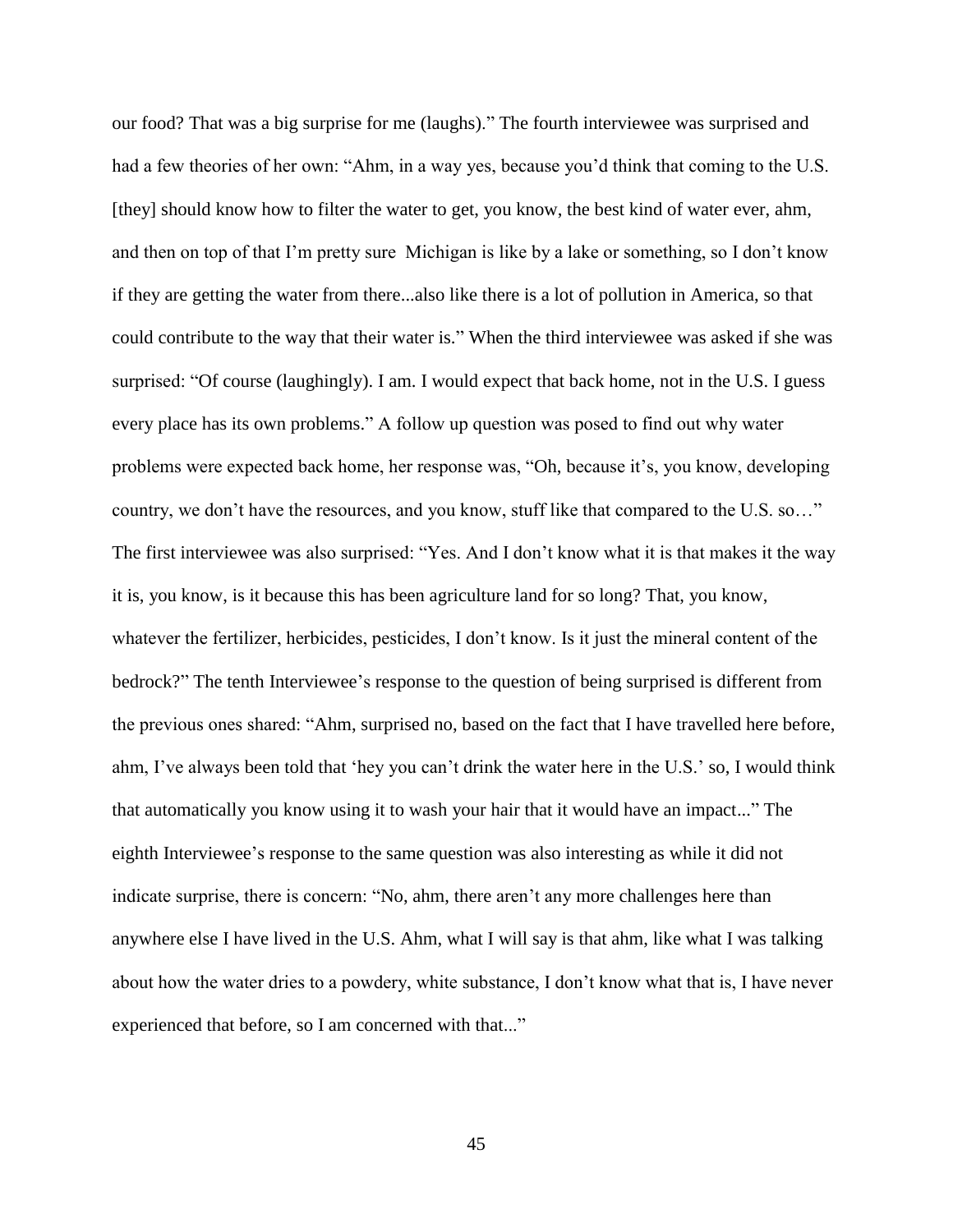The previous paragraph outlined direct quotes from respondents regarding feelings of surprise specifically related to what they believe is the impact of the water on their hairs. For those who were surprised, their expectations were violated, as there were inconsistencies with what they believed about the water and what is actually happening. The respondents who were not surprised knew information that prepared them and thereby prevented any violation of expectations.

On a personal note, I have been disappointed and surprised by the water situation here. On the other hand, I have found the obvious change in seasons miraculous and beautiful, even when uncomfortable as is the case in the harsh winter. Having been thus exposed for almost two years, it is important to realize that the media's representation of a place is only a partial one with some truth. Persons who plan to visit, study or live in other parts of the world outside of home territory, must do extensive research that allows for independent conclusions to be formed. It is good to view the media and to talk with persons, but it is instructive to note that the more data gathered from multiple perspectives, the bigger and clearer the picture formed will be. Encoding and Decoding (Hall, 1973) are critical aspects of the communication exchange. The media encodes messages about quality of life and success to be had in other parts of the world within the context of developed, under-developed and developing countries. Persons from under-developed countries who view the messages of first world countries decode that life will be better if they are able to move from their location to the more desired one. Thus, the study participants and I are reasonable in being surprised by the water challenges encountered.

Further recommendations for additional studies include: comparative studies of visitors to the area with those living here all their lives; quantitative longitudinal studies which would follow a group of students from freshman to senior year taking into account all the changes their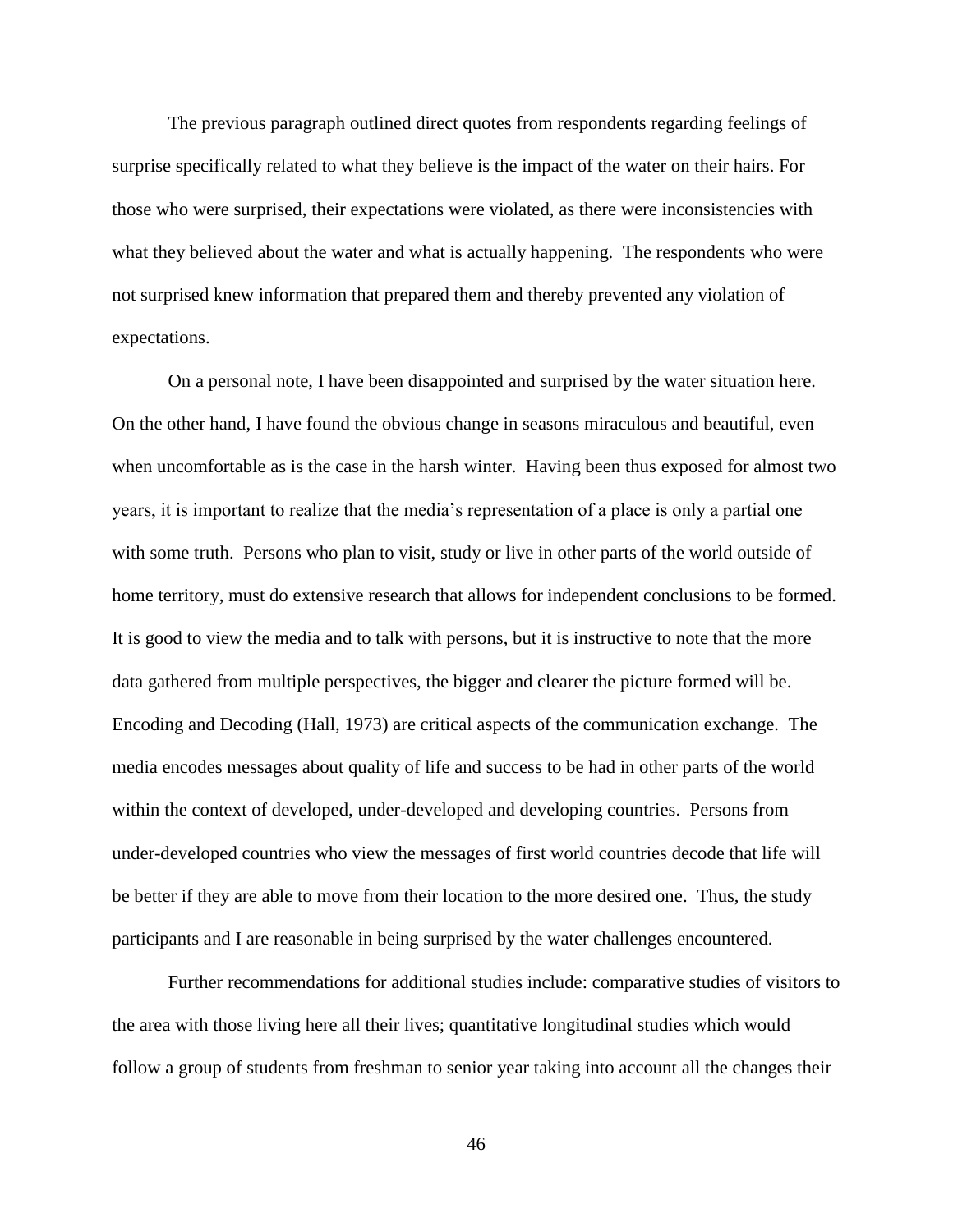hair would have gone through including deliberate such as color treating and cutting, to independent changes like breakage and thinning; and longitudinal studies tracking each set of freshmen over a period of years to see what the similarities and differences are.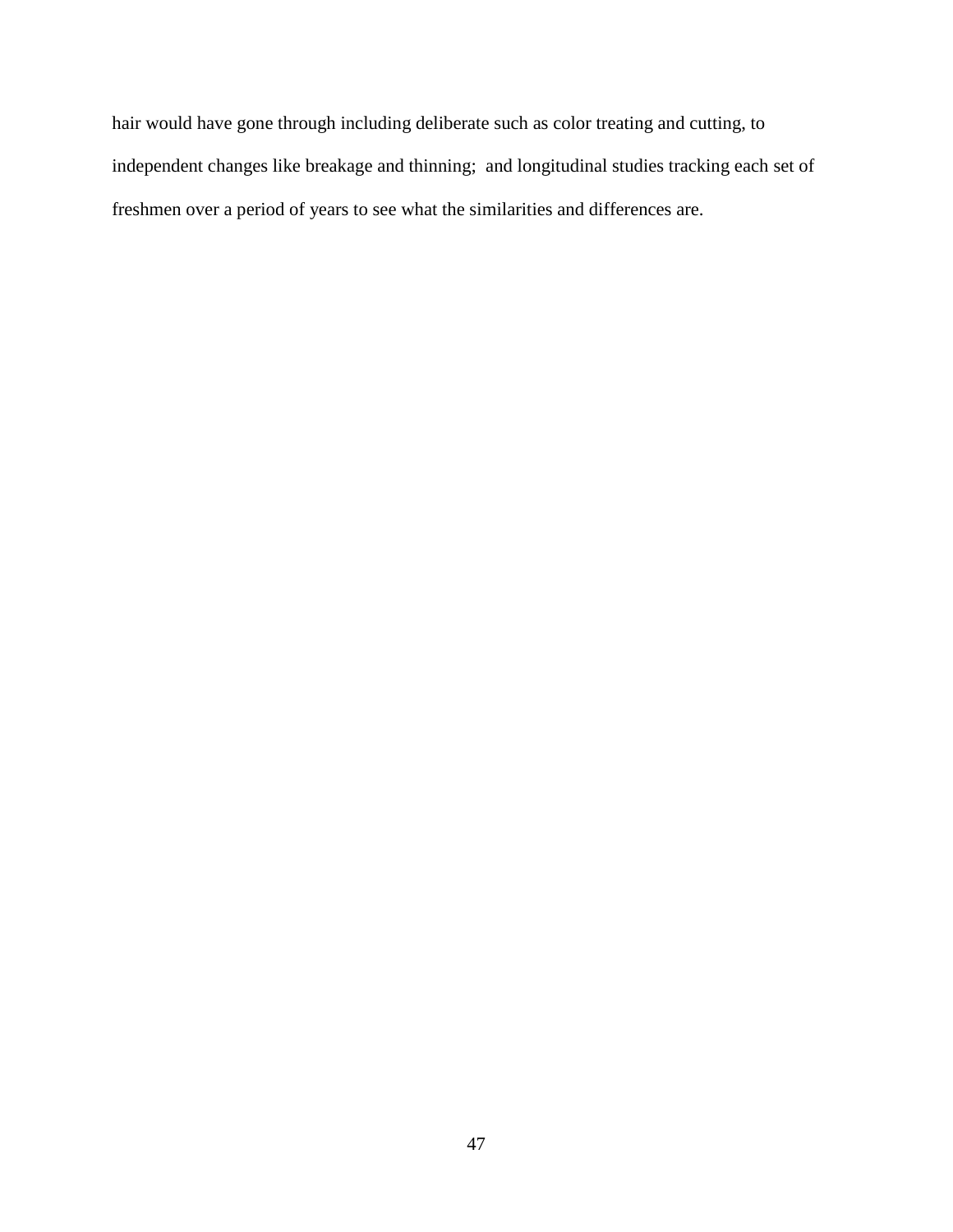#### <span id="page-57-0"></span>**References**

- Andrews University 2017 Consumer Confidence Report. Water Testing Results. Office of Plant Service. *Andrews University*. Retrieved from <https://www.andrews.edu/services/plant/docs/andrews-u.-2017-ccr-final.pdf>
- Chilson, D. (1976). The dynamics of Phosphorus in the St. Joseph River and immediate Lake Michigan area. *The Honors College, Andrews University*. Berrien Springs, M. I.
- Cionea, I. A., Van Gilder, B. J., Hoelscher, C. S., & Anagondahalli, D. (2019). A cross-cultural comparison of expectations in romantic relationships: India and the United States. *Journal of International & Intercultural Communication*, *12*(4), 289–307. <https://doi.org/10.1080/17513057.2018.1542019>
- Clarke, A. (2018). *The Poisoned City: Flint's Water and the American Urban Tragedy.* Metropolitan Books. New York. Henry Holt & Company
- Creswell, J.W. & Poth, C.N. (2018). *Qualitative Inquiry & Research Design Choosing Among* Five Approaches. 4<sup>th</sup> ed. Thousand Oaks, CA. Sage Publications Inc.
- El Rubio. (2016, October 16). Long Hair in Native American Culture. [Blog post]. *The Longhairs*. Retrieved from <https://blog.thelonghairs.us/long-hair-native-american-culture/>
- Environmental Working Group. EWG's Tap Water Database 2019 Update. Berrien Springs. Retrieved from<https://www.ewg.org/tapwater/system.php?pws=MI0000650>
- Ewence, A., Rumsby, P., Rockett, L., Davey, A., Williams, H., Danby, S. & Cork, M. (2011, March). A Review of Skin Irritation and Tap Water Quality. *Drinking Water Inspectorate.* Retrieved from <http://dwi.defra.gov.uk/research/completed-research/reports/dwi70-2-257.pdf>
- Gardner, P. (2019, June 11). When the biggest company in town poisons the water. Retrieved from [https://www.mlive.com/news/2019/06/when-the-biggest-company-in-town](https://www.mlive.com/news/2019/06/when-the-biggest-company-in-town-poisons-the-water.html)[poisons-the-water.html](https://www.mlive.com/news/2019/06/when-the-biggest-company-in-town-poisons-the-water.html)
- Glossary of Water Purification and Water Filtration Terms. *ESP Water Products.* Retrieved from<https://www.espwaterproducts.com/water-dictionary/#hard>
- Griffin, E., Ledbetter, A., & Sparks, G. (2015). *A First Look at Communication Theory*. 9<sup>th</sup> ed. New York, NY. McGraw-Hill Education.
- Hall, S. (1973). ["Encoding and Decoding in the Television Discourse"](https://www.birmingham.ac.uk/Documents/college-artslaw/history/cccs/stencilled-occasional-papers/1to8and11to24and38to48/SOP07.pdf) (PDF). *University of*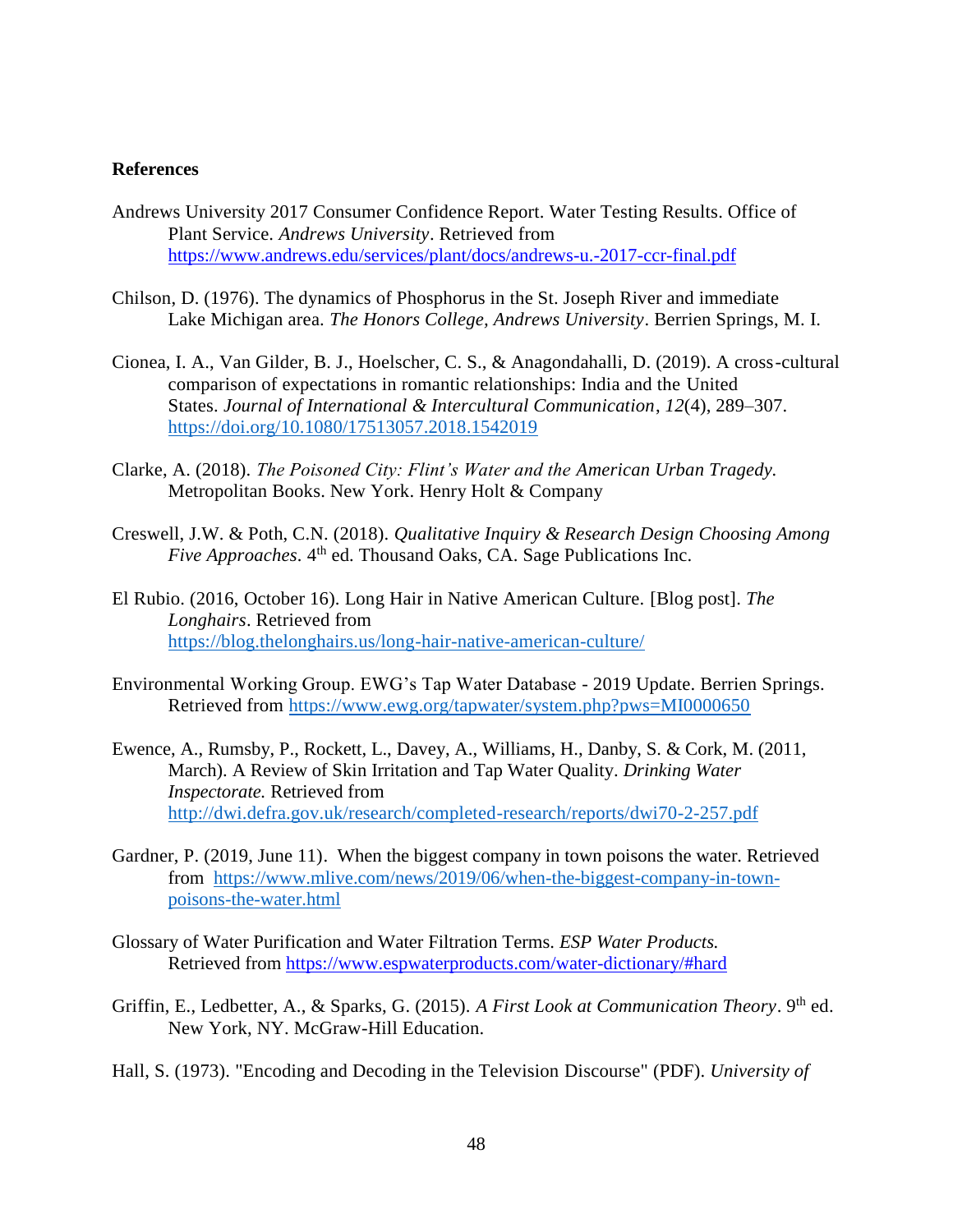*Birmingham.* Retrieved from

[http://epapers.bham.ac.uk/2962/1/Hall,\\_1973,\\_Encoding\\_and\\_Decoding\\_in\\_the\\_Televi](http://epapers.bham.ac.uk/2962/1/Hall,_1973,_Encoding_and_Decoding_in_the_Television_Discourse.pdf) [sion\\_Discourse.pdf](http://epapers.bham.ac.uk/2962/1/Hall,_1973,_Encoding_and_Decoding_in_the_Television_Discourse.pdf)

- How Does Your Water Affect Your Hair [Blog post]. (2016, Feb. 26). *Chagrin Valley Soap and Salve Company*. Retrieved from [https://www.chagrinvalleysoapandsalve.com/blog/posts/how-your-water-affects-your](https://www.chagrinvalleysoapandsalve.com/blog/posts/how-your-water-affects-your-hair/)[hair/](https://www.chagrinvalleysoapandsalve.com/blog/posts/how-your-water-affects-your-hair/)
- How Flint's Water Crisis Happened, And Why It Isn't Over. (2018, July 10). *wbur.* 90.0. Retrieved from [http://www.wbur.org/hereandnow/2018/07/10/flint-water-crisis](http://www.wbur.org/hereandnow/2018/07/10/flint-water-crisis-poisoned-city)[poisoned-city](http://www.wbur.org/hereandnow/2018/07/10/flint-water-crisis-poisoned-city)
- Keys, A. (2009, Oct. 20). Empire State of Mind. Roc the Mic Studios Oven Studios (New York City, New York)
- Kelly, L., Miller-Ott, A. E., & Duran, R. L. (2017). Sports Scores and Intimate Moments: An Expectancy Violations Theory Approach to Partner Cell Phone Behaviors in Adult Romantic Relationships. *Western Journal of Communication*, *81*(5), 619–640. <https://doi.org/10.1080/10570314.2017.1299206>
- Kika, S. (2011, July 29). Reference News Release: Dow Chemical Agrees to Pay \$2.5 Million to Resolve Air, Water and Waste Violations at its Midland, Michigan Complex. United States Environmental Protection Agency. Retrieved from [https://www.epa.gov/enforcement/reference-news-release-dow-chemical-agrees-pay-25](https://www.epa.gov/enforcement/reference-news-release-dow-chemical-agrees-pay-25-million-resolve-air-water-and-waste) [million-resolve-air-water-and-waste](https://www.epa.gov/enforcement/reference-news-release-dow-chemical-agrees-pay-25-million-resolve-air-water-and-waste)
- Knoblauch, J.A. (2019, June 28). Breaking Down Toxic PFAS. What PFAS are, why they're harmful, and what we can do to protect ourselves from them. *Earthjustice*. Retrieved from [https://earthjustice.org/features/breaking-down-toxic](https://earthjustice.org/features/breaking-down-toxic-pfas?gclid=EAIaIQobChMI9Yyr7OWr5wIVgobACh3bywmREAAYAiAAEgLN8vD_BwE)[pfas?gclid=EAIaIQobChMI9Yyr7OWr5wIVgobACh3bywmREAAYAiAAEgLN8vD\\_](https://earthjustice.org/features/breaking-down-toxic-pfas?gclid=EAIaIQobChMI9Yyr7OWr5wIVgobACh3bywmREAAYAiAAEgLN8vD_BwE) [BwE](https://earthjustice.org/features/breaking-down-toxic-pfas?gclid=EAIaIQobChMI9Yyr7OWr5wIVgobACh3bywmREAAYAiAAEgLN8vD_BwE)
- Kounang, N. (2018, July 31). Is there a new water crisis in Michgan? *CNN Health*. Retrieved from [https://www.cnn.com/2018/07/31/health/michigan-pfas-water-state-of](https://www.cnn.com/2018/07/31/health/michigan-pfas-water-state-of-emergency/index.html)[emergency/index.html](https://www.cnn.com/2018/07/31/health/michigan-pfas-water-state-of-emergency/index.html)
- Malewitz. J. (2018, November 13). Michigan waited years to heed warnings of PFAS dangers, expert says. *Michigan Environment Watch. Bridge*. Retrieved from [https://www.bridgemi.com/michigan-environment-watch/michigan-waited-years-heed](https://www.bridgemi.com/michigan-environment-watch/michigan-waited-years-heed-warnings-pfas-dangers-expert-says)[warnings-pfas-dangers-expert-says](https://www.bridgemi.com/michigan-environment-watch/michigan-waited-years-heed-warnings-pfas-dangers-expert-says)
- Malewitz, J., & Wilkinson, M. (2018, January 17). Map: Find PFAS chemical threats to Michigan drinking water near your town. *Michigan Environment Watch. Bridge* Retrieved from [https://www.bridgemi.com/michigan-environment-watch/map-find](https://www.bridgemi.com/michigan-environment-watch/map-find-pfas-chemical-threats-michigan-drinking-water-near-your-town)[pfas-chemical-threats-michigan-drinking-water-near-your-town](https://www.bridgemi.com/michigan-environment-watch/map-find-pfas-chemical-threats-michigan-drinking-water-near-your-town)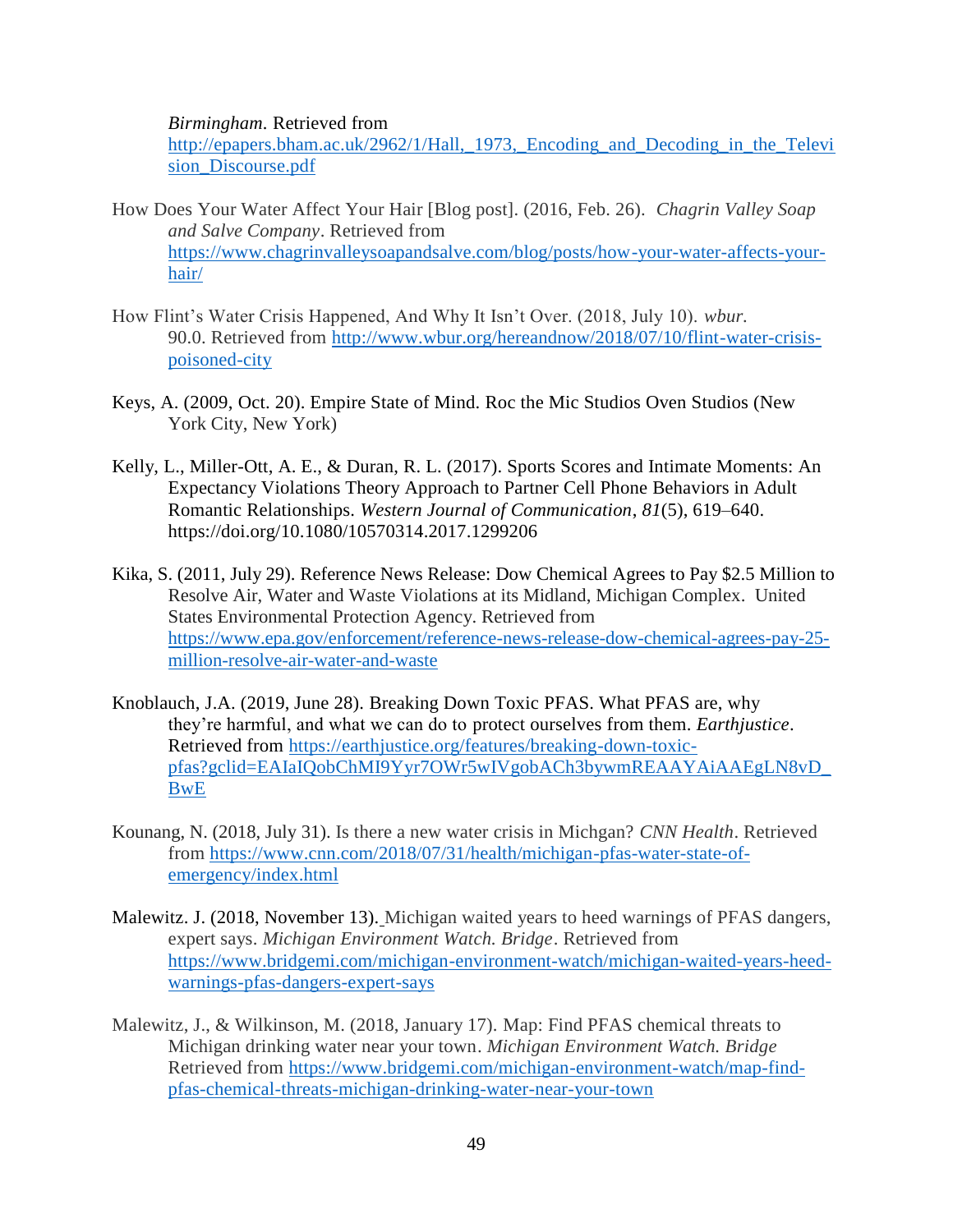Pergament, D. (1999, December). It's Not Just Hair: Historical and Cultural Considerations for an Emerging Technology. *Chicago-Kent Law Review. Symposium on Legal Disputes Over Body Tissue.* Vol. 75, Issue 1 Retrieved from [https://scholarship.kentlaw.iit.edu/cgi/viewcontent.cgi?article=3182&context=cklawrev](https://scholarship.kentlaw.iit.edu/cgi/viewcontent.cgi?article=3182&context=cklawreview) [iew](https://scholarship.kentlaw.iit.edu/cgi/viewcontent.cgi?article=3182&context=cklawreview)

- Pure Michigan Campaign Ads. Michigan.org. Retrieved from <https://www.michigan.org/pure-michigan-ads>
- Revised Lake Michigan Lakewater Management Plan for Toxic Pollutants: Draft. (1993, Sep. 30). Retrieved from [https://books.google.com/books?id=KEDbAAAAMAAJ&newbks=1&newbks\\_redir=0](https://books.google.com/books?id=KEDbAAAAMAAJ&newbks=1&newbks_redir=0&printsec=frontcover#v=onepage&q&f=false) [&printsec=frontcover#v=onepage&q&f=false](https://books.google.com/books?id=KEDbAAAAMAAJ&newbks=1&newbks_redir=0&printsec=frontcover#v=onepage&q&f=false)
- Sengupta P. (2013). Potential health impacts of hard water. *International journal of preventive medicine*, *4*(8), 866–875.
- Skin is the human body's largest organ. (2017, Jan 17). *Science & Innovation National Geographic*. Retrieved from [https://www.nationalgeographic.com/science/health-and](https://www.nationalgeographic.com/science/health-and-human-body/human-body/skin/)[human-body/human-body/skin/](https://www.nationalgeographic.com/science/health-and-human-body/human-body/skin/)
- Smith, K. (2016, March 28). Flint Residents fight water's effects on hair, skin. *The Detroit News*. Retrieved from [https://www.detroitnews.com/story/news/michigan/flint-water](https://www.detroitnews.com/story/news/michigan/flint-water-crisis/2016/03/28/flint-lead-exposure-hair-skin/82364542/)[crisis/2016/03/28/flint-lead-exposure-hair-skin/82364542/](https://www.detroitnews.com/story/news/michigan/flint-water-crisis/2016/03/28/flint-lead-exposure-hair-skin/82364542/)
- Srinivasan, G., Srinivas, C. R., Mathew, A.C, & Duraiswami, D. (2013, Jul-Sep). Effects of Hard Water on Hair. *International Journal of Trichology Official Journal of the Hair Research Society of India.* 5 (3): 137-139. Doi: [10.4103/0974-7753.125609]. Retrieved from<https://www.ncbi.nlm.nih.gov/pmc/articles/PMC3927171/>
- The City of South Bend Consumer Confidence Report & Summary of Water Quality Tested Completed in 2017 PWSID 5271014. Document.
- Toxic Waters A series about the worsening pollution in American waters' and regulator's responses. (2012, May 16). *The New York Times*. Retrieved from [https://www.nytimes.com/interactive/projects/toxic](https://www.nytimes.com/interactive/projects/toxic-waters/contaminants/mi/berrien/index.html)[waters/contaminants/mi/berrien/index.html](https://www.nytimes.com/interactive/projects/toxic-waters/contaminants/mi/berrien/index.html)
- Tunison, J. (2018, July 28). Local State of emergency declared for Parchment public water Contamination. Retrieved [https://www.mlive.com/news/kalamazoo/2018/07/local\\_state\\_of\\_emergency\\_decla.html](https://www.mlive.com/news/kalamazoo/2018/07/local_state_of_emergency_decla.html)
- U.S. Water Hardness Map. (2016, June 17). Ohio Air and Water Testing. Retrieved from <http://www.oaawt.com/uncategorized/hard-water/>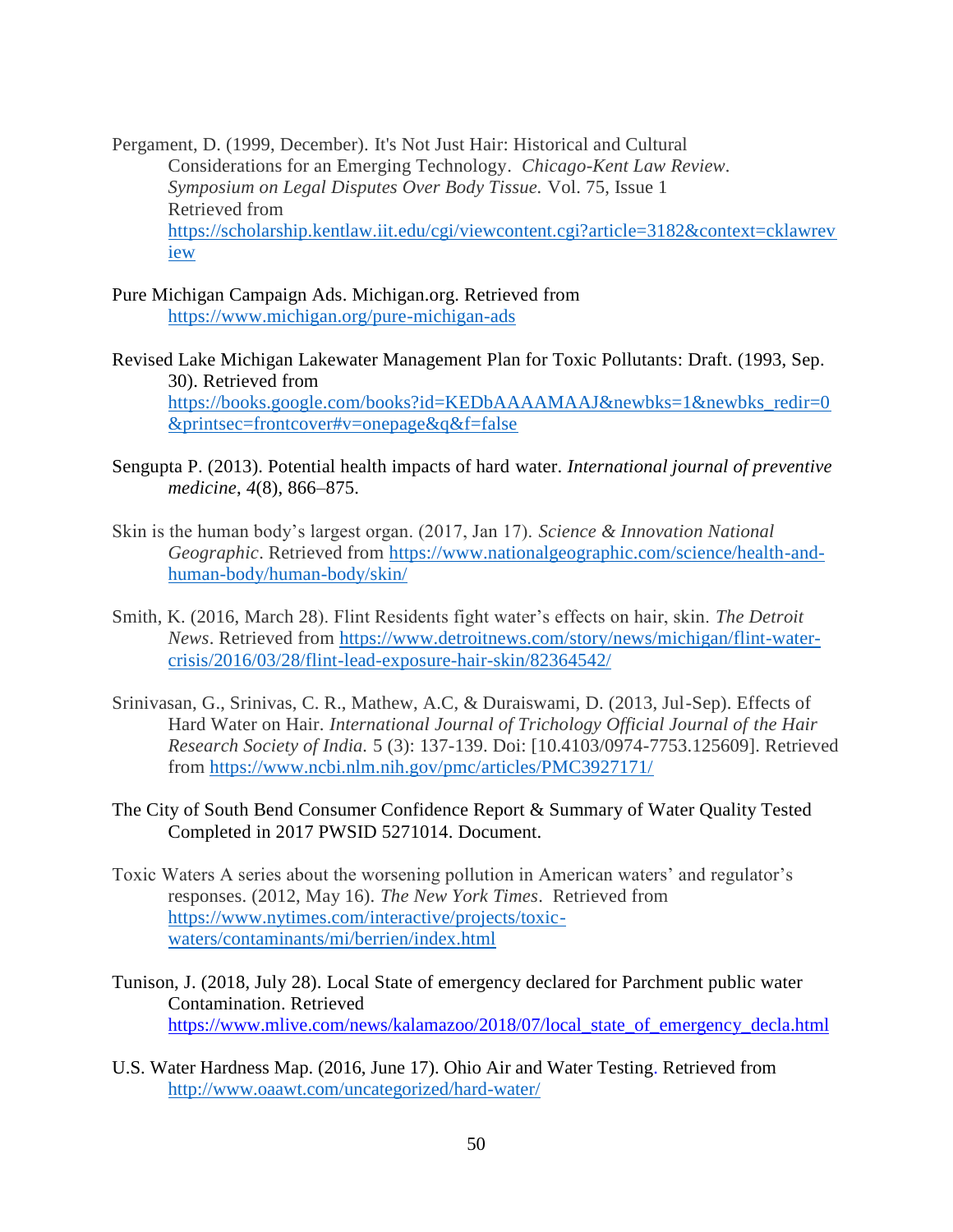- Village of Berrien Springs 2017 Consumer Confidence Report. Water Testing Results. Office of Plant Service. *Andrews University*. Retrieved from <https://www.andrews.edu/services/plant/docs/village-berrien-water-results-2017.pdf>
- Walther-Martin, W. (2015). Media-Generated Expectancy Violations: A Study of Political Humor, Race, and Source Perceptions. *Western Journal of Communication*, *79*(4), 492– 507.<https://doi.org/10.1080/10570314.2015.1072233>
- Water Quality Report for Berrien Springs/Oronoko Twp Water System 2018. Document.
- Water Quality Maps for Michigan by County. (2018). *Department of Environmental Quality.* Retrieved from [https://www.michigan.gov/deq/0,4561,7-135-3313\\_3675\\_3690-76500--](https://www.michigan.gov/deq/0,4561,7-135-3313_3675_3690-76500--,00.html) [,00.html](https://www.michigan.gov/deq/0,4561,7-135-3313_3675_3690-76500--,00.html)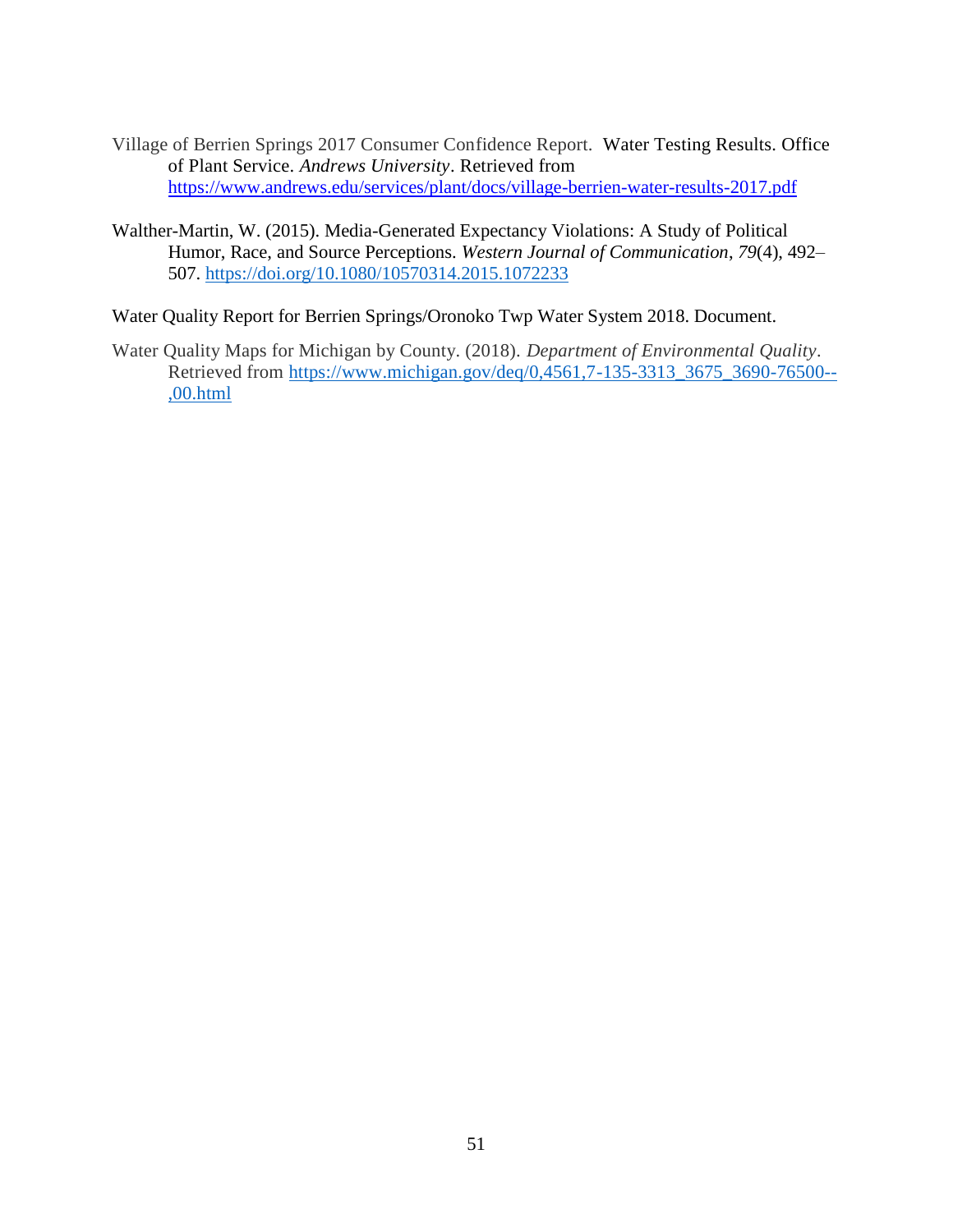## <span id="page-61-1"></span><span id="page-61-0"></span>**Appendices**

Appendix A

# **TITLE OF STUDY**

"Berrien Springs Water Types and their Impact on Multiracial Hair Texture"

# **PRINCIPAL INVESTIGATOR**

Ralna Simmonds

Apt. E 23, 4475 International Court

Berrien Springs, MI, 49103

### **PURPOSE OF STUDY**

You are being asked to take part in a research study. Before you decide to participate in this study, it is important that you understand why the research is being done and what it will involve. Please read the following information carefully. Please ask the researcher if there is anything that is not clear or if you need more information.

The purpose of this study is explorative in nature and is aimed at showing how a communication theory can apply to an issue for which it was not created or previously applied. The research question is: How do the types of water in Berrien Springs, Michigan and their impact on hair care in persons of various ethnicities, constitute an expectancy violation matter?

### **STUDY PROCEDURES**

- 1. Informed consent forms will be issued and a guided perusal will be allowed, thereafter signing will be requested.
- 2. When this is completed, the interview will begin, or a suitable time will be agreed upon for the near future.
- 3. The interview will consist of a series of 14 questions which will be posed to each participant. The interview should last a maximum of 40 minutes. There will be just one interview with each participant.
- 4. All interviews will be audiotaped to ensure accuracy of information shared for later transcription. That will be the only reason for the recording. These files will be used only by the primary investigator.
- 5. No names will be used to identify participants; however, a code system will be implemented to make note of the race and country of origin of participants.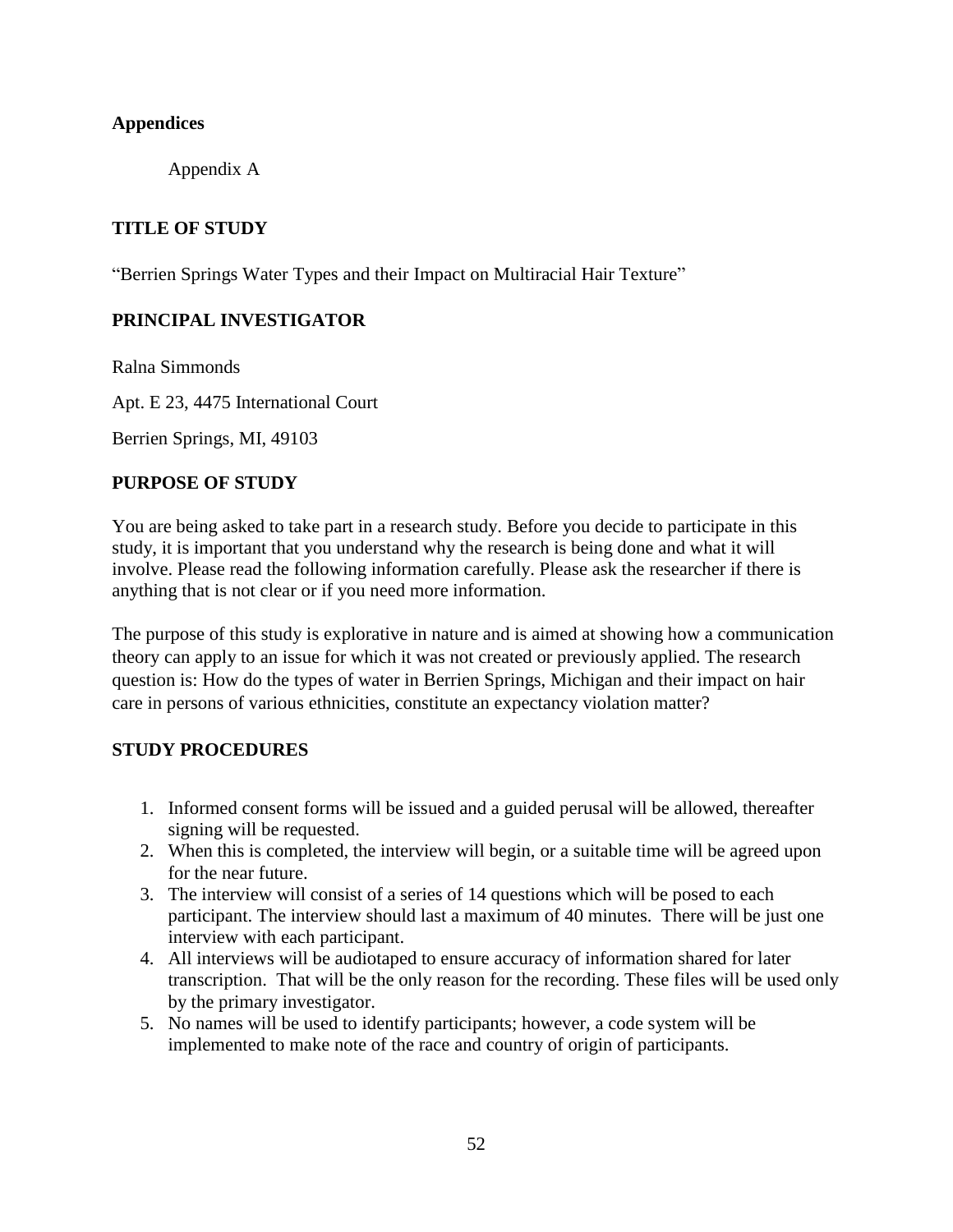Signed Informed Consent forms will be stored in a locked cabinet, while audio files will be saved electronically in a password protected email account created for this study.

Since no information shared will be identifiable by name or easily link geographic details, participants' privacy will be preserved. A place that is sufficiently quiet and convenient for the participant will be agreed upon for the interview to take place.

# **RISKS**

The study is not calculated to cause you any emotional harm or distress outside of those associated with daily life.You may decline to answer any or all questions and you may terminate your involvement at any time if you choose.

# **BENEFITS**

There will be no direct benefit to you for your participation in this study. However, the researcher hopes that the information obtained from this study will be informative to persons who may decide to come to Andrews University to continue their studies.

# **CONFIDENTIALITY**

For the purposes of this research study, your comments will be anonymous. You will be asked to state your race and country of origin. Every effort will be made by the researcher to preserve your confidentiality including the following:

- Assigning code names/numbers for participants that will be used on all research notes and documents
- Keeping notes, interview transcriptions, and any other identifying participant information in a locked file cabinet in the personal possession of the researcher.

# **CONTACT INFORMATION**

If you have questions at any time about this study, or you experience adverse effects as the result of participating in this study, you may contact the researcher whose contact information is provided on the first page. If you have questions regarding your rights as a research participant, or if problems arise which you do not feel you can discuss with the Primary Investigator, please contact the Institutional Review Board at (269) 471-6361 or via email at [irb@andrews.edu.](mailto:irb@andrews.edu)

# **VOLUNTARY PARTICIPATION**

Your participation in this study is voluntary. It is up to you to decide whether or not to take part in this study. If you decide to take part in this study, you will be asked to sign a consent form. After you sign the consent form, you are still free to withdraw at any time and without giving a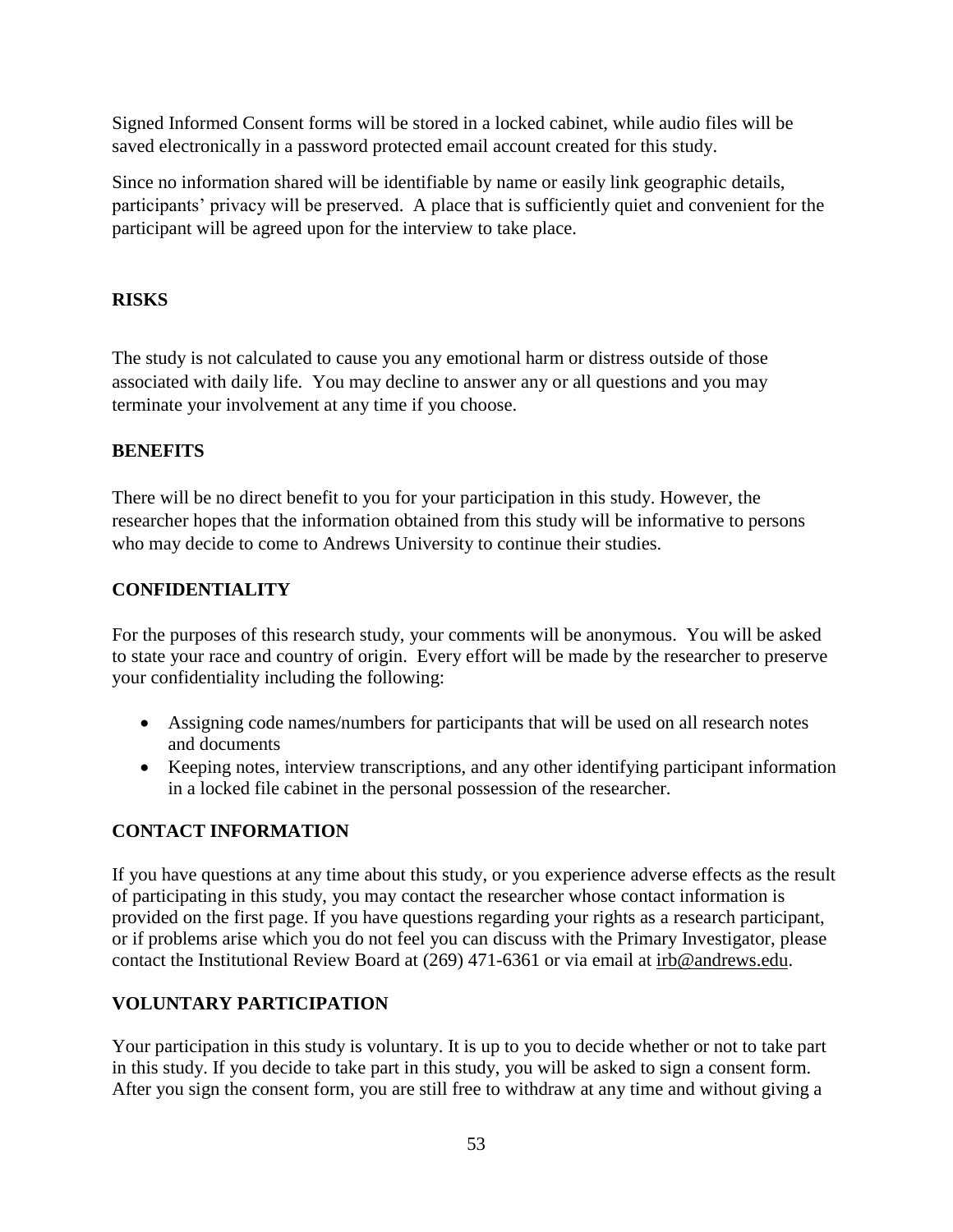reason. Withdrawing from this study will not affect the relationship you have, if any, with the researcher. If you withdraw from the study before data collection is completed, your data will be returned to you or destroyed.

### **CONSENT**

I have read and I understand the provided information and have had the opportunity to ask questions. I understand that my participation is voluntary and that I am free to withdraw at any time, without giving a reason and without cost. I understand that I will be given a copy of this consent form. I voluntarily agree to take part in this study.

| Participant's signature  | Date |  |  |  |  |  |
|--------------------------|------|--|--|--|--|--|
|                          |      |  |  |  |  |  |
|                          |      |  |  |  |  |  |
| Investigator's signature | Date |  |  |  |  |  |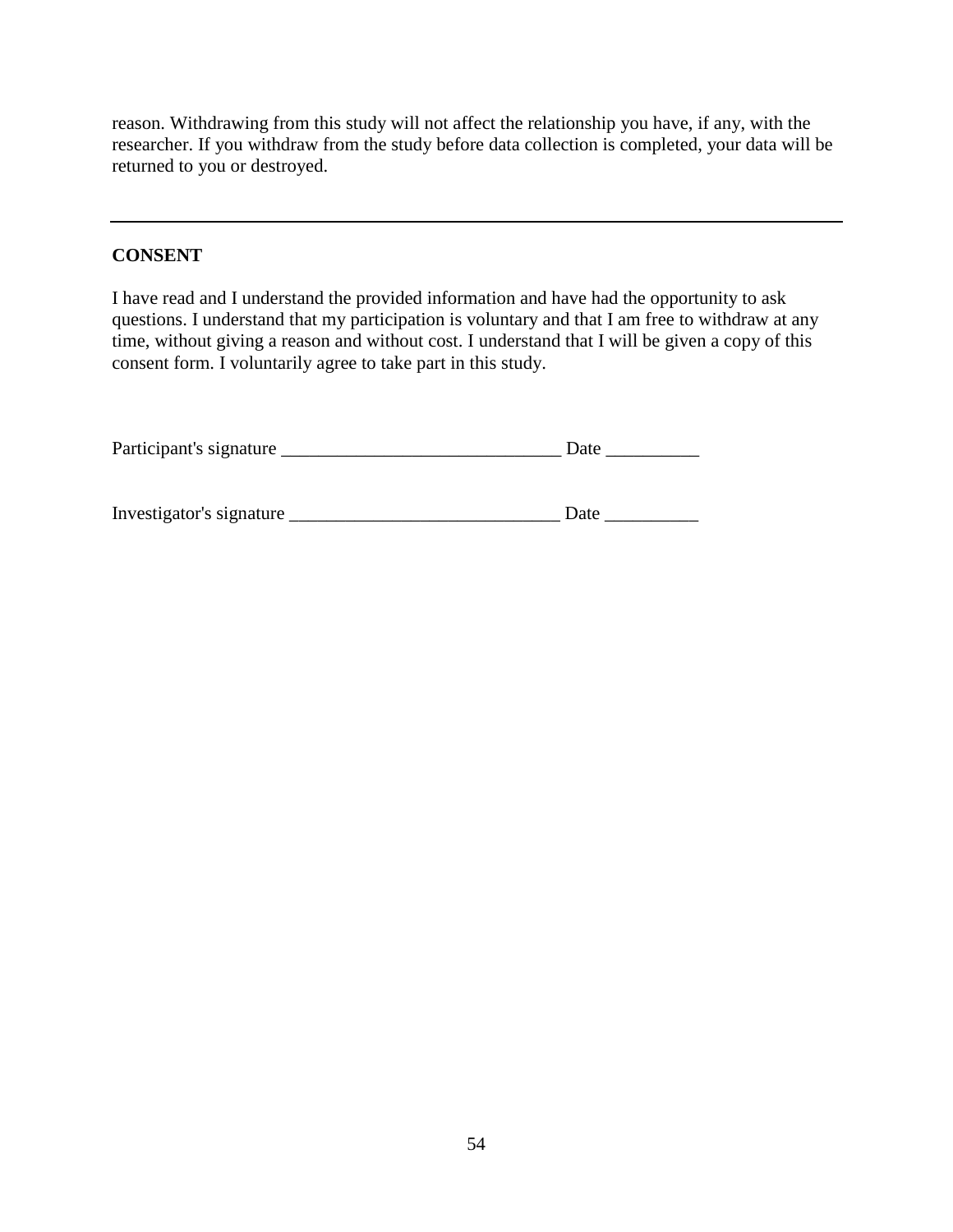# <span id="page-64-0"></span>Appendix B

"Berrien Springs Water Types and their Impact on Multiethnic Hair Texture" Interview **Questions** 

- 1. How long have you lived in Berrien Springs?
- 2. How would you identify yourself racially?
- 3. Describe your hair texture; natural/ processed/ chemically altered/transitioning, etc.
- 4. What type of water did you wash your hair with before coming to Berrien Springs?
- 5. What type do you use now?
- 6. How often did you wash your hair before coming to Berrien Spring?
- 7. How many Berrien Springs locations have you lived in, and how often do you wash your hair since moving here?
- 8. What changes have you noticed in your hair texture since moving to Berrien Springs?
- 9. Do you think the water is contributing negatively to your hair texture? Why? Why not?
- 10. Have you developed any hair problems since moving to Berrien Springs?
- 11. Do you know the source(s) of water in Berrien Springs?
- 12. Have you had to resort to using filtered or bottled water to preserve your hair?
- 13. Are you surprised to be having water challenges in the United States?
- 14. Did you have water challenges in your home country or home state, prior to coming to Berrien Springs?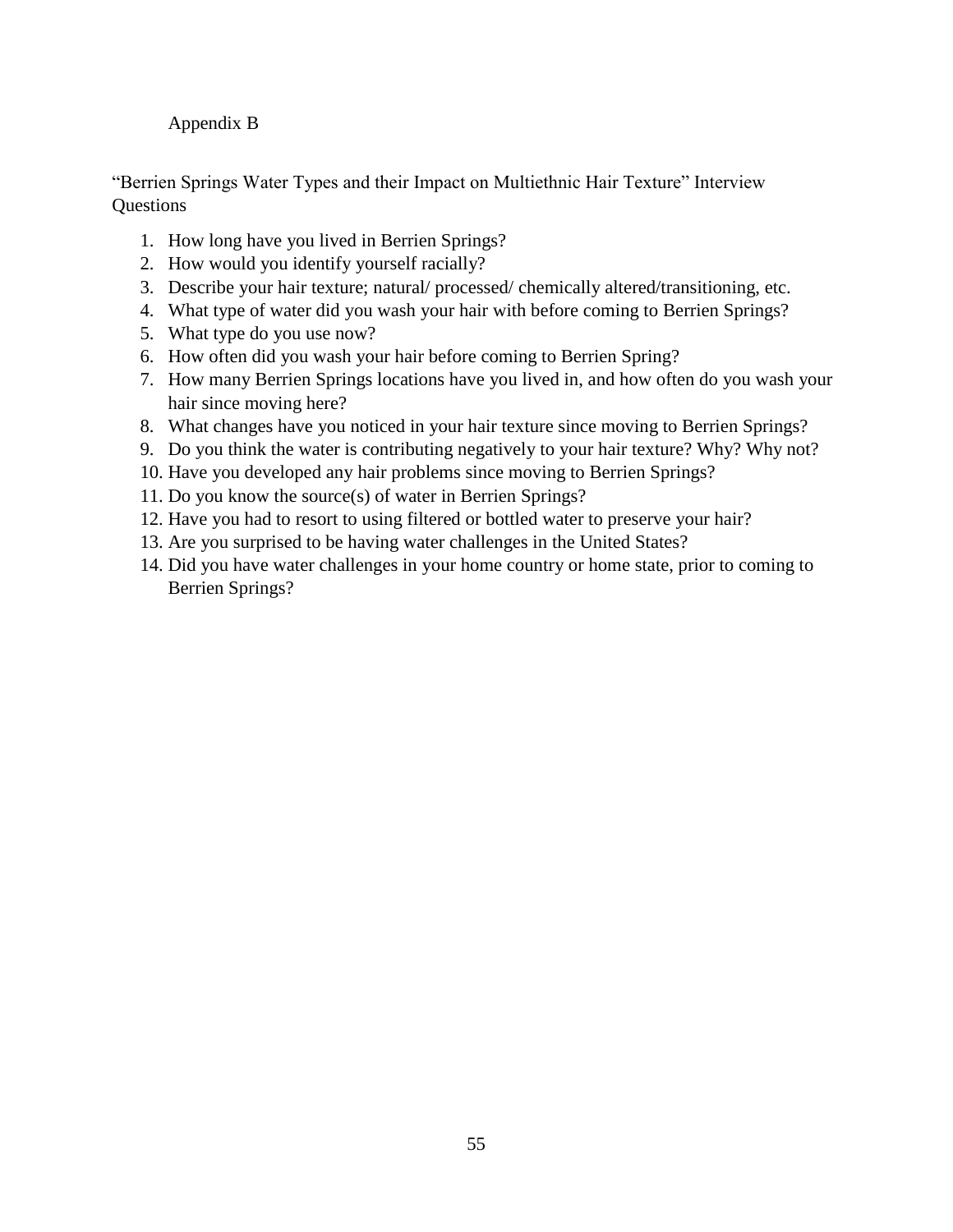## Appendix C

### <span id="page-65-0"></span>**Participant recruitment flyer**

Ralna Simmonds 4475 International Court, Berrien Springs, MI c/o The department of Visual Arts, Communication and Design, Andrews University

You are being invited to participate in a study titled: "Berrien Springs Water Types and their Impact on Multiracial Hair Texture." The goal of this study is to discover if there is a connection between reduced hair quality of persons from the racial profiles represented at Andrews University as per availability and convenience. Persons from Asian countries represented on campus (China, India, Indonesia, Japan, Korea, Malaysia, the Philippine Islands, Thailand, and Vietnam), African, Afro-Caribbean, African American, Hispanic/Latino, Oceanic, and White will be interviewed based on their relationship with the various water sources available to them here in Berrien Springs. This study is my thesis for the Masters in Communication.

All interested participants must be 18 years or older and non-natives of Berrien Springs, students or relatives of students, faculty, staff, or recent alumni of Andrews University. For participants who are new to the area, they need to have been here for at least one semester, living on the campus or in the community, and have been using water that is not bottled or filtered for at least one semester.

Interested persons will be contacted and provided Inform Consent forms which they will read, sign, and retain a copy for personal records. Thereafter, an interview will ensue where 14 questions will be posed. These responses will be audiotaped only to secure accuracy of responses given. Recordings will not be used or shared with any other person or entity. There are no right or wrong answers, the researcher simply wants to know the experiences of participants. No personal information will be required that will identify participants individually. The only required information will be race and region of the world from which the participant hails. There will be just one interview lasting a maximum of 40 minutes. There will be no follow-up interviews.

Each willing participant is contributing to the culture of research and enhancing the body of knowledge, and so will not be compensated outside of knowing he or she has contributed to academic knowledge.

I, Ralna Simmonds (principal investigator) can be contacted at 443-355-1954 or at Bell Hall in the School of Communication Sciences and Disorders (formerly Speech-Language Pathology and Audiology).

If you are interested in participating in this study, please contact me to further discuss your availability and suitability. Thank you.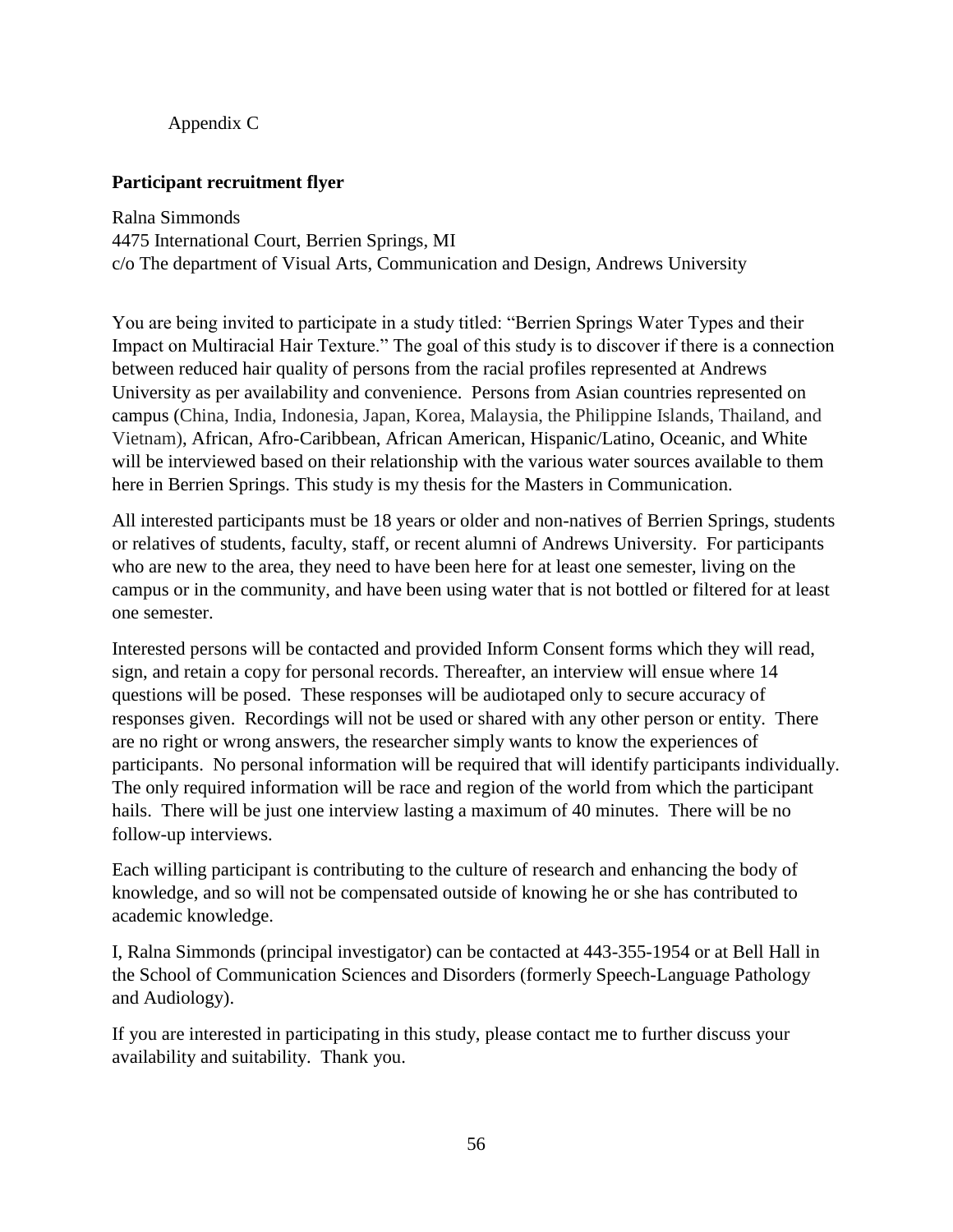<span id="page-66-0"></span>Appendix D IRB approval letter



August 8, 2019

Ralna Simmonds Tel. 443-355-1954 Email: ralna@andrews.edu

> RE: APPLICATION FOR APPROVAL OF RESEARCH INVOLVING HUMAN SUBJECTS IRB Protocol #:19-105 Application Type: Original Dept.: Visual Arts, Communication & Design Review Category: Exempt Action Taken: Approved Advisor: Desrene Vernon-Brebnor Title: Berrien Springs water types and their impact on multiracial hair texture.

Your IRB application for approval of research involving human subjects entitled: "Berrien" Springs water types and their impact on multiracial hair texture" IRB protocol # 19-105 has been evaluated and determined Exempt from IRB review under regulation CFR 46.101 (b) (2). You may now proceed with your research.

Please note that any future changes made to the study design and/or informed consent form require prior approval from the IRB before such changes can be implemented. Incase you need to make changes please use the attached report form.

While there appears to be no more than minimum risks with your study, should an incidence occur that results in a research-related adverse reaction and/or physical injury, this must be reported immediately in writing to the IRB. Any research-related physical injury must also be reported immediately to the University Physician, Dr. Katherine, by calling (269) 473-2222.

We ask that you reference the protocol number in any future correspondence regarding this study for easy retrieval of information.

Best wishes in your research.

Sincerely,

sona (a

Mordekai Ongo, Ph.D. Research Integrity and Compliance Officer

Institutional Review Board - 8488 E Campus Circle Dr Room 234 - Berrien Springs, MI 49104-0355 Tel: (269) 471-6361 E-mail: irb@andrews.edu